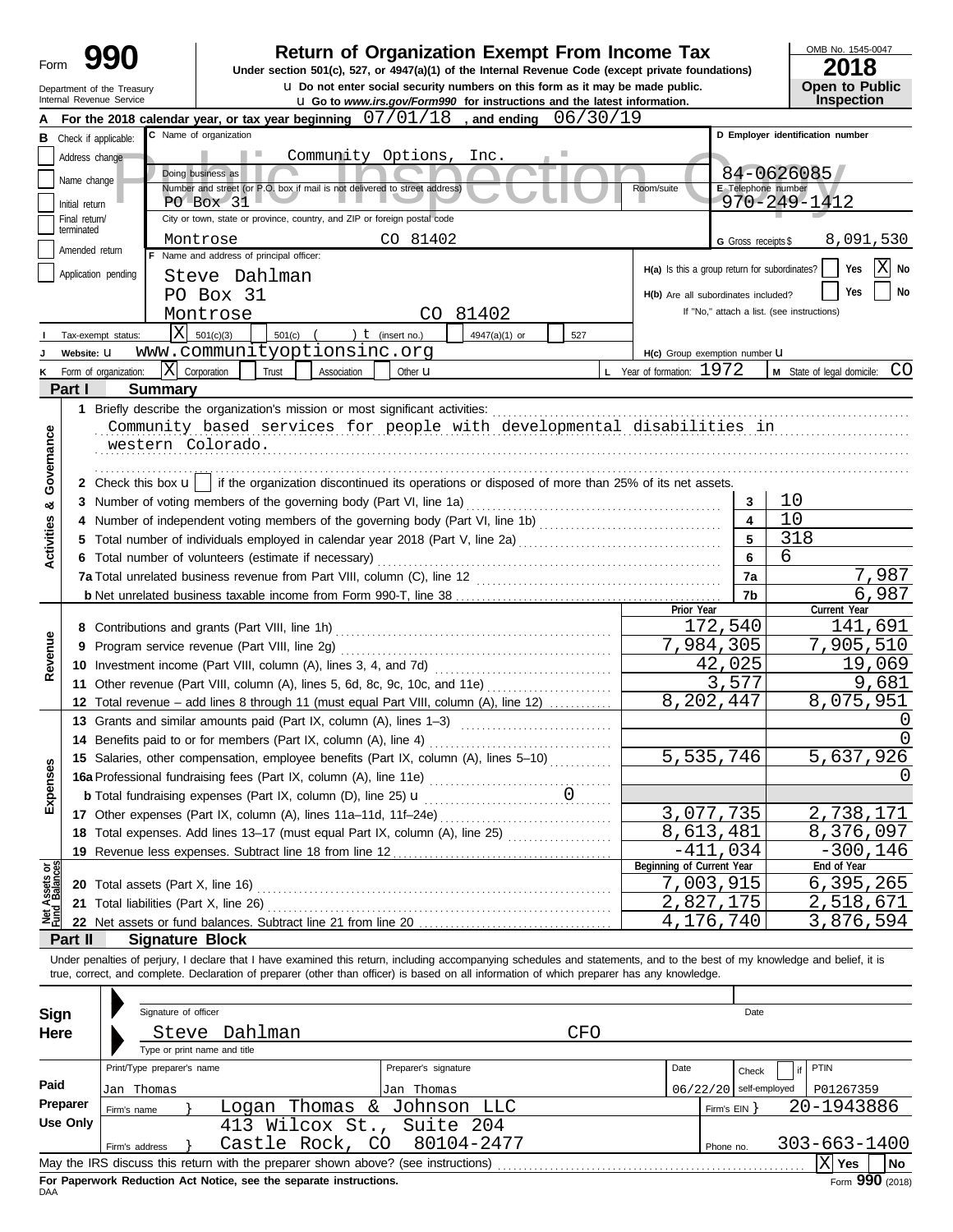| Form 990 (2018) Community Options, Inc.                                                                                        |                                 |                                              | 84-0626085               |                                | Page 2                |
|--------------------------------------------------------------------------------------------------------------------------------|---------------------------------|----------------------------------------------|--------------------------|--------------------------------|-----------------------|
| <b>Statement of Program Service Accomplishments</b><br>Part III                                                                |                                 |                                              |                          |                                |                       |
|                                                                                                                                |                                 |                                              |                          |                                | X                     |
| Briefly describe the organization's mission:                                                                                   |                                 |                                              |                          |                                |                       |
| See Schedule O                                                                                                                 |                                 |                                              |                          |                                |                       |
|                                                                                                                                |                                 |                                              |                          |                                |                       |
|                                                                                                                                |                                 |                                              |                          |                                |                       |
| Did the organization undertake any significant program services during the year which were not listed on the<br>$\mathbf{2}$   |                                 |                                              |                          |                                |                       |
| prior Form 990 or 990-EZ?                                                                                                      |                                 |                                              |                          |                                | Yes $\overline{X}$ No |
| If "Yes," describe these new services on Schedule O.                                                                           |                                 |                                              |                          |                                |                       |
| Did the organization cease conducting, or make significant changes in how it conducts, any program<br>3<br>services?           |                                 |                                              |                          |                                | Yes $\overline{X}$ No |
| If "Yes," describe these changes on Schedule O.                                                                                |                                 |                                              |                          |                                |                       |
| Describe the organization's program service accomplishments for each of its three largest program services, as measured by     |                                 |                                              |                          |                                |                       |
| expenses. Section 501(c)(3) and 501(c)(4) organizations are required to report the amount of grants and allocations to others, |                                 |                                              |                          |                                |                       |
| the total expenses, and revenue, if any, for each program service reported.                                                    |                                 |                                              |                          |                                |                       |
|                                                                                                                                |                                 |                                              |                          |                                |                       |
| 4a (Code:<br>) (Expenses \$                                                                                                    | 5,448,582                       | including grants of \$                       |                          | ) (Revenue \$                  | 5,852,047             |
| COMPREHENSIVE SERVICES                                                                                                         |                                 | INCLUDES A NUMBER OF DIFFERENT               |                          | TYPES OF                       |                       |
| RESIDENTIAL SETTINGS,                                                                                                          | WHICH PROVIDE                   | AN ARRAY<br>ΟF                               | TRAINING LEARNING        |                                |                       |
| EXPERIENTIAL AND SUPPORT ACTIVITIES<br>ALTERNATIVES DESIGNED TO MEET                                                           |                                 | PROVIDED<br>ΙN<br>INDIVIDUAL NEEDS.          | RESIDENTIAL<br>SERVED 91 | INDIVIDUALS.                   |                       |
|                                                                                                                                |                                 |                                              |                          |                                |                       |
|                                                                                                                                |                                 |                                              |                          |                                |                       |
|                                                                                                                                |                                 |                                              |                          |                                |                       |
|                                                                                                                                |                                 |                                              |                          |                                |                       |
|                                                                                                                                |                                 |                                              |                          |                                |                       |
|                                                                                                                                |                                 |                                              |                          |                                |                       |
|                                                                                                                                |                                 |                                              |                          |                                |                       |
|                                                                                                                                |                                 |                                              |                          |                                |                       |
| 4b (Code:<br>) (Expenses \$                                                                                                    | 1,074,157                       | including grants of \$                       |                          | ) (Revenue \$                  | 989,254               |
| ADULT SUPPORTED LIVING SERVICES<br>SERVICES FOR PERSONS WHO ARE                                                                | $\overline{\phantom{m}}$        | PROVIDES<br>RESPONSIBLE FOR THEIR OWN LIVING | INDIVIDUALIZED LIVING    |                                |                       |
| ARRANGEMENTS<br>IN                                                                                                             | THE COMMUNITY.                  | SERVED 103 INDIVIDUALS.                      |                          |                                |                       |
|                                                                                                                                |                                 |                                              |                          |                                |                       |
|                                                                                                                                |                                 |                                              |                          |                                |                       |
|                                                                                                                                |                                 |                                              |                          |                                |                       |
|                                                                                                                                |                                 |                                              |                          |                                |                       |
|                                                                                                                                |                                 |                                              |                          |                                |                       |
|                                                                                                                                |                                 |                                              |                          |                                |                       |
|                                                                                                                                |                                 |                                              |                          |                                |                       |
|                                                                                                                                |                                 |                                              |                          |                                |                       |
|                                                                                                                                |                                 |                                              |                          |                                |                       |
| 4c (Code:<br>) (Expenses \$<br>CASE<br>MANAGEMENT                                                                              | 590, 802 including grants of \$ | DETERMINES ELIGIBILITY FOR SERVICES          |                          | ) (Revenue \$<br>AND SUPPORTS, | 543,766               |
| SERVICE<br>SUPPORT<br>AND                                                                                                      | COORDINATION, AND               | THE<br>MONITORING                            | OF ALL                   | SERVICES                       |                       |
| SUPPORTS<br>DELIVERED                                                                                                          | PURSUANT<br>TO.                 | THE                                          | INDIVIDUALIZED PLAN      | AND<br>THE                     |                       |
| THE<br>ALUATION<br>OF.                                                                                                         | RESULTS<br>SERVED               | 452<br>INDIVIDUALS                           |                          |                                |                       |
|                                                                                                                                |                                 |                                              |                          |                                |                       |
|                                                                                                                                |                                 |                                              |                          |                                |                       |
|                                                                                                                                |                                 |                                              |                          |                                |                       |
|                                                                                                                                |                                 |                                              |                          |                                |                       |
|                                                                                                                                |                                 |                                              |                          |                                |                       |
|                                                                                                                                |                                 |                                              |                          |                                |                       |
|                                                                                                                                |                                 |                                              |                          |                                |                       |
| 4d Other program services (Describe in Schedule O.)                                                                            |                                 |                                              |                          |                                |                       |
| 490,649<br>(Expenses \$                                                                                                        | including grants of \$          |                                              | (Revenue \$              | 520,443                        |                       |
|                                                                                                                                |                                 |                                              |                          |                                |                       |
| 4e Total program service expenses u                                                                                            | 7,604,190                       |                                              |                          |                                |                       |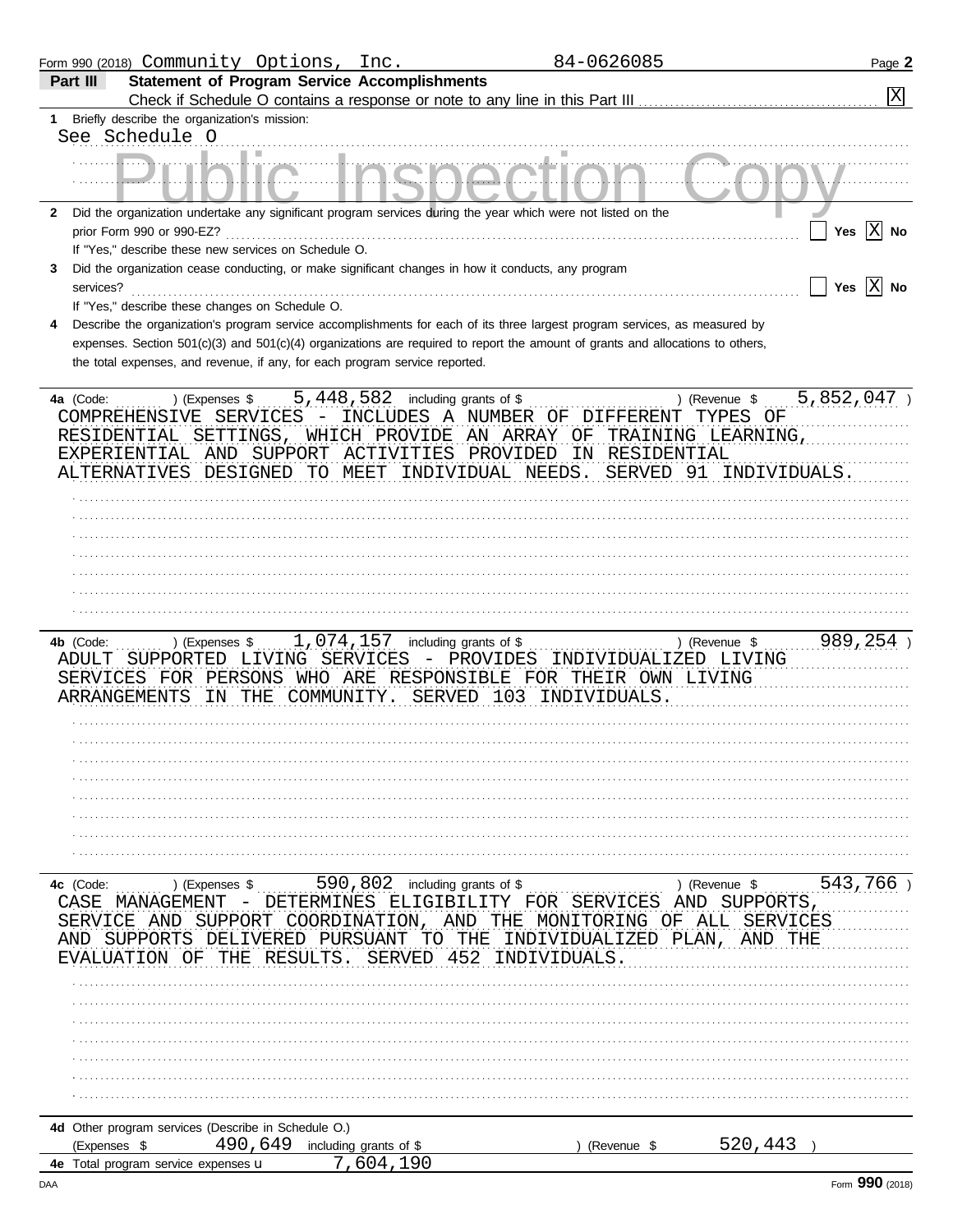**Part IV Checklist of Required Schedules** Form 990 (2018) Page **3** Community Options, Inc. 84-0626085

|          |                                                                                                                                                                                                                                                  |                        | Yes    | No     |
|----------|--------------------------------------------------------------------------------------------------------------------------------------------------------------------------------------------------------------------------------------------------|------------------------|--------|--------|
| 1        | Is the organization described in section $501(c)(3)$ or $4947(a)(1)$ (other than a private foundation)? If "Yes,"                                                                                                                                |                        |        |        |
|          | complete Schedule A                                                                                                                                                                                                                              | 1                      | Χ      |        |
| 2        | Is the organization required to complete Schedule B, Schedule of Contributors (see instructions)?                                                                                                                                                | $\mathbf{2}$           | X      |        |
| 3        | Did the organization engage in direct or indirect political campaign activities on behalf of or in opposition to                                                                                                                                 |                        |        |        |
|          | candidates for public office? If "Yes," complete Schedule C, Part I                                                                                                                                                                              | 3                      |        | X      |
| 4        | Section 501(c)(3) organizations. Did the organization engage in lobbying activities, or have a section 501(h)                                                                                                                                    |                        |        |        |
|          | election in effect during the tax year? If "Yes," complete Schedule C, Part II                                                                                                                                                                   | 4                      |        | X      |
| 5        | Is the organization a section $501(c)(4)$ , $501(c)(5)$ , or $501(c)(6)$ organization that receives membership dues,<br>assessments, or similar amounts as defined in Revenue Procedure 98-19? If "Yes," complete Schedule C, Part III           | 5                      |        | Χ      |
| 6        | Did the organization maintain any donor advised funds or any similar funds or accounts for which donors                                                                                                                                          |                        |        |        |
|          | have the right to provide advice on the distribution or investment of amounts in such funds or accounts? If                                                                                                                                      |                        |        |        |
|          | "Yes," complete Schedule D, Part I                                                                                                                                                                                                               | 6                      |        | Χ      |
| 7        | Did the organization receive or hold a conservation easement, including easements to preserve open space,                                                                                                                                        |                        |        |        |
|          | the environment, historic land areas, or historic structures? If "Yes," complete Schedule D, Part II                                                                                                                                             | 7                      |        | X      |
| 8        | Did the organization maintain collections of works of art, historical treasures, or other similar assets? If "Yes,"                                                                                                                              |                        |        |        |
|          | complete Schedule D, Part III                                                                                                                                                                                                                    | 8                      |        | Χ      |
| 9        | Did the organization report an amount in Part X, line 21, for escrow or custodial account liability, serve as a                                                                                                                                  |                        |        |        |
|          | custodian for amounts not listed in Part X; or provide credit counseling, debt management, credit repair, or                                                                                                                                     |                        |        |        |
|          | debt negotiation services? If "Yes," complete Schedule D, Part IV                                                                                                                                                                                | 9                      |        | Χ      |
| 10       | Did the organization, directly or through a related organization, hold assets in temporarily restricted                                                                                                                                          |                        |        |        |
|          | endowments, permanent endowments, or quasi-endowments? If "Yes," complete Schedule D, Part V                                                                                                                                                     | 10                     |        | X      |
| 11       | If the organization's answer to any of the following questions is "Yes," then complete Schedule D, Parts VI,                                                                                                                                     |                        |        |        |
|          | VII, VIII, IX, or X as applicable.                                                                                                                                                                                                               |                        |        |        |
| a        | Did the organization report an amount for land, buildings, and equipment in Part X, line 10? If "Yes,"                                                                                                                                           |                        |        |        |
|          | complete Schedule D, Part VI                                                                                                                                                                                                                     | 11a                    | Χ      |        |
|          | <b>b</b> Did the organization report an amount for investments—other securities in Part X, line 12 that is 5% or more                                                                                                                            |                        |        |        |
|          | of its total assets reported in Part X, line 16? If "Yes," complete Schedule D, Part VII                                                                                                                                                         | 11b                    |        | X      |
| c        | Did the organization report an amount for investments—program related in Part X, line 13 that is 5% or more                                                                                                                                      |                        |        |        |
|          | of its total assets reported in Part X, line 16? If "Yes," complete Schedule D, Part VIII                                                                                                                                                        | 11c                    |        | X      |
| d        | Did the organization report an amount for other assets in Part X, line 15 that is 5% or more of its total assets                                                                                                                                 |                        |        |        |
|          | reported in Part X, line 16? If "Yes," complete Schedule D, Part IX                                                                                                                                                                              | 11d                    | X<br>Χ |        |
|          | Did the organization report an amount for other liabilities in Part X, line 25? If "Yes," complete Schedule D, Part X<br>Did the organization's separate or consolidated financial statements for the tax year include a footnote that addresses | 11e                    |        |        |
| f        | the organization's liability for uncertain tax positions under FIN 48 (ASC 740)? If "Yes," complete Schedule D, Part X                                                                                                                           | 11f                    | Χ      |        |
| 12a      | Did the organization obtain separate, independent audited financial statements for the tax year? If "Yes," complete                                                                                                                              |                        |        |        |
|          | Schedule D. Parts XI and XII                                                                                                                                                                                                                     | 12a                    | X      |        |
|          | <b>b</b> Was the organization included in consolidated, independent audited financial statements for the tax year? If                                                                                                                            |                        |        |        |
|          | "Yes," and if the organization answered "No" to line 12a, then completing Schedule D, Parts XI and XII is optional                                                                                                                               | 12b                    |        | X      |
| 13       |                                                                                                                                                                                                                                                  | 13                     |        | Χ      |
| 14a      |                                                                                                                                                                                                                                                  | 14a                    |        | X      |
| b        | Did the organization have aggregate revenues or expenses of more than \$10,000 from grantmaking,                                                                                                                                                 |                        |        |        |
|          | fundraising, business, investment, and program service activities outside the United States, or aggregate                                                                                                                                        |                        |        |        |
|          |                                                                                                                                                                                                                                                  | 14b                    |        | X      |
| 15       | Did the organization report on Part IX, column (A), line 3, more than \$5,000 of grants or other assistance to or                                                                                                                                |                        |        |        |
|          | for any foreign organization? If "Yes," complete Schedule F, Parts II and IV                                                                                                                                                                     | 15                     |        | X      |
| 16       | Did the organization report on Part IX, column (A), line 3, more than \$5,000 of aggregate grants or other                                                                                                                                       |                        |        |        |
|          | assistance to or for foreign individuals? If "Yes," complete Schedule F, Parts III and IV [[[[[[[[[[[[[[[[[[[                                                                                                                                    | 16                     |        | X      |
| 17       | Did the organization report a total of more than \$15,000 of expenses for professional fundraising services on                                                                                                                                   |                        |        |        |
|          |                                                                                                                                                                                                                                                  | 17                     |        | X      |
| 18       | Did the organization report more than \$15,000 total of fundraising event gross income and contributions on                                                                                                                                      |                        |        |        |
|          |                                                                                                                                                                                                                                                  | 18                     |        | X      |
| 19       | Did the organization report more than \$15,000 of gross income from gaming activities on Part VIII, line 9a?                                                                                                                                     |                        |        |        |
|          |                                                                                                                                                                                                                                                  | 19                     |        | X<br>X |
| 20a<br>b |                                                                                                                                                                                                                                                  | 20a<br>20 <sub>b</sub> |        |        |
| 21       | Did the organization report more than \$5,000 of grants or other assistance to any domestic organization or                                                                                                                                      |                        |        |        |
|          |                                                                                                                                                                                                                                                  | 21                     |        | X      |
|          |                                                                                                                                                                                                                                                  |                        |        |        |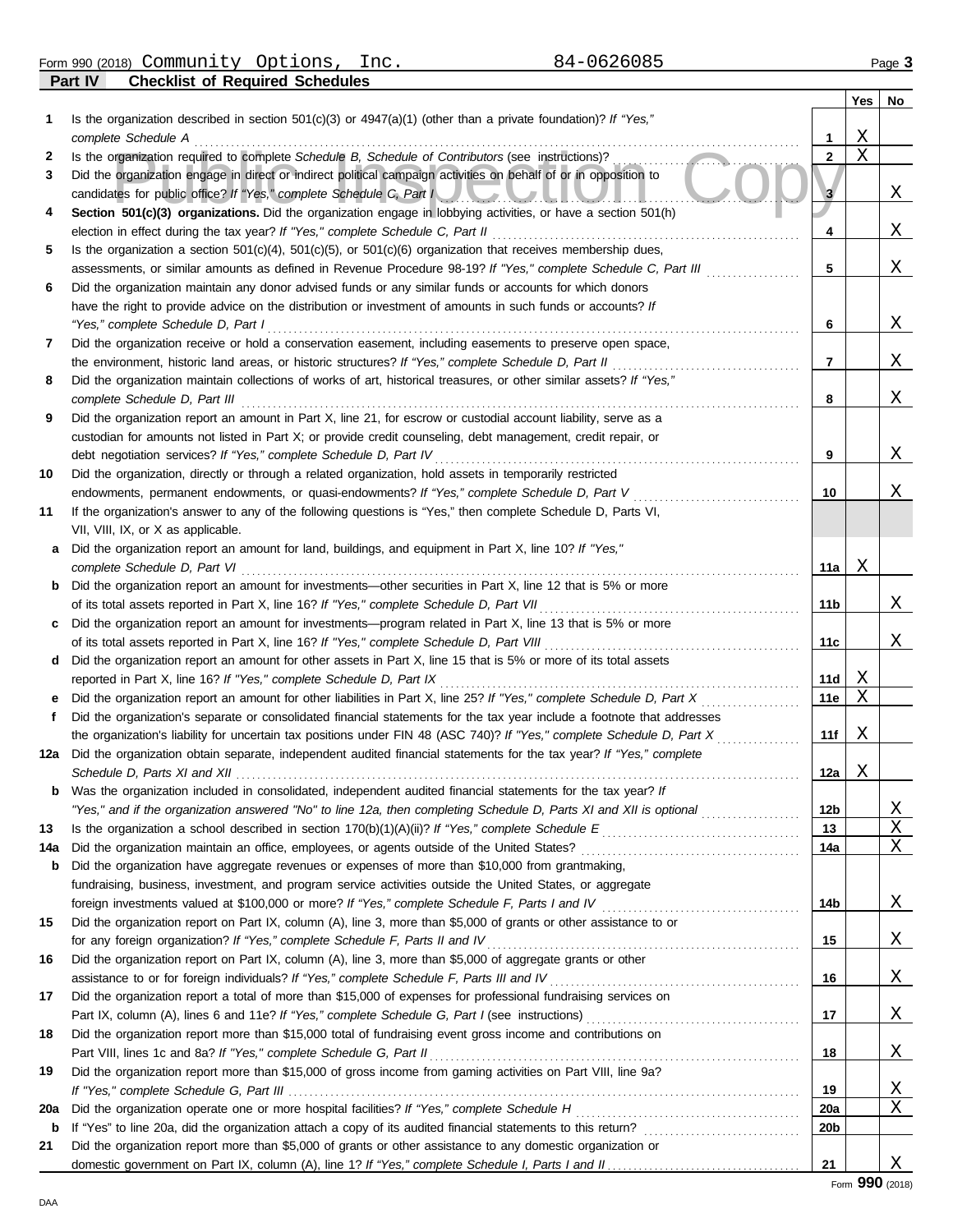Form 990 (2018) Page **4** Community Options, Inc. 84-0626085

**Part IV Checklist of Required Schedules** *(continued)*

|          | sonnot or rioquirou concuutos positinto                                                                                                                                                                                              |                 |        |                                   |
|----------|--------------------------------------------------------------------------------------------------------------------------------------------------------------------------------------------------------------------------------------|-----------------|--------|-----------------------------------|
| 22       | Did the organization report more than \$5,000 of grants or other assistance to or for domestic individuals on                                                                                                                        |                 | Yes    | No                                |
|          | Part IX, column (A), line 2? If "Yes," complete Schedule I, Parts I and III                                                                                                                                                          | 22              |        | Χ                                 |
| 23       | Did the organization answer "Yes" to Part VII, Section A, line 3, 4, or 5 about compensation of the                                                                                                                                  |                 |        |                                   |
|          | organization's current and former officers, directors, trustees, key employees, and highest compensated                                                                                                                              |                 |        |                                   |
|          | employees? If "Yes," complete Schedule J<br>HE READY AND AN INDI                                                                                                                                                                     | 23              |        | Χ                                 |
| 24a      | Did the organization have a tax-exempt bond issue with an outstanding principal amount of more than                                                                                                                                  |                 |        |                                   |
|          | \$100,000 as of the last day of the year, that was issued after December 31, 2002? If "Yes," answer lines 24b                                                                                                                        |                 |        |                                   |
|          | through 24d and complete Schedule K. If "No," go to line 25a                                                                                                                                                                         | 24a             | Χ      |                                   |
| b        | Did the organization invest any proceeds of tax-exempt bonds beyond a temporary period exception?                                                                                                                                    | 24b             |        | Χ                                 |
| c        | Did the organization maintain an escrow account other than a refunding escrow at any time during the year                                                                                                                            |                 |        |                                   |
|          | to defease any tax-exempt bonds?                                                                                                                                                                                                     | 24c             |        | <u>X</u><br>$\overline{X}$        |
| d<br>25a | Did the organization act as an "on behalf of" issuer for bonds outstanding at any time during the year?<br>Section 501(c)(3), 501(c)(4), and 501(c)(29) organizations. Did the organization engage in an excess benefit              | 24d             |        |                                   |
|          | transaction with a disqualified person during the year? If "Yes," complete Schedule L, Part I                                                                                                                                        | 25a             |        | Χ                                 |
| b        | Is the organization aware that it engaged in an excess benefit transaction with a disqualified person in a prior                                                                                                                     |                 |        |                                   |
|          | year, and that the transaction has not been reported on any of the organization's prior Forms 990 or 990-EZ?                                                                                                                         |                 |        |                                   |
|          | If "Yes," complete Schedule L, Part I                                                                                                                                                                                                | 25 <sub>b</sub> |        | Χ                                 |
| 26       | Did the organization report any amount on Part X, line 5, 6, or 22 for receivables from or payables to any                                                                                                                           |                 |        |                                   |
|          | current or former officers, directors, trustees, key employees, highest compensated employees, or                                                                                                                                    |                 |        |                                   |
|          | disqualified persons? If "Yes," complete Schedule L, Part II                                                                                                                                                                         | 26              |        | Χ                                 |
| 27       | Did the organization provide a grant or other assistance to an officer, director, trustee, key employee,                                                                                                                             |                 |        |                                   |
|          | substantial contributor or employee thereof, a grant selection committee member, or to a 35% controlled                                                                                                                              |                 |        |                                   |
|          | entity or family member of any of these persons? If "Yes," complete Schedule L, Part III                                                                                                                                             | 27              |        | Χ                                 |
| 28       | Was the organization a party to a business transaction with one of the following parties (see Schedule L,                                                                                                                            |                 |        |                                   |
|          | Part IV instructions for applicable filing thresholds, conditions, and exceptions):                                                                                                                                                  |                 |        |                                   |
| а        | A current or former officer, director, trustee, or key employee? If "Yes," complete Schedule L, Part IV                                                                                                                              | 28a             | Χ      |                                   |
| b        | A family member of a current or former officer, director, trustee, or key employee? If "Yes," complete<br>Schedule L, Part IV                                                                                                        | 28b             |        | Χ                                 |
| c        | An entity of which a current or former officer, director, trustee, or key employee (or a family member thereof)                                                                                                                      |                 |        |                                   |
|          | was an officer, director, trustee, or direct or indirect owner? If "Yes," complete Schedule L, Part IV                                                                                                                               | 28c             |        | <u>X</u>                          |
| 29       | Did the organization receive more than \$25,000 in non-cash contributions? If "Yes," complete Schedule M                                                                                                                             | 29              |        | $\overline{\mathrm{x}}$           |
| 30       | Did the organization receive contributions of art, historical treasures, or other similar assets, or qualified                                                                                                                       |                 |        |                                   |
|          | conservation contributions? If "Yes," complete Schedule M                                                                                                                                                                            | 30              |        | $\mathbf{X}$                      |
| 31       | Did the organization liquidate, terminate, or dissolve and cease operations? If "Yes," complete Schedule N, Part I                                                                                                                   | 31              |        | $\overline{\mathrm{x}}$           |
| 32       | Did the organization sell, exchange, dispose of, or transfer more than 25% of its net assets? If "Yes,"                                                                                                                              |                 |        |                                   |
|          | complete Schedule N, Part II                                                                                                                                                                                                         | 32              |        | Χ                                 |
| 33       | Did the organization own 100% of an entity disregarded as separate from the organization under Regulations                                                                                                                           |                 |        |                                   |
|          | sections 301.7701-2 and 301.7701-3? If "Yes," complete Schedule R, Part I                                                                                                                                                            | 33              |        | X                                 |
| 34       | Was the organization related to any tax-exempt or taxable entity? If "Yes," complete Schedule R, Part II, III,                                                                                                                       |                 |        |                                   |
|          | or IV, and Part V, line 1                                                                                                                                                                                                            | 34              |        | <u>X</u><br>$\overline{\text{X}}$ |
| 35a<br>b | If "Yes" to line 35a, did the organization receive any payment from or engage in any transaction with a                                                                                                                              | 35a             |        |                                   |
|          | controlled entity within the meaning of section 512(b)(13)? If "Yes," complete Schedule R, Part V, line 2                                                                                                                            | 35b             |        |                                   |
| 36       | Section 501(c)(3) organizations. Did the organization make any transfers to an exempt non-charitable                                                                                                                                 |                 |        |                                   |
|          | related organization? If "Yes," complete Schedule R, Part V, line 2                                                                                                                                                                  | 36              |        | Χ                                 |
| 37       | Did the organization conduct more than 5% of its activities through an entity that is not a related organization                                                                                                                     |                 |        |                                   |
|          | and that is treated as a partnership for federal income tax purposes? If "Yes," complete Schedule R, Part VI<br><u> 1966 - Johann Stoff, Amerikaansk kanton en beskriuwer om de foarmen it ferskein om de foarmen it ferskein om</u> | 37              |        | Χ                                 |
| 38       | Did the organization complete Schedule O and provide explanations in Schedule O for Part VI, lines 11b and                                                                                                                           |                 |        |                                   |
|          | 19? Note. All Form 990 filers are required to complete Schedule O.                                                                                                                                                                   | 38              | Χ      |                                   |
|          | Part V<br>Statements Regarding Other IRS Filings and Tax Compliance                                                                                                                                                                  |                 |        |                                   |
|          |                                                                                                                                                                                                                                      |                 |        |                                   |
|          |                                                                                                                                                                                                                                      |                 | Yes    | No                                |
| 1a       | 73<br>Enter the number reported in Box 3 of Form 1096. Enter -0- if not applicable<br>1а<br>$\overline{0}$<br>1 <sub>b</sub>                                                                                                         |                 |        |                                   |
| b        | Enter the number of Forms W-2G included in line 1a. Enter -0- if not applicable<br>Did the organization comply with backup withholding rules for reportable payments to vendors and                                                  |                 |        |                                   |
| c        |                                                                                                                                                                                                                                      | 1c              | Χ      |                                   |
|          |                                                                                                                                                                                                                                      |                 | $\sim$ |                                   |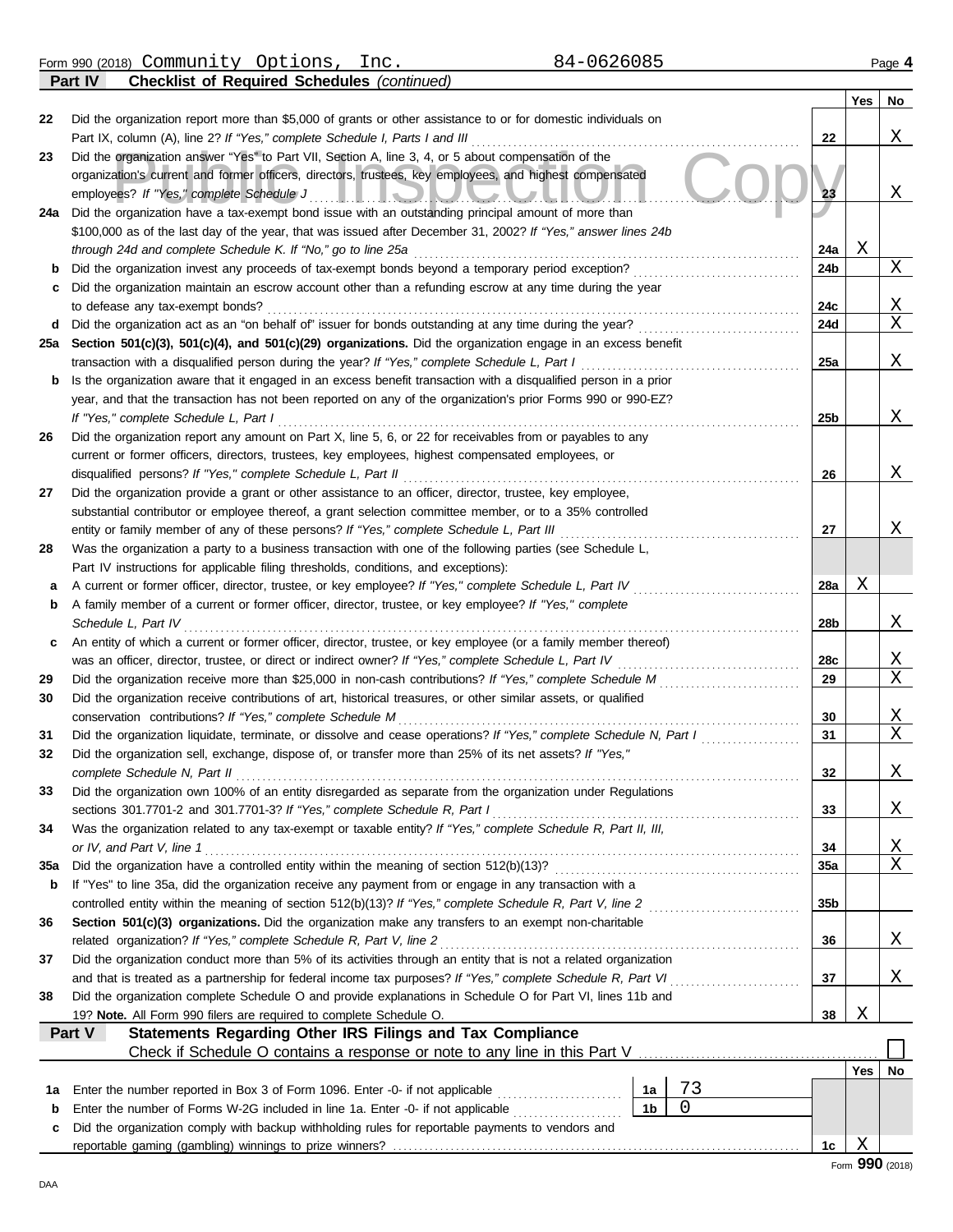|  | Form 990 (2018) | Community | Options | Inc. | 26085،<br>$\cup$ | Page |
|--|-----------------|-----------|---------|------|------------------|------|
|--|-----------------|-----------|---------|------|------------------|------|

**Part V Statements Regarding Other IRS Filings and Tax Compliance** *(continued)*

|             |                                                                                                                                                              |                 |     |                | Yes | No |  |  |  |  |  |
|-------------|--------------------------------------------------------------------------------------------------------------------------------------------------------------|-----------------|-----|----------------|-----|----|--|--|--|--|--|
| 2a          | Enter the number of employees reported on Form W-3, Transmittal of Wage and Tax                                                                              |                 |     |                |     |    |  |  |  |  |  |
|             | Statements, filed for the calendar year ending with or within the year covered by this return                                                                | 2a              | 318 |                |     |    |  |  |  |  |  |
| b           | If at least one is reported on line 2a, did the organization file all required federal employment tax returns?                                               |                 |     | 2b             | Χ   |    |  |  |  |  |  |
|             | Note. If the sum of lines 1a and 2a is greater than 250, you may be required to e-file (see instructions)                                                    |                 |     |                |     |    |  |  |  |  |  |
| за          | Did the organization have unrelated business gross income of \$1,000 or more during the year?                                                                |                 |     | 3a             | Χ   |    |  |  |  |  |  |
| b           | If "Yes," has it filed a Form 990-T for this year? If "No" to line 3b, provide an explanation in Schedule O                                                  |                 |     | 3 <sub>b</sub> | X   |    |  |  |  |  |  |
| 4a          | At any time during the calendar year, did the organization have an interest in, or a signature or other authority over,                                      |                 |     |                |     |    |  |  |  |  |  |
|             | a financial account in a foreign country (such as a bank account, securities account, or other financial account)?                                           |                 |     | 4a             |     | Χ  |  |  |  |  |  |
| b           | If "Yes," enter the name of the foreign country: $\mathbf u$                                                                                                 |                 |     |                |     |    |  |  |  |  |  |
|             | See instructions for filing requirements for FinCEN Form 114, Report of Foreign Bank and Financial Accounts (FBAR).                                          |                 |     |                |     |    |  |  |  |  |  |
| 5а          | Was the organization a party to a prohibited tax shelter transaction at any time during the tax year?                                                        |                 |     |                |     |    |  |  |  |  |  |
| $\mathbf b$ | Did any taxable party notify the organization that it was or is a party to a prohibited tax shelter transaction?                                             |                 |     |                |     |    |  |  |  |  |  |
| с           | If "Yes" to line 5a or 5b, did the organization file Form 8886-T?                                                                                            |                 |     | 5 <sub>c</sub> |     |    |  |  |  |  |  |
| 6а          | Does the organization have annual gross receipts that are normally greater than \$100,000, and did the                                                       |                 |     |                |     |    |  |  |  |  |  |
|             | organization solicit any contributions that were not tax deductible as charitable contributions?                                                             |                 |     | 6a             |     | Χ  |  |  |  |  |  |
| b           | If "Yes," did the organization include with every solicitation an express statement that such contributions or                                               |                 |     |                |     |    |  |  |  |  |  |
|             | gifts were not tax deductible?                                                                                                                               |                 |     | 6b             |     |    |  |  |  |  |  |
| 7           | Organizations that may receive deductible contributions under section 170(c).                                                                                |                 |     |                |     |    |  |  |  |  |  |
| а           | Did the organization receive a payment in excess of \$75 made partly as a contribution and partly for goods                                                  |                 |     |                |     |    |  |  |  |  |  |
|             | and services provided to the payor?                                                                                                                          |                 |     | 7a             |     | Χ  |  |  |  |  |  |
| b           |                                                                                                                                                              |                 |     | 7b             |     |    |  |  |  |  |  |
| с           | Did the organization sell, exchange, or otherwise dispose of tangible personal property for which it was                                                     |                 |     |                |     |    |  |  |  |  |  |
|             | required to file Form 8282?                                                                                                                                  |                 |     | 7c             |     | х  |  |  |  |  |  |
| α           |                                                                                                                                                              | 7d              |     |                |     |    |  |  |  |  |  |
| е           | Did the organization receive any funds, directly or indirectly, to pay premiums on a personal benefit contract?                                              |                 |     | 7e             |     | Χ  |  |  |  |  |  |
| f           | Did the organization, during the year, pay premiums, directly or indirectly, on a personal benefit contract?                                                 |                 |     | 7f             |     | X  |  |  |  |  |  |
|             | If the organization received a contribution of qualified intellectual property, did the organization file Form 8899 as required?                             |                 |     | 7g             |     | Χ  |  |  |  |  |  |
| h           | If the organization received a contribution of cars, boats, airplanes, or other vehicles, did the organization file a Form 1098-C?                           |                 |     | 7h             |     | Χ  |  |  |  |  |  |
| 8           | Sponsoring organizations maintaining donor advised funds. Did a donor advised fund maintained by the                                                         |                 |     |                |     |    |  |  |  |  |  |
|             | sponsoring organization have excess business holdings at any time during the year?                                                                           |                 |     | 8              |     |    |  |  |  |  |  |
| 9           | Sponsoring organizations maintaining donor advised funds.                                                                                                    |                 |     |                |     |    |  |  |  |  |  |
| а           | Did the sponsoring organization make any taxable distributions under section 4966?                                                                           |                 |     | 9a             |     |    |  |  |  |  |  |
| $\mathbf b$ | Did the sponsoring organization make a distribution to a donor, donor advisor, or related person?                                                            |                 |     | 9b             |     |    |  |  |  |  |  |
| 10          | Section 501(c)(7) organizations. Enter:                                                                                                                      |                 |     |                |     |    |  |  |  |  |  |
| а           | Initiation fees and capital contributions included on Part VIII, line 12                                                                                     | 10a             |     |                |     |    |  |  |  |  |  |
| b           | Gross receipts, included on Form 990, Part VIII, line 12, for public use of club facilities                                                                  | 10 <sub>b</sub> |     |                |     |    |  |  |  |  |  |
| 11          | Section 501(c)(12) organizations. Enter:                                                                                                                     |                 |     |                |     |    |  |  |  |  |  |
| а           | Gross income from members or shareholders                                                                                                                    | 11a             |     |                |     |    |  |  |  |  |  |
| b           | Gross income from other sources (Do not net amounts due or paid to other sources                                                                             |                 |     |                |     |    |  |  |  |  |  |
|             | against amounts due or received from them.)                                                                                                                  | 11 <sub>b</sub> |     |                |     |    |  |  |  |  |  |
| 12a         | Section 4947(a)(1) non-exempt charitable trusts. Is the organization filing Form 990 in lieu of Form 1041?                                                   |                 |     | 12a            |     |    |  |  |  |  |  |
| b           | If "Yes," enter the amount of tax-exempt interest received or accrued during the year                                                                        | 12b             |     |                |     |    |  |  |  |  |  |
| 13          | Section 501(c)(29) qualified nonprofit health insurance issuers.                                                                                             |                 |     |                |     |    |  |  |  |  |  |
| a           | Is the organization licensed to issue qualified health plans in more than one state?                                                                         |                 |     | 13а            |     |    |  |  |  |  |  |
|             | Note. See the instructions for additional information the organization must report on Schedule O.                                                            |                 |     |                |     |    |  |  |  |  |  |
| b           | Enter the amount of reserves the organization is required to maintain by the states in which<br>the organization is licensed to issue qualified health plans | 13b             |     |                |     |    |  |  |  |  |  |
|             | Enter the amount of reserves on hand                                                                                                                         | 13 <sub>c</sub> |     |                |     |    |  |  |  |  |  |
| C<br>14a    | Did the organization receive any payments for indoor tanning services during the tax year?                                                                   |                 |     | 14a            |     | Χ  |  |  |  |  |  |
| b           |                                                                                                                                                              |                 |     | 14b            |     |    |  |  |  |  |  |
| 15          | Is the organization subject to the section 4960 tax on payment(s) of more than \$1,000,000 in remuneration or                                                |                 |     |                |     |    |  |  |  |  |  |
|             | excess parachute payment(s) during the year?                                                                                                                 |                 |     | 15             |     | Χ  |  |  |  |  |  |
|             | If "Yes," see instructions and file Form 4720, Schedule N.                                                                                                   |                 |     |                |     |    |  |  |  |  |  |
| 16          | Is the organization an educational institution subject to the section 4968 excise tax on net investment income?                                              |                 |     | 16             |     | Χ  |  |  |  |  |  |
|             | If "Yes," complete Form 4720, Schedule O.                                                                                                                    |                 |     |                |     |    |  |  |  |  |  |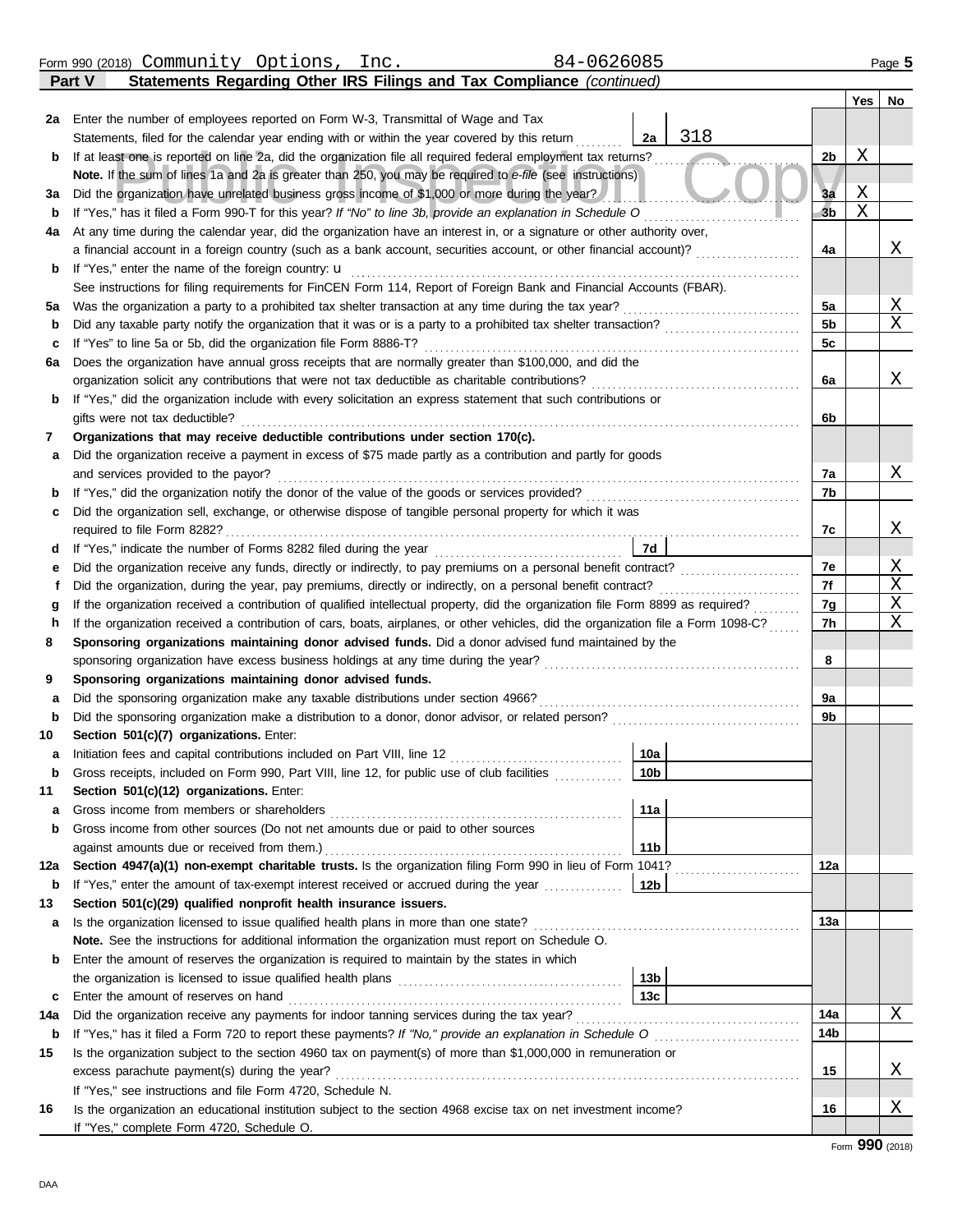|             | 84-0626085<br>Form 990 (2018) Community Options,<br>Inc.                                                                            |              |     | Page 6 |
|-------------|-------------------------------------------------------------------------------------------------------------------------------------|--------------|-----|--------|
|             | Governance, Management, and Disclosure For each "Yes" response to lines 2 through 7b below, and for a "No"<br>Part VI               |              |     |        |
|             | response to line 8a, 8b, or 10b below, describe the circumstances, processes, or changes in Schedule O. See instructions.           |              |     |        |
|             |                                                                                                                                     |              |     | X      |
|             | Section A. Governing Body and Management                                                                                            |              |     |        |
|             |                                                                                                                                     |              | Yes | No     |
| 1а          | Enter the number of voting members of the governing body at the end of the tax year<br>1a                                           |              |     |        |
|             | If there are material differences in voting rights among members of the governing body, or                                          |              |     |        |
|             | if the governing body delegated broad authority to an executive committee or similar                                                |              |     |        |
|             | committee, explain in Schedule O.                                                                                                   |              |     |        |
| $\mathbf b$ | 10<br>1b<br>Enter the number of voting members included in line 1a, above, who are independent                                      |              |     |        |
|             |                                                                                                                                     |              |     |        |
| 2           | Did any officer, director, trustee, or key employee have a family relationship or a business relationship with                      |              |     |        |
|             | any other officer, director, trustee, or key employee?                                                                              | 2            |     | Χ      |
| 3           | Did the organization delegate control over management duties customarily performed by or under the direct                           |              |     |        |
|             | supervision of officers, directors, or trustees, or key employees to a management company or other person?                          | 3            |     | Χ      |
| 4           | Did the organization make any significant changes to its governing documents since the prior Form 990 was filed?                    | 4            |     | Χ      |
| 5           | Did the organization become aware during the year of a significant diversion of the organization's assets?                          | 5            |     | Χ      |
| 6           | Did the organization have members or stockholders?                                                                                  | 6            |     | Χ      |
| 7a          | Did the organization have members, stockholders, or other persons who had the power to elect or appoint                             |              |     |        |
|             | one or more members of the governing body?                                                                                          | 7a           |     | Χ      |
| b           | Are any governance decisions of the organization reserved to (or subject to approval by) members,                                   |              |     |        |
|             | stockholders, or persons other than the governing body?                                                                             | 7b           |     | Χ      |
| 8           | Did the organization contemporaneously document the meetings held or written actions undertaken during the year by the following:   |              |     |        |
| а           | The governing body?                                                                                                                 | 8а           | Χ   |        |
| b           | Each committee with authority to act on behalf of the governing body?                                                               | 8b           |     | X      |
| 9           | Is there any officer, director, trustee, or key employee listed in Part VII, Section A, who cannot be reached at                    |              |     |        |
|             |                                                                                                                                     | 9            |     | Χ      |
|             | <b>Section B. Policies</b> (This Section B requests information about policies not required by the Internal Revenue Code.)          |              |     |        |
|             |                                                                                                                                     |              | Yes | No     |
| 10a         | Did the organization have local chapters, branches, or affiliates?                                                                  | 10a          |     | Χ      |
|             |                                                                                                                                     |              |     |        |
| b           | If "Yes," did the organization have written policies and procedures governing the activities of such chapters,                      |              |     |        |
|             | affiliates, and branches to ensure their operations are consistent with the organization's exempt purposes?                         | 10b          |     |        |
| 11a         | Has the organization provided a complete copy of this Form 990 to all members of its governing body before filing the form?         | 11a          | Χ   |        |
| b           | Describe in Schedule O the process, if any, used by the organization to review this Form 990.                                       |              |     |        |
| 12a         | Did the organization have a written conflict of interest policy? If "No," go to line 13                                             | 12a          | Χ   |        |
| b           | Were officers, directors, or trustees, and key employees required to disclose annually interests that could give rise to conflicts? | 12b          |     | Χ      |
| c           | Did the organization regularly and consistently monitor and enforce compliance with the policy? If "Yes,"                           |              |     |        |
|             | describe in Schedule O how this was done                                                                                            | 12c          | Χ   |        |
| 13          | Did the organization have a written whistleblower policy?                                                                           | 13           | Χ   |        |
| 14          | Did the organization have a written document retention and destruction policy?                                                      | 14           | Χ   |        |
| 15          | Did the process for determining compensation of the following persons include a review and approval by                              |              |     |        |
|             | independent persons, comparability data, and contemporaneous substantiation of the deliberation and decision?                       |              |     |        |
| а           |                                                                                                                                     | 15a          | Χ   |        |
| b           | Other officers or key employees of the organization                                                                                 | 15b          |     | Χ      |
|             | If "Yes" to line 15a or 15b, describe the process in Schedule O (see instructions).                                                 |              |     |        |
| 16a         | Did the organization invest in, contribute assets to, or participate in a joint venture or similar arrangement                      |              |     |        |
|             | with a taxable entity during the year?                                                                                              | 16a          |     | Χ      |
| b           | If "Yes," did the organization follow a written policy or procedure requiring the organization to evaluate its                      |              |     |        |
|             | participation in joint venture arrangements under applicable federal tax law, and take steps to safeguard the                       |              |     |        |
|             |                                                                                                                                     |              |     |        |
|             |                                                                                                                                     | 16b          |     |        |
|             | <b>Section C. Disclosure</b>                                                                                                        |              |     |        |
| 17          | List the states with which a copy of this Form 990 is required to be filed $\mathbf u$ None                                         |              |     |        |
| 18          | Section 6104 requires an organization to make its Forms 1023 (1024 or 1024-A if applicable), 990, and 990-T (Section 501(c)         |              |     |        |
|             | (3)s only) available for public inspection. Indicate how you made these available. Check all that apply.                            |              |     |        |
|             | ΙXΙ<br>Another's website $ X $ Upon request<br>Own website<br>Other (explain in Schedule O)                                         |              |     |        |
| 19          | Describe in Schedule O whether (and if so, how) the organization made its governing documents, conflict of interest policy, and     |              |     |        |
|             | financial statements available to the public during the tax year.                                                                   |              |     |        |
| 20          | State the name, address, and telephone number of the person who possesses the organization's books and records u                    |              |     |        |
|             | 336 S. 10th St.<br>Steve Dahlman                                                                                                    |              |     |        |
|             | CO 81401<br>Montrose                                                                                                                | 970-249-1412 |     |        |
|             |                                                                                                                                     |              |     |        |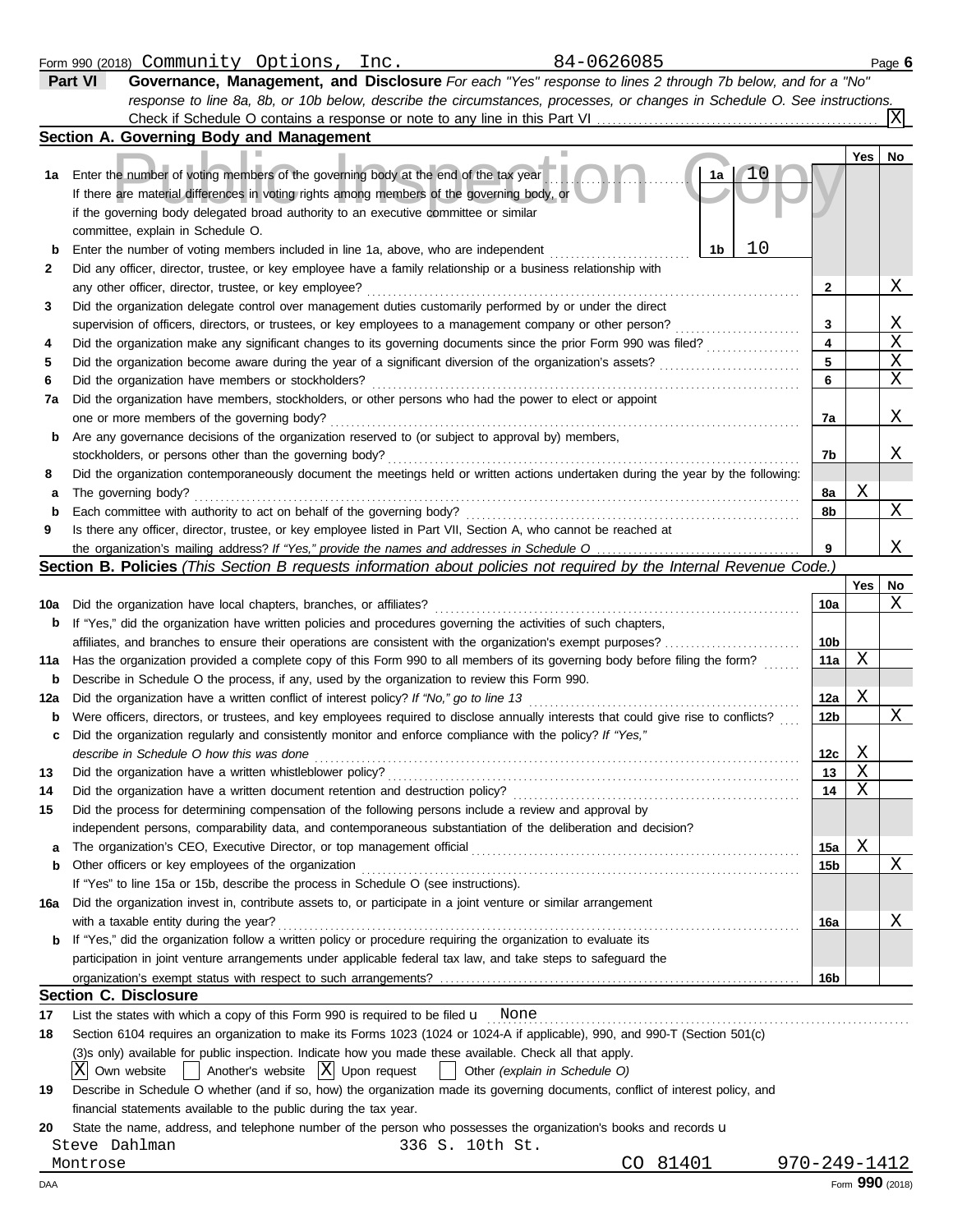| Part VII                 | Compensation of Officers, Directors, Trustees, Key Employees, Highest Compensated Employees, and                                                                                                                                                                                                           |
|--------------------------|------------------------------------------------------------------------------------------------------------------------------------------------------------------------------------------------------------------------------------------------------------------------------------------------------------|
|                          | <b>Independent Contractors</b>                                                                                                                                                                                                                                                                             |
|                          | Check if Schedule O contains a response or note to any line in this Part VII <i>concerent</i>                                                                                                                                                                                                              |
| Section A.               | Officers, Directors, Trustees, Key Employees, and Highest Compensated Employees                                                                                                                                                                                                                            |
| organization's tax year. | 1a Complete this table for all persons required to be listed. Report compensation for the calendar year ending with or within the                                                                                                                                                                          |
|                          | • List all of the organization's current officers, directors, trustees (whether individuals or organizations), regardless of amount of<br>compensation. Enter -0- in columns (D), (E), and (F) if no compensation was paid.                                                                                |
|                          | • List all of the organization's current key employees, if any. See instructions for definition of "key employee."                                                                                                                                                                                         |
|                          | • List the organization's five current highest compensated employees (other than an officer, director, trustee, or key employee)<br>who received reportable compensation (Box 5 of Form W-2 and/or Box 7 of Form 1099-MISC) of more than \$100,000 from the<br>organization and any related organizations. |
|                          | • List all of the organization's former officers, key employees, and highest compensated employees who received more than<br>\$100,000 of reportable compensation from the organization and any related organizations.                                                                                     |
|                          | List all of the organization's former directors or trustees that received, in the capacity as a former director or trustee of the                                                                                                                                                                          |

● List all of the organization's former directors or trustees that received, in the capacity as a former director organization, more than \$10,000 of reportable compensation from the organization and any related organizati List persons in the following order: individual trustees or directors; institutional trustees; officers; key employees; highest compensated employees; and former such persons.

Check this box if neither the organization nor any related organization compensated any current officer, director, or trustee.

| (A)<br>Name and Title            | (B)<br>Average<br>hours per<br>week<br>(list any               |                                   |                          | (C)<br>Position |              | (do not check more than one<br>box, unless person is both an<br>officer and a director/trustee) | (D)<br>Reportable<br>compensation<br>from<br>the | (E)<br>Reportable<br>compensation from<br>related<br>organizations | (F)<br>Estimated<br>amount of<br>other<br>compensation   |
|----------------------------------|----------------------------------------------------------------|-----------------------------------|--------------------------|-----------------|--------------|-------------------------------------------------------------------------------------------------|--------------------------------------------------|--------------------------------------------------------------------|----------------------------------------------------------|
|                                  | hours for<br>related<br>organizations<br>below dotted<br>line) | Individual trustee<br>or director | Institutional<br>trustee | Officer         | Key employee | Former<br>Highest compensated<br>employee                                                       | organization<br>(W-2/1099-MISC)                  | (W-2/1099-MISC)                                                    | from the<br>organization<br>and related<br>organizations |
| (1) Darcy Arnold                 | 1.00                                                           |                                   |                          |                 |              |                                                                                                 |                                                  |                                                                    |                                                          |
| President                        | 0.00                                                           | $\mathbf X$                       |                          | X               |              |                                                                                                 | 0                                                | 0                                                                  | 0                                                        |
| (2) Mary Turner                  |                                                                |                                   |                          |                 |              |                                                                                                 |                                                  |                                                                    |                                                          |
|                                  | 1.00                                                           |                                   |                          |                 |              |                                                                                                 |                                                  |                                                                    |                                                          |
| 1st Vice President               | 0.00                                                           | X                                 |                          | X               |              |                                                                                                 | 0                                                | 0                                                                  | 0                                                        |
| (3) Mary West                    |                                                                |                                   |                          |                 |              |                                                                                                 |                                                  |                                                                    |                                                          |
| 2nd Vice President               | 1.00<br>0.00                                                   | $\mathbf X$                       |                          | $\mathbf X$     |              |                                                                                                 | 0                                                | 0                                                                  | 0                                                        |
| (4) Carolyn Rettig               |                                                                |                                   |                          |                 |              |                                                                                                 |                                                  |                                                                    |                                                          |
|                                  | 1.00                                                           |                                   |                          |                 |              |                                                                                                 |                                                  |                                                                    |                                                          |
| Secretary                        | 0.00                                                           | $\mathbf X$                       |                          | $\mathbf X$     |              |                                                                                                 | 0                                                | 0                                                                  | 0                                                        |
| (5) David Lane                   |                                                                |                                   |                          |                 |              |                                                                                                 |                                                  |                                                                    |                                                          |
|                                  | 1.00                                                           |                                   |                          |                 |              |                                                                                                 |                                                  |                                                                    |                                                          |
| Treasurer<br>(6) Trevor Harrison | 0.00                                                           | Χ                                 |                          | Χ               |              |                                                                                                 | 0                                                | 0                                                                  | 0                                                        |
|                                  | 1.00                                                           |                                   |                          |                 |              |                                                                                                 |                                                  |                                                                    |                                                          |
| Director                         | 0.00                                                           | $\mathbf X$                       |                          |                 |              |                                                                                                 | 0                                                | 0                                                                  | $\mathbf 0$                                              |
| (7) Julie Hilmes                 |                                                                |                                   |                          |                 |              |                                                                                                 |                                                  |                                                                    |                                                          |
|                                  | 1.00                                                           |                                   |                          |                 |              |                                                                                                 |                                                  |                                                                    |                                                          |
| Director                         | 0.00                                                           | Χ                                 |                          |                 |              |                                                                                                 | 0                                                | 0                                                                  | 0                                                        |
| (8) Mike Schottelkotte           |                                                                |                                   |                          |                 |              |                                                                                                 |                                                  |                                                                    |                                                          |
| Director                         | 1.00<br>0.00                                                   | $\mathbf X$                       |                          |                 |              |                                                                                                 | 0                                                | $\overline{0}$                                                     | 0                                                        |
| (9) David Kienholz               |                                                                |                                   |                          |                 |              |                                                                                                 |                                                  |                                                                    |                                                          |
|                                  | 1.00                                                           |                                   |                          |                 |              |                                                                                                 |                                                  |                                                                    |                                                          |
| Director                         | 0.00                                                           | $\mathbf X$                       |                          |                 |              |                                                                                                 | 0                                                | 0                                                                  | 0                                                        |
| $(10)$ Dr. Thomas Dwyer          |                                                                |                                   |                          |                 |              |                                                                                                 |                                                  |                                                                    |                                                          |
|                                  | 1.00                                                           |                                   |                          |                 |              |                                                                                                 |                                                  |                                                                    |                                                          |
| Director                         | 0.00                                                           | $\mathbf X$                       |                          |                 |              |                                                                                                 | 0                                                | 0                                                                  | 0                                                        |
| (11) Tom Turner                  | 40.00                                                          |                                   |                          |                 |              |                                                                                                 |                                                  |                                                                    |                                                          |
| CEO                              | 0.00                                                           |                                   |                          | X               |              |                                                                                                 | 99,788                                           | 0                                                                  | 9,688                                                    |
| $\overline{DAA}$                 |                                                                |                                   |                          |                 |              |                                                                                                 |                                                  |                                                                    | Form 990 (2018)                                          |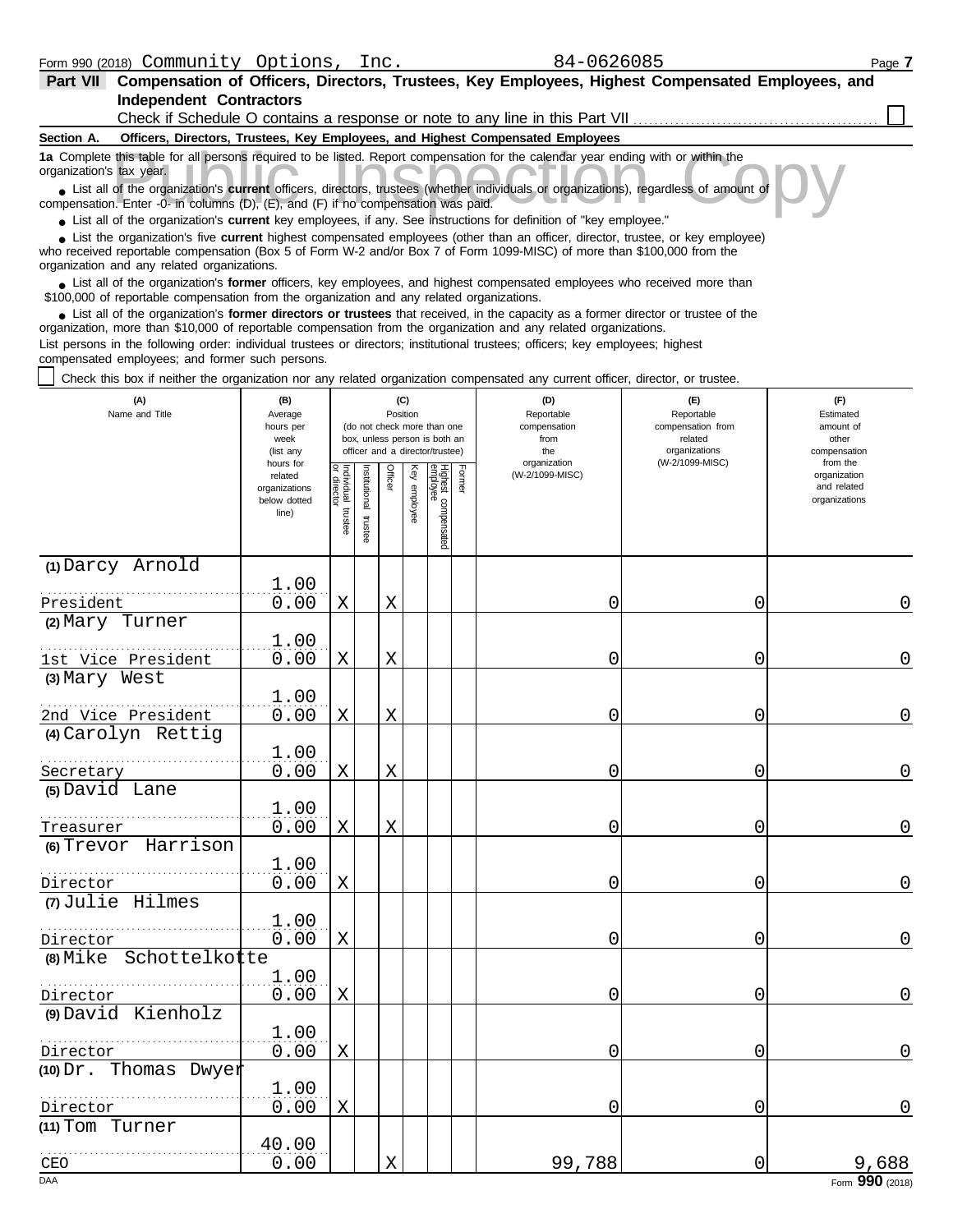|              | Form 990 (2018) Community Options,                                                                                                                                                                                   |                                                                |                                   | Inc.                                                                                            |                     |              |                                 |                   | 84-0626085                                       |                                                                                                                                                                                                 |                                                          | Page 8 |
|--------------|----------------------------------------------------------------------------------------------------------------------------------------------------------------------------------------------------------------------|----------------------------------------------------------------|-----------------------------------|-------------------------------------------------------------------------------------------------|---------------------|--------------|---------------------------------|-------------------|--------------------------------------------------|-------------------------------------------------------------------------------------------------------------------------------------------------------------------------------------------------|----------------------------------------------------------|--------|
|              | <b>Part VII</b><br>(A)<br>Name and title                                                                                                                                                                             | (B)<br>Average<br>hours per<br>week<br>(list any               |                                   | (do not check more than one<br>box, unless person is both an<br>officer and a director/trustee) | (C)<br>Position     |              |                                 |                   | (D)<br>Reportable<br>compensation<br>from<br>the | Section A. Officers, Directors, Trustees, Key Employees, and Highest Compensated Employees (continued)<br>(F)<br>Reportable<br>compensation from<br>related<br>organizations<br>(W-2/1099-MISC) | (F)<br>Estimated<br>amount of<br>other<br>compensation   |        |
|              | PII                                                                                                                                                                                                                  | hours for<br>related<br>organizations<br>below dotted<br>line) | Individual trustee<br>or director | Institutional trustee                                                                           | <b>Officer</b><br>V | Key employee | Highest compensated<br>employee | Former            | organization<br>(W-2/1099-MISC)                  |                                                                                                                                                                                                 | from the<br>organization<br>and related<br>organizations |        |
| (12)         | Steve Dahlman                                                                                                                                                                                                        |                                                                |                                   |                                                                                                 |                     |              |                                 |                   |                                                  |                                                                                                                                                                                                 |                                                          |        |
| CFO          |                                                                                                                                                                                                                      | 40.00<br>0.00                                                  |                                   |                                                                                                 | Χ                   |              |                                 |                   | 60,635                                           | 0                                                                                                                                                                                               |                                                          | 8,983  |
|              |                                                                                                                                                                                                                      |                                                                |                                   |                                                                                                 |                     |              |                                 |                   |                                                  |                                                                                                                                                                                                 |                                                          |        |
|              |                                                                                                                                                                                                                      |                                                                |                                   |                                                                                                 |                     |              |                                 |                   |                                                  |                                                                                                                                                                                                 |                                                          |        |
|              |                                                                                                                                                                                                                      |                                                                |                                   |                                                                                                 |                     |              |                                 |                   |                                                  |                                                                                                                                                                                                 |                                                          |        |
|              |                                                                                                                                                                                                                      |                                                                |                                   |                                                                                                 |                     |              |                                 |                   |                                                  |                                                                                                                                                                                                 |                                                          |        |
|              |                                                                                                                                                                                                                      |                                                                |                                   |                                                                                                 |                     |              |                                 |                   |                                                  |                                                                                                                                                                                                 |                                                          |        |
|              |                                                                                                                                                                                                                      |                                                                |                                   |                                                                                                 |                     |              |                                 |                   |                                                  |                                                                                                                                                                                                 |                                                          |        |
|              |                                                                                                                                                                                                                      |                                                                |                                   |                                                                                                 |                     |              |                                 |                   |                                                  |                                                                                                                                                                                                 |                                                          |        |
| 1b           | Sub-total                                                                                                                                                                                                            |                                                                |                                   |                                                                                                 |                     |              |                                 | u                 | 160,423                                          |                                                                                                                                                                                                 |                                                          | 18,671 |
| c<br>d       | Total from continuation sheets to Part VII, Section A                                                                                                                                                                |                                                                |                                   |                                                                                                 |                     |              |                                 | u<br>$\mathbf{u}$ | 160,423                                          |                                                                                                                                                                                                 |                                                          | 18,671 |
| $\mathbf{2}$ | Total number of individuals (including but not limited to those listed above) who received more than \$100,000 of<br>reportable compensation from the organization $\mathbf{u}$ 0                                    |                                                                |                                   |                                                                                                 |                     |              |                                 |                   |                                                  |                                                                                                                                                                                                 |                                                          |        |
|              |                                                                                                                                                                                                                      |                                                                |                                   |                                                                                                 |                     |              |                                 |                   |                                                  |                                                                                                                                                                                                 | Yes                                                      | No     |
| 3            | Did the organization list any former officer, director, or trustee, key employee, or highest compensated<br>employee on line 1a? If "Yes," complete Schedule J for such individual                                   |                                                                |                                   |                                                                                                 |                     |              |                                 |                   |                                                  |                                                                                                                                                                                                 | 3                                                        | X      |
| 4            | For any individual listed on line 1a, is the sum of reportable compensation and other compensation from the<br>organization and related organizations greater than \$150,000? If "Yes," complete Schedule J for such |                                                                |                                   |                                                                                                 |                     |              |                                 |                   |                                                  |                                                                                                                                                                                                 |                                                          |        |
| 5            | individual<br>Did any person listed on line 1a receive or accrue compensation from any unrelated organization or individual                                                                                          |                                                                |                                   |                                                                                                 |                     |              |                                 |                   |                                                  |                                                                                                                                                                                                 | 4                                                        | X      |
|              |                                                                                                                                                                                                                      |                                                                |                                   |                                                                                                 |                     |              |                                 |                   |                                                  |                                                                                                                                                                                                 | 5                                                        | X      |
| 1            | Section B. Independent Contractors<br>Complete this table for your five highest compensated independent contractors that received more than \$100,000 of                                                             |                                                                |                                   |                                                                                                 |                     |              |                                 |                   |                                                  |                                                                                                                                                                                                 |                                                          |        |
|              | compensation from the organization. Report compensation for the calendar year ending with or within the organization's tax year.                                                                                     | (A)<br>Name and business address                               |                                   |                                                                                                 |                     |              |                                 |                   |                                                  | (B)<br>Description of services                                                                                                                                                                  | (C)<br>Compensation                                      |        |
|              |                                                                                                                                                                                                                      |                                                                |                                   |                                                                                                 |                     |              |                                 |                   |                                                  |                                                                                                                                                                                                 |                                                          |        |
|              |                                                                                                                                                                                                                      |                                                                |                                   |                                                                                                 |                     |              |                                 |                   |                                                  |                                                                                                                                                                                                 |                                                          |        |
|              |                                                                                                                                                                                                                      |                                                                |                                   |                                                                                                 |                     |              |                                 |                   |                                                  |                                                                                                                                                                                                 |                                                          |        |
|              |                                                                                                                                                                                                                      |                                                                |                                   |                                                                                                 |                     |              |                                 |                   |                                                  |                                                                                                                                                                                                 |                                                          |        |
| 2            | Total number of independent contractors (including but not limited to those listed above) who<br>received more than \$100,000 of compensation from the organization $\mathbf u$                                      |                                                                |                                   |                                                                                                 |                     |              |                                 |                   |                                                  | $\mathbf 0$                                                                                                                                                                                     |                                                          |        |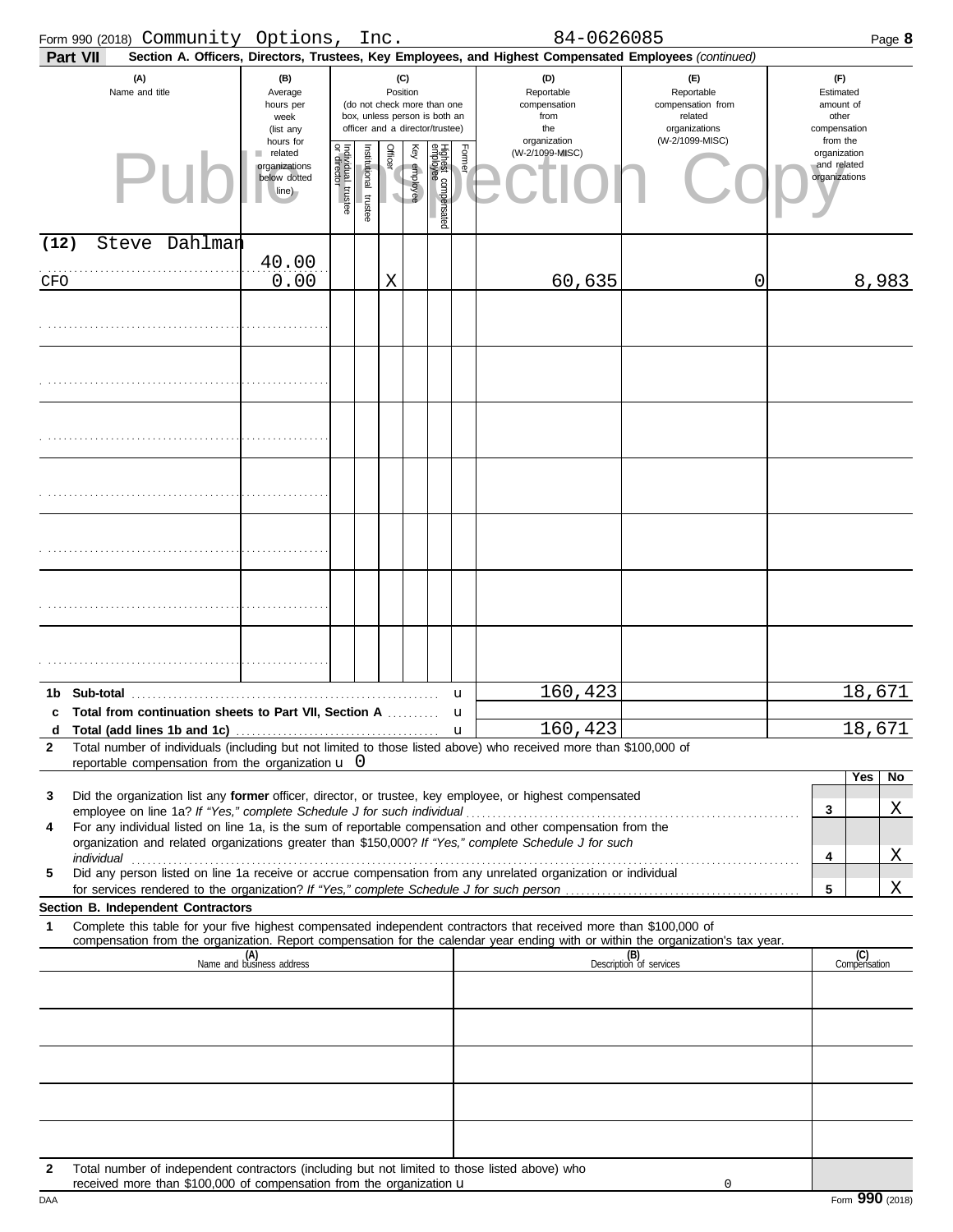Check if Schedule O contains a response or note to any line in this Part VIII.

**Part VIII Statement of Revenue**

#### **(A) (B) (C) (D)** Total revenue **Related or CONFORT CONFORT CONFORT REVENUE REVENUE REVENUE REVENUE REVENUE REVENUE REVENUE REVENU**<br>
exempt business exempt business exempt business function under sections revenue Public Inspection Copy 512-514 revenue Gifts, Grants **Contributions, Gifts, Grants and Other Similar Amounts 1a 1a** Federated campaigns . . . . **1b b** Membership dues . . . . . . . **1c c** Fundraising events . . . . . . . . **1d d** Related organizations ...... 44,450 Contributions,<br>and Other Sim **1e e** Government grants (contributions) . . . **f** All other contributions, gifts, grants, and similar amounts not included above **1f** 97,241  $\frac{2,105}{...}$ **g** Noncash contributions included in lines 1a-1f: u 141,691 **h Total.** Add lines 1a–1f . . . . . . . . . . . . . . . . . . . . . . . . . . . . . . . . Revenue **Program Service Revenue Busn. Code** . . . . . . . . . . . . . . . . . . . . . . . . . . . . . . . . . . . . . . . . . . . . . . **2a** Medicaid payments 6,279,947 6,279,947 . . . . . . . . . . . . . . . . . . . . . . . . . . . . . . . . . . . . . . . . . . . . . . **b** State payments 788,490 788,490 Program Service . . . . . . . . . . . . . . . . . . . . . . . . . . . . . . . . . . . . . . . . . . . . . . **c** Residential fees 688,177 688,177 . . . . . . . . . . . . . . . . . . . . . . . . . . . . . . . . . . . . . . . . . . . . . . Other 105,944 105,944 **d e** . . . . . . . . . . . . . . . . . . . . . . . . . . . . . . . . . . . . . . . . . . . . . . Vocational revenue 42,952 42,952 **f** All other program service revenue . . . . . . . . . . 7,905,510 **g Total.** Add lines 2a–2f . . . . . . . . . . . . . . . . . . . . . . . . . . . . . . . . u **3** Investment income (including dividends, interest, 219 219 and other similar amounts)  $\mathbf{u}$ 4 Income from investment of tax-exempt bond proceeds **u 5** Royalties . . . . . . . . . . . . . . . . . . . . . . . . . . . . . . . . . . . . . . . . . . . . . u (i) Real (ii) Personal 7,000 **6a** Gross rents 8,873 **b** Less: rental exps. -1,873 **c** Rental inc. or (loss)  $-1,873$   $-1,873$ **d** Net rental income or (loss) ............................. u **7a** Gross amount from (i) Securities (ii) Other sales of assets 18,850 other than inventory **b** Less: cost or other basis & sales exps. 18,850 **c** Gain or (loss) 18,850 18,850 **d** u Net gain or (loss) . . . . . . . . . . . . . . . . . . . . . . . . . . . . . . . . . . . . . **8a** Gross income from fundraising events **Other Revenue Other Revenue** (not including \$ . . . . . . . . . . . . . . . . . . . . . of contributions reported on line 1c). 10,273 See Part IV, line 18 . . . . . . . . . . . . . **a b** 6,706 **b** Less: direct expenses . . . . . . . . . 3,567 3,567 u **c** Net income or (loss) from fundraising events . . . . . . . . **9a** Gross income from gaming activities. See Part IV, line 19 . . . . . . . . . . . . . . . **a b b** Less: direct expenses **. . . . . . . . .** u Net income or (loss) from gaming activities . . . . . . . . . . **c** 10a Gross sales of inventory, less returns and allowances ......... **a b b** Less: cost of goods sold  $\ldots$ u Net income or (loss) from sales of inventory . . . . . . . . . **c** Miscellaneous Revenue **Busn. Code 11a** . . . . . . . . . . . . . . . . . . . . . . . . . . . . . . . . . . . . . . . . . . . . . . Interest on notes receivable 624100 7,987 7,987 **b** . . . . . . . . . . . . . . . . . . . . . . . . . . . . . . . . . . . . . . . . . . . . . . **c d** All other revenue .............................. 7,987 **e Total.** Add lines 11a–11d . . . . . . . . . . . . . . . . . . . . . . . . . . . . u 8,075,951 7,905,510 7,987 20,763u **Total revenue.** See instructions. . . . . . . . . . . . . . . . . . . . . **12**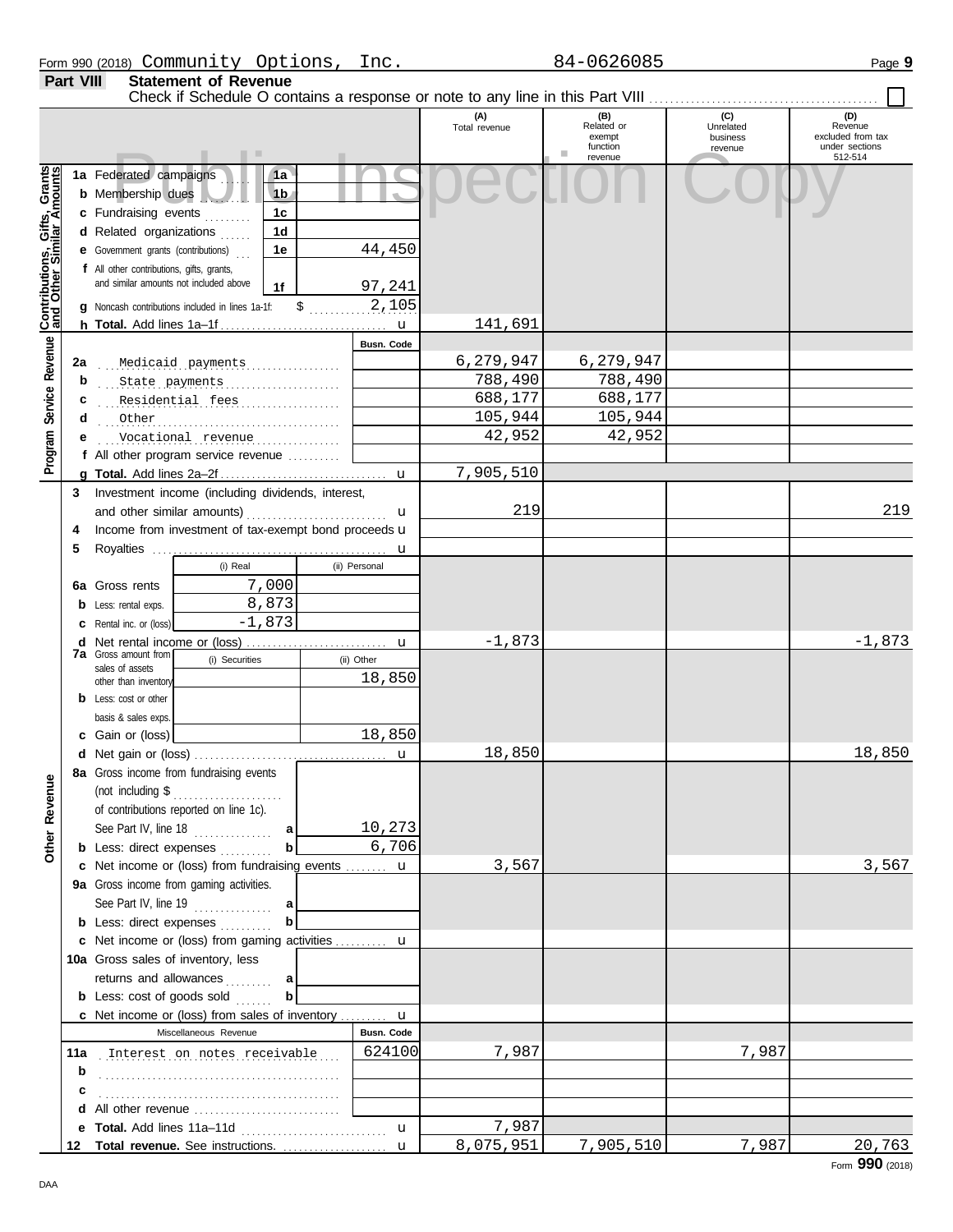|              | Section 501(c)(3) and 501(c)(4) organizations must complete all columns. All other organizations must complete column (A).<br>Check if Schedule O contains a response or note to any line in this Part IX                                                                                                                                                                                                                                                                                                                                            |                       |                                    |                                    |                                |
|--------------|------------------------------------------------------------------------------------------------------------------------------------------------------------------------------------------------------------------------------------------------------------------------------------------------------------------------------------------------------------------------------------------------------------------------------------------------------------------------------------------------------------------------------------------------------|-----------------------|------------------------------------|------------------------------------|--------------------------------|
|              |                                                                                                                                                                                                                                                                                                                                                                                                                                                                                                                                                      |                       |                                    | (C)                                | $\overline{\mathrm{X}}$<br>(D) |
|              | Do not include amounts reported on lines 6b,<br>7b, 8b, 9b, and 10b of Part VIII.                                                                                                                                                                                                                                                                                                                                                                                                                                                                    | (A)<br>Total expenses | (B)<br>Program service<br>expenses | Management and<br>general expenses | Fundraising<br>expenses        |
| $\mathbf 1$  | Grants and other assistance to domestic organizations                                                                                                                                                                                                                                                                                                                                                                                                                                                                                                |                       |                                    |                                    |                                |
|              | and domestic governments. See Part IV, line 21                                                                                                                                                                                                                                                                                                                                                                                                                                                                                                       |                       |                                    |                                    |                                |
| $\mathbf{2}$ | Grants and other assistance to domestic                                                                                                                                                                                                                                                                                                                                                                                                                                                                                                              |                       |                                    |                                    |                                |
|              | individuals. See Part IV, line 22                                                                                                                                                                                                                                                                                                                                                                                                                                                                                                                    |                       |                                    |                                    |                                |
| 3            | Grants and other assistance to foreign                                                                                                                                                                                                                                                                                                                                                                                                                                                                                                               |                       |                                    |                                    |                                |
|              | organizations, foreign governments, and foreign                                                                                                                                                                                                                                                                                                                                                                                                                                                                                                      |                       |                                    |                                    |                                |
|              | individuals. See Part IV, lines 15 and 16                                                                                                                                                                                                                                                                                                                                                                                                                                                                                                            |                       |                                    |                                    |                                |
| 4            | Benefits paid to or for members                                                                                                                                                                                                                                                                                                                                                                                                                                                                                                                      |                       |                                    |                                    |                                |
| 5            | Compensation of current officers, directors,                                                                                                                                                                                                                                                                                                                                                                                                                                                                                                         |                       |                                    |                                    |                                |
|              | trustees, and key employees                                                                                                                                                                                                                                                                                                                                                                                                                                                                                                                          | 182,267               | 58,600                             | 123,667                            |                                |
| 6            | Compensation not included above, to disqualified                                                                                                                                                                                                                                                                                                                                                                                                                                                                                                     |                       |                                    |                                    |                                |
|              | persons (as defined under section 4958(f)(1)) and                                                                                                                                                                                                                                                                                                                                                                                                                                                                                                    |                       |                                    |                                    |                                |
|              | persons described in section 4958(c)(3)(B)                                                                                                                                                                                                                                                                                                                                                                                                                                                                                                           |                       |                                    |                                    |                                |
| 7            | Other salaries and wages<br>an an Dùbhlachd an Dùbhlachd a bhaile an Dùbhlachd an Dùbhlachd an Dùbhlachd an Dùbhlachd an Dùbhlachd an Dùbh<br>Pension plan accruals and contributions (include                                                                                                                                                                                                                                                                                                                                                       | 4,269,788             | 3,915,035                          | 354,753                            |                                |
| 8            | section 401(k) and 403(b) employer contributions)                                                                                                                                                                                                                                                                                                                                                                                                                                                                                                    |                       |                                    |                                    |                                |
| 9            | Other employee benefits                                                                                                                                                                                                                                                                                                                                                                                                                                                                                                                              | 677,985               | 628,592                            | 49,393                             |                                |
| 10           |                                                                                                                                                                                                                                                                                                                                                                                                                                                                                                                                                      | 507,886               | 468,895                            | 38,991                             |                                |
| 11           | Fees for services (non-employees):                                                                                                                                                                                                                                                                                                                                                                                                                                                                                                                   |                       |                                    |                                    |                                |
| а            | Management                                                                                                                                                                                                                                                                                                                                                                                                                                                                                                                                           |                       |                                    |                                    |                                |
| b            |                                                                                                                                                                                                                                                                                                                                                                                                                                                                                                                                                      | 2,961                 |                                    | 2,961                              |                                |
| c            |                                                                                                                                                                                                                                                                                                                                                                                                                                                                                                                                                      | 16,808                |                                    | 16,808                             |                                |
| d            | Lobbying                                                                                                                                                                                                                                                                                                                                                                                                                                                                                                                                             |                       |                                    |                                    |                                |
| е            | Professional fundraising services. See Part IV, line 17                                                                                                                                                                                                                                                                                                                                                                                                                                                                                              |                       |                                    |                                    |                                |
| f            | Investment management fees                                                                                                                                                                                                                                                                                                                                                                                                                                                                                                                           |                       |                                    |                                    |                                |
| a            | Other. (If line 11g amount exceeds 10% of line 25, column                                                                                                                                                                                                                                                                                                                                                                                                                                                                                            |                       |                                    |                                    |                                |
|              | (A) amount, list line 11g expenses on Schedule O.)                                                                                                                                                                                                                                                                                                                                                                                                                                                                                                   | 947,571               | 887,971                            | 59,600                             |                                |
| 12<br>13     | Advertising and promotion                                                                                                                                                                                                                                                                                                                                                                                                                                                                                                                            | 275,867               | 250,205                            | 25,662                             |                                |
| 14           | Information technology                                                                                                                                                                                                                                                                                                                                                                                                                                                                                                                               |                       |                                    |                                    |                                |
| 15           |                                                                                                                                                                                                                                                                                                                                                                                                                                                                                                                                                      |                       |                                    |                                    |                                |
| 16           |                                                                                                                                                                                                                                                                                                                                                                                                                                                                                                                                                      | 376,332               | 368,269                            | 8,063                              |                                |
| 17           | $\begin{minipage}[c]{0.9\linewidth} \begin{tabular}{l} \textbf{Travel} \end{tabular} \end{minipage} \end{minipage} \begin{minipage}[c]{0.9\linewidth} \begin{tabular}{l} \textbf{True} \end{tabular} \end{minipage} \end{minipage} \begin{minipage}[c]{0.9\linewidth} \begin{tabular}{l} \textbf{True} \end{tabular} \end{minipage} \end{minipage} \begin{minipage}[c]{0.9\linewidth} \begin{tabular}{l} \textbf{True} \end{tabular} \end{minipage} \end{minipage} \begin{minipage}[c]{0.9\linewidth} \begin{tabular}{l} \$                          | 184,918               | 172,451                            | 12,467                             |                                |
| 18           | Payments of travel or entertainment expenses                                                                                                                                                                                                                                                                                                                                                                                                                                                                                                         |                       |                                    |                                    |                                |
|              | for any federal, state, or local public officials                                                                                                                                                                                                                                                                                                                                                                                                                                                                                                    |                       |                                    |                                    |                                |
| 19           | Conferences, conventions, and meetings                                                                                                                                                                                                                                                                                                                                                                                                                                                                                                               | 18,688                | 10,143                             | 8,545                              |                                |
| 20           | Interest                                                                                                                                                                                                                                                                                                                                                                                                                                                                                                                                             | 91,764                | 87,047                             | 4,717                              |                                |
| 21           | Payments to affiliates                                                                                                                                                                                                                                                                                                                                                                                                                                                                                                                               |                       |                                    |                                    |                                |
| 22           | Depreciation, depletion, and amortization                                                                                                                                                                                                                                                                                                                                                                                                                                                                                                            | 284,470<br>167,294    | 277,810<br>150,451                 | 6,660<br>16,843                    |                                |
| 23<br>24     | $In surface \begin{tabular}{@{}l@{}} \hline \multicolumn{3}{c}{\textbf{}} & \multicolumn{3}{c}{\textbf{}} \\ \multicolumn{3}{c}{\textbf{}} & \multicolumn{3}{c}{\textbf{}} \\ \multicolumn{3}{c}{\textbf{}} & \multicolumn{3}{c}{\textbf{}} \\ \multicolumn{3}{c}{\textbf{}} & \multicolumn{3}{c}{\textbf{}} \\ \multicolumn{3}{c}{\textbf{}} & \multicolumn{3}{c}{\textbf{}} \\ \multicolumn{3}{c}{\textbf{}} & \multicolumn{3}{c}{\textbf{}} \\ \multicolumn{3}{c}{\textbf{}} & \multicolumn{3}{c$<br>Other expenses. Itemize expenses not covered |                       |                                    |                                    |                                |
|              | above (List miscellaneous expenses in line 24e. If                                                                                                                                                                                                                                                                                                                                                                                                                                                                                                   |                       |                                    |                                    |                                |
|              | line 24e amount exceeds 10% of line 25, column                                                                                                                                                                                                                                                                                                                                                                                                                                                                                                       |                       |                                    |                                    |                                |
|              | (A) amount, list line 24e expenses on Schedule O.)                                                                                                                                                                                                                                                                                                                                                                                                                                                                                                   |                       |                                    |                                    |                                |
| а            | Food                                                                                                                                                                                                                                                                                                                                                                                                                                                                                                                                                 | 266,122               | 264,724                            | 1,398                              |                                |
| b            | Dues and subscriptions                                                                                                                                                                                                                                                                                                                                                                                                                                                                                                                               | 72,096                | 34,133                             | 37,963                             |                                |
| c            | Other                                                                                                                                                                                                                                                                                                                                                                                                                                                                                                                                                | 31,175                | 29,864                             | 1,311                              |                                |
| d            | In-kind                                                                                                                                                                                                                                                                                                                                                                                                                                                                                                                                              | 2,105                 |                                    | 2,105                              |                                |
| е            | All other expenses                                                                                                                                                                                                                                                                                                                                                                                                                                                                                                                                   |                       |                                    |                                    |                                |
| 25<br>26     | Total functional expenses. Add lines 1 through 24e.<br>Joint costs. Complete this line only if the                                                                                                                                                                                                                                                                                                                                                                                                                                                   | 8,376,097             | 7,604,190                          | 771,907                            | 0                              |
|              | organization reported in column (B) joint costs                                                                                                                                                                                                                                                                                                                                                                                                                                                                                                      |                       |                                    |                                    |                                |
|              | from a combined educational campaign and                                                                                                                                                                                                                                                                                                                                                                                                                                                                                                             |                       |                                    |                                    |                                |
|              | fundraising solicitation. Check here u<br>following SOP 98-2 (ASC 958-720)                                                                                                                                                                                                                                                                                                                                                                                                                                                                           |                       |                                    |                                    |                                |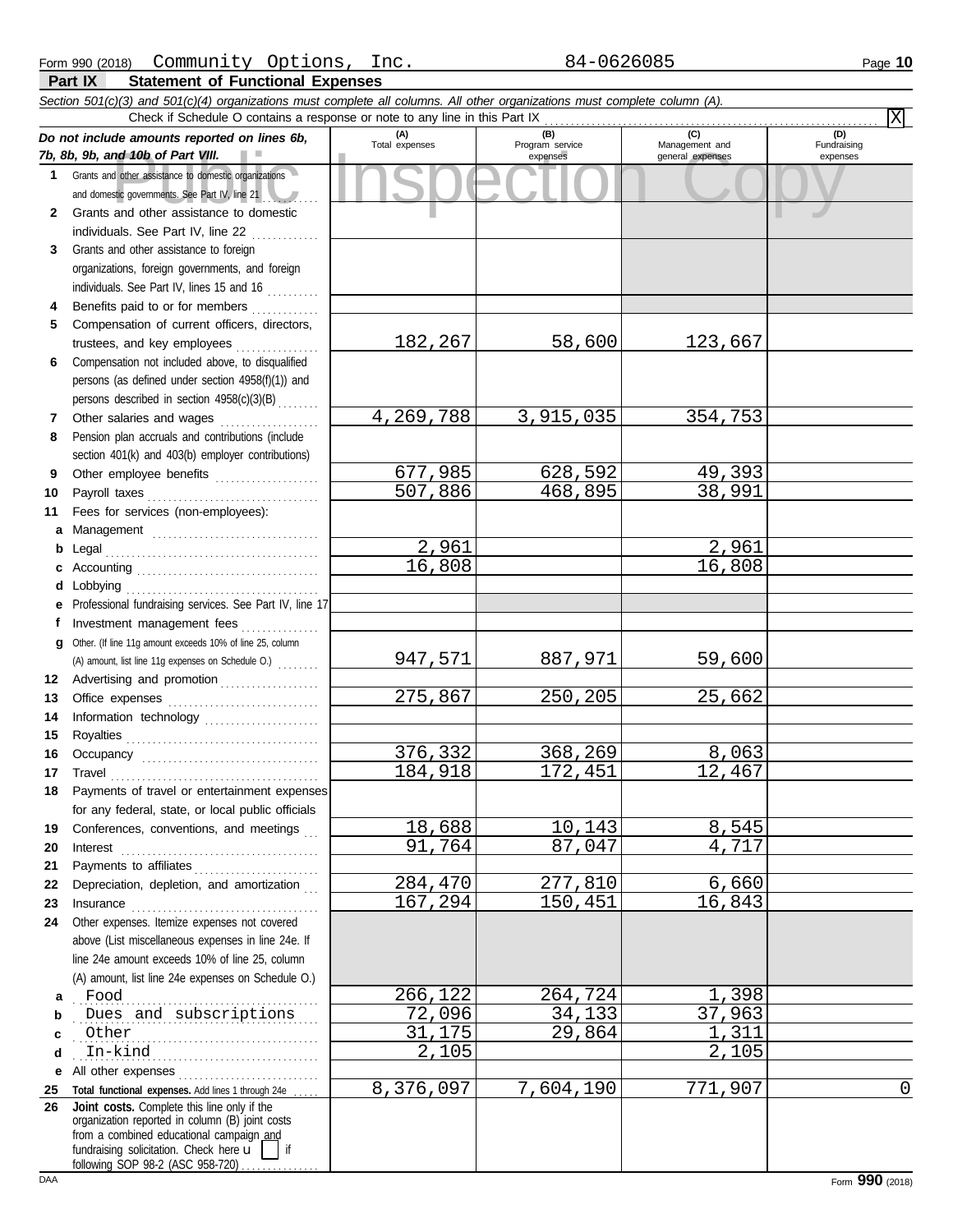#### Form 990 (2018) Page **11** Community Options, Inc. 84-0626085

**Part X Balance Sheet**

|                         |    |                                                                                                                                                                                                                                                                                             |         |                         | (A)<br>Beginning of year |                 | (B)<br>End of year     |
|-------------------------|----|---------------------------------------------------------------------------------------------------------------------------------------------------------------------------------------------------------------------------------------------------------------------------------------------|---------|-------------------------|--------------------------|-----------------|------------------------|
|                         | 1  | Cash-non-interest bearing                                                                                                                                                                                                                                                                   |         |                         | 2,991                    | $\overline{1}$  | 3,374                  |
|                         | 2  | Savings and temporary cash investments <b>ANGLO</b><br>Pledges and grants receivable, net <b>All and School and School and School and School and School and School and School and School and School and School and School and School and School and School and School and School and Sc</b> |         |                         | 1,475,985                | $\sqrt{2}$      | 1,130,410              |
|                         | 3  |                                                                                                                                                                                                                                                                                             |         |                         |                          | 3 <sub>1</sub>  |                        |
|                         | 4  | Accounts receivable, net                                                                                                                                                                                                                                                                    | 724,960 | $\overline{\mathbf{4}}$ | 795,054                  |                 |                        |
|                         | 5  | Loans and other receivables from current and former officers, directors,                                                                                                                                                                                                                    |         |                         |                          |                 |                        |
|                         |    | trustees, key employees, and highest compensated employees.                                                                                                                                                                                                                                 |         |                         |                          |                 |                        |
|                         |    | Complete Part II of Schedule L                                                                                                                                                                                                                                                              |         | 5                       |                          |                 |                        |
|                         | 6  | Loans and other receivables from other disqualified persons (as defined under section                                                                                                                                                                                                       |         |                         |                          |                 |                        |
|                         |    | $4958(f)(1)$ ), persons described in section $4958(c)(3)(B)$ , and contributing employers and                                                                                                                                                                                               |         |                         |                          |                 |                        |
|                         |    | sponsoring organizations of section 501(c)(9) voluntary employees' beneficiary                                                                                                                                                                                                              |         |                         |                          |                 |                        |
|                         |    |                                                                                                                                                                                                                                                                                             |         |                         |                          | 6               |                        |
| Assets                  | 7  |                                                                                                                                                                                                                                                                                             |         |                         | 207,729                  | $\overline{7}$  | 147,884                |
|                         | 8  | Inventories for sale or use                                                                                                                                                                                                                                                                 |         |                         |                          | 8               |                        |
|                         | 9  |                                                                                                                                                                                                                                                                                             |         |                         | 79,742                   | 9               | 29,035                 |
|                         |    | 10a Land, buildings, and equipment: cost or                                                                                                                                                                                                                                                 |         |                         |                          |                 |                        |
|                         |    | other basis. Complete Part VI of Schedule D  10a                                                                                                                                                                                                                                            |         | 7,454,002               |                          |                 |                        |
|                         | b  | Less: accumulated depreciation                                                                                                                                                                                                                                                              | 10b     | $\overline{4.251,965}$  | 3,425,037                | 10 <sub>c</sub> | 3,202,037              |
|                         | 11 | Investments-publicly traded securities                                                                                                                                                                                                                                                      |         |                         |                          | 11              |                        |
|                         | 12 |                                                                                                                                                                                                                                                                                             |         | 12                      |                          |                 |                        |
|                         | 13 |                                                                                                                                                                                                                                                                                             |         |                         |                          | 13              |                        |
|                         | 14 | Intangible assets                                                                                                                                                                                                                                                                           |         | 14                      |                          |                 |                        |
|                         | 15 |                                                                                                                                                                                                                                                                                             |         |                         | 1,087,471                | 15              | 1,087,471              |
|                         | 16 |                                                                                                                                                                                                                                                                                             |         |                         | 7,003,915                | 16              | 6, 395, 265            |
|                         | 17 |                                                                                                                                                                                                                                                                                             |         |                         | 1,025,978                | 17              | 782,822                |
|                         | 18 | Grants payable                                                                                                                                                                                                                                                                              |         | 18                      |                          |                 |                        |
|                         | 19 | Deferred revenue                                                                                                                                                                                                                                                                            |         |                         |                          | 19              |                        |
|                         | 20 |                                                                                                                                                                                                                                                                                             |         |                         | 322,392                  | 20              | 296,700                |
|                         | 21 | Escrow or custodial account liability. Complete Part IV of Schedule D                                                                                                                                                                                                                       |         |                         |                          | 21              |                        |
|                         | 22 | Loans and other payables to current and former officers, directors,                                                                                                                                                                                                                         |         |                         |                          |                 |                        |
|                         |    | trustees, key employees, highest compensated employees, and                                                                                                                                                                                                                                 |         |                         |                          |                 |                        |
| Liabilities             |    | disqualified persons. Complete Part II of Schedule L                                                                                                                                                                                                                                        |         |                         |                          | 22              |                        |
|                         | 23 |                                                                                                                                                                                                                                                                                             |         |                         | 1,447,528                | 23              | 1,403,705              |
|                         | 24 | Unsecured notes and loans payable to unrelated third parties                                                                                                                                                                                                                                |         |                         |                          | 24              |                        |
|                         | 25 | Other liabilities (including federal income tax, payables to related third                                                                                                                                                                                                                  |         |                         |                          |                 |                        |
|                         |    | parties, and other liabilities not included on lines 17-24). Complete Part X                                                                                                                                                                                                                |         |                         |                          |                 |                        |
|                         |    | of Schedule D                                                                                                                                                                                                                                                                               |         |                         | 31,277                   | 25              | 35,444                 |
|                         | 26 |                                                                                                                                                                                                                                                                                             |         |                         | 2,827,175                | 26              | $\overline{2,518,671}$ |
|                         |    | Organizations that follow SFAS 117 (ASC 958), check here u                                                                                                                                                                                                                                  |         | 囟<br>and                |                          |                 |                        |
|                         |    | complete lines 27 through 29, and lines 33 and 34.                                                                                                                                                                                                                                          |         |                         |                          |                 |                        |
|                         | 27 | Unrestricted net assets                                                                                                                                                                                                                                                                     |         |                         | 4,092,818                | 27              | 3,814,935              |
|                         | 28 |                                                                                                                                                                                                                                                                                             |         |                         | 83,922                   | 28              | 61,659                 |
|                         | 29 |                                                                                                                                                                                                                                                                                             |         |                         |                          | 29              |                        |
|                         |    | Organizations that do not follow SFAS 117 (ASC 958), check here u                                                                                                                                                                                                                           |         | and                     |                          |                 |                        |
| Assets or Fund Balances |    | complete lines 30 through 34.                                                                                                                                                                                                                                                               |         |                         |                          |                 |                        |
|                         | 30 | Capital stock or trust principal, or current funds                                                                                                                                                                                                                                          |         |                         |                          | 30              |                        |
|                         | 31 | Paid-in or capital surplus, or land, building, or equipment fund                                                                                                                                                                                                                            |         |                         |                          | 31              |                        |
| <b>Med</b>              | 32 |                                                                                                                                                                                                                                                                                             |         |                         |                          | 32              |                        |
|                         | 33 |                                                                                                                                                                                                                                                                                             |         |                         | 4,176,740                | 33              | 3,876,594              |
|                         | 34 |                                                                                                                                                                                                                                                                                             |         |                         | 7,003,915                | 34              | 6,395,265              |

Form **990** (2018)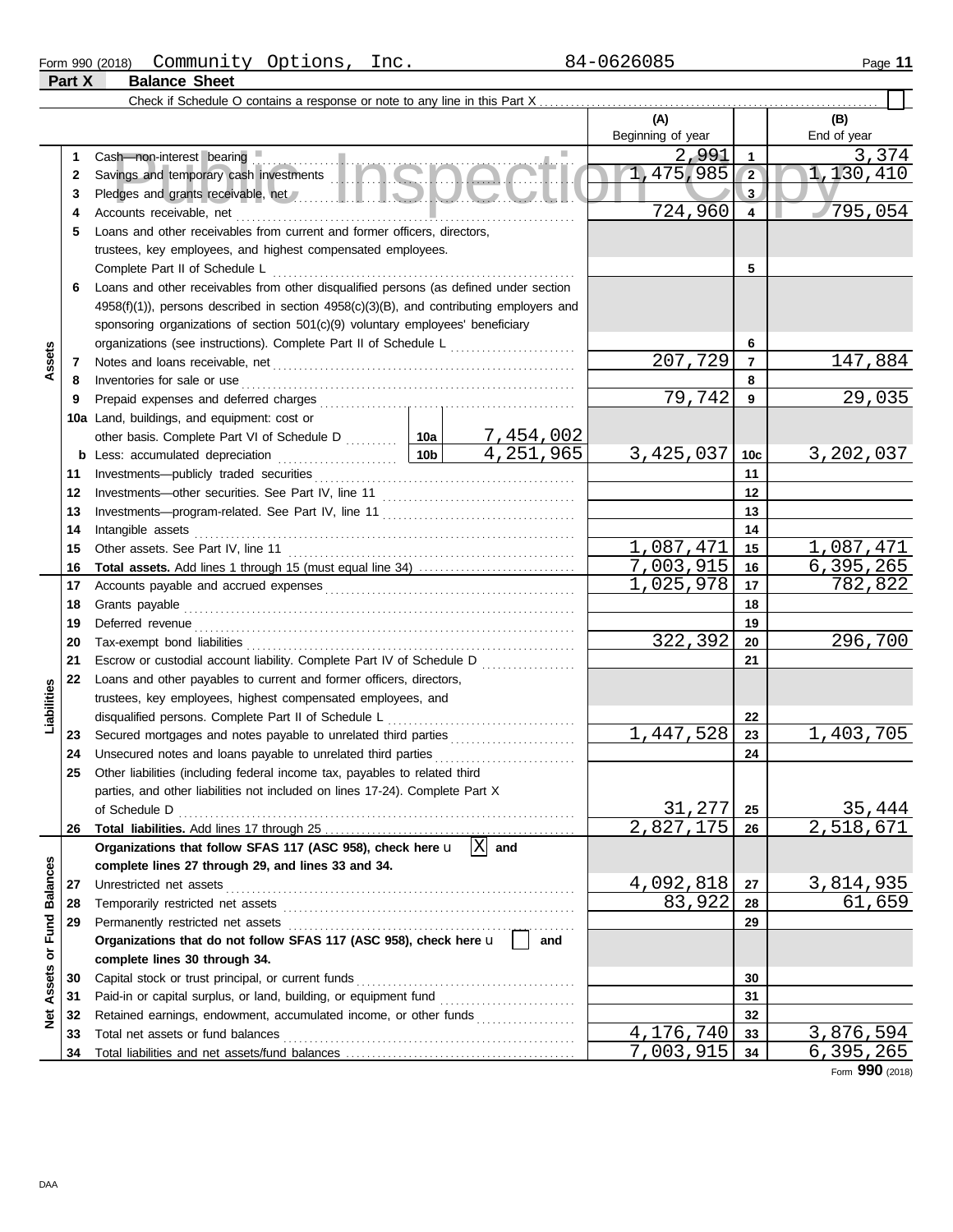|    | 84-0626085<br>Form 990 (2018) Community Options,<br>Inc.                                                                                        |                |                |            | Page 12  |
|----|-------------------------------------------------------------------------------------------------------------------------------------------------|----------------|----------------|------------|----------|
|    | <b>Reconciliation of Net Assets</b><br>Part XI                                                                                                  |                |                |            |          |
|    |                                                                                                                                                 |                |                |            |          |
| 1  |                                                                                                                                                 |                | 8,075,951      |            |          |
| 2  |                                                                                                                                                 | $\overline{2}$ | 8,376,097      |            |          |
| 3  | Revenue less expenses. Subtract line 2 from line 1<br>Net assets or fund balances at beginning of year (must equal Part X, line 33, column (A)) | 3              |                | $-300,146$ |          |
| 4  |                                                                                                                                                 | $\overline{4}$ | 4,176,740      |            |          |
| 5  | Net unrealized gains (losses) on investments which is a control of the control of the control of the control of                                 | 5.             |                |            |          |
| 6  |                                                                                                                                                 | 6              |                |            |          |
| 7  | Investment expenses                                                                                                                             | $\overline{7}$ |                |            |          |
| 8  | Prior period adjustments                                                                                                                        | 8              |                |            |          |
| 9  | Other changes in net assets or fund balances (explain in Schedule O)                                                                            | 9              |                |            | $\Omega$ |
| 10 | Net assets or fund balances at end of year. Combine lines 3 through 9 (must equal Part X, line                                                  |                |                |            |          |
|    | 33, column (B))                                                                                                                                 | 10             | 3,876,594      |            |          |
|    | <b>Financial Statements and Reporting</b><br>Part XII                                                                                           |                |                |            |          |
|    |                                                                                                                                                 |                |                |            |          |
|    |                                                                                                                                                 |                |                | Yes        | No       |
|    | X<br>Accounting method used to prepare the Form 990:<br>Cash<br>Accrual<br>Other                                                                |                |                |            |          |
|    | If the organization changed its method of accounting from a prior year or checked "Other," explain in                                           |                |                |            |          |
|    | Schedule O.                                                                                                                                     |                |                |            |          |
|    | 2a Were the organization's financial statements compiled or reviewed by an independent accountant?                                              |                | 2a             |            | Χ        |
|    | If "Yes," check a box below to indicate whether the financial statements for the year were compiled or                                          |                |                |            |          |
|    | reviewed on a separate basis, consolidated basis, or both:                                                                                      |                |                |            |          |
|    | Separate basis<br>Consolidated basis<br>Both consolidated and separate basis<br>$\mathbf{1}$                                                    |                |                |            |          |
|    | <b>b</b> Were the organization's financial statements audited by an independent accountant?                                                     |                | 2b             | X          |          |
|    | If "Yes," check a box below to indicate whether the financial statements for the year were audited on a                                         |                |                |            |          |
|    | separate basis, consolidated basis, or both:                                                                                                    |                |                |            |          |
|    | ΙXΙ<br>Separate basis<br>Consolidated basis<br>  Both consolidated and separate basis                                                           |                |                |            |          |
|    | If "Yes" to line 2a or 2b, does the organization have a committee that assumes responsibility for oversight                                     |                |                |            |          |
|    | of the audit, review, or compilation of its financial statements and selection of an independent accountant?                                    |                | 2c             | Χ          |          |
|    | If the organization changed either its oversight process or selection process during the tax year, explain in                                   |                |                |            |          |
|    | Schedule O.                                                                                                                                     |                |                |            |          |
|    | 3a As a result of a federal award, was the organization required to undergo an audit or audits as set forth in                                  |                |                |            |          |
|    | the Single Audit Act and OMB Circular A-133?                                                                                                    |                | За             |            | Χ        |
|    | <b>b</b> If "Yes," did the organization undergo the required audit or audits? If the organization did not undergo the                           |                |                |            |          |
|    | required audit or audits, explain why in Schedule O and describe any steps taken to undergo such audits.                                        |                | 3 <sub>b</sub> |            |          |

Form **990** (2018)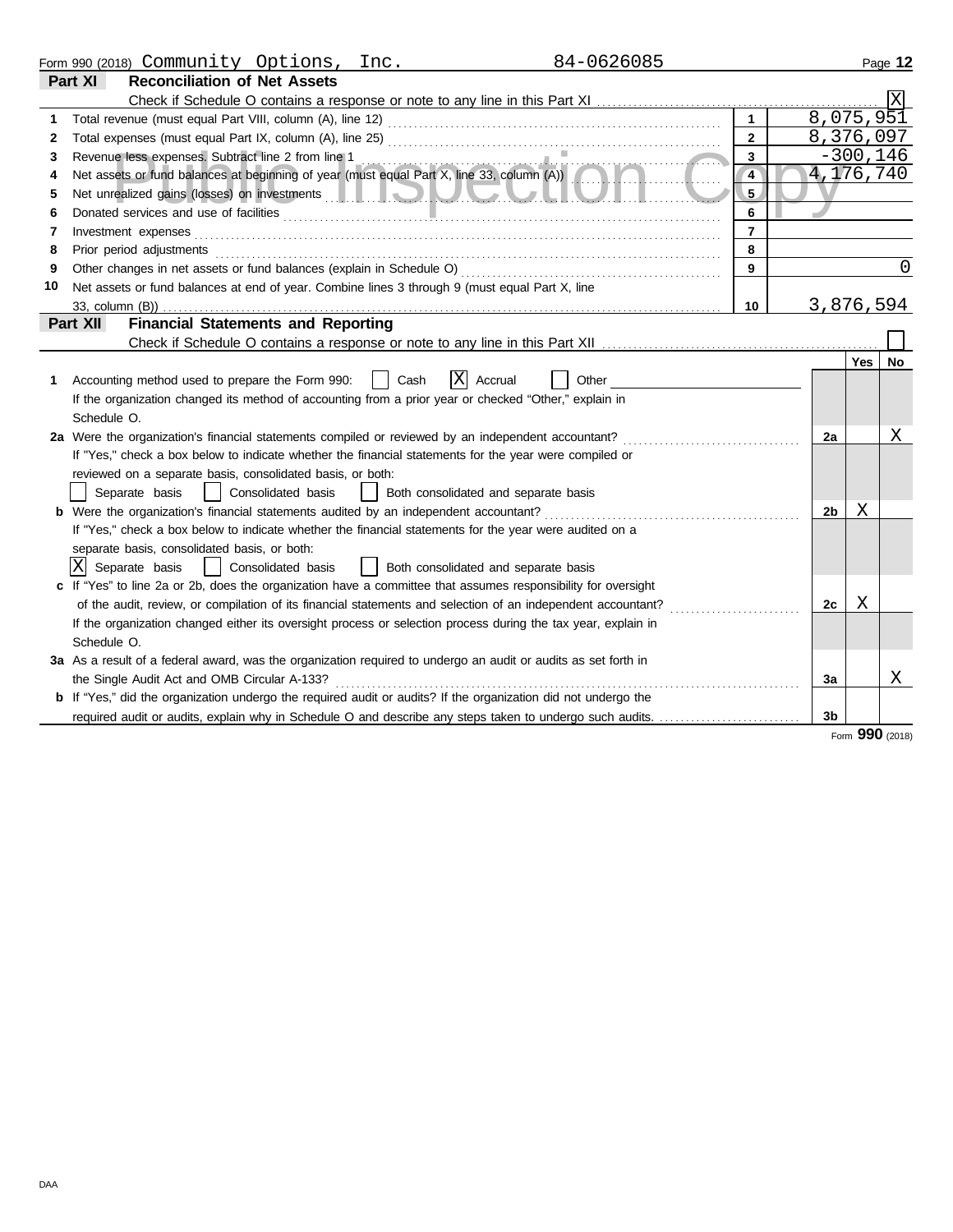|        | <b>SCHEDULE A</b>                                                                                                                                                                                                                               |                                                            | <b>Public Charity Status and Public Support</b>                                                                                                                                                                                                                |           |                          |                                        |                                              | OMB No. 1545-0047                    |
|--------|-------------------------------------------------------------------------------------------------------------------------------------------------------------------------------------------------------------------------------------------------|------------------------------------------------------------|----------------------------------------------------------------------------------------------------------------------------------------------------------------------------------------------------------------------------------------------------------------|-----------|--------------------------|----------------------------------------|----------------------------------------------|--------------------------------------|
|        | (Form 990 or 990-EZ)                                                                                                                                                                                                                            |                                                            | Complete if the organization is a section $501(c)(3)$ organization or a section $4947(a)(1)$ nonexempt charitable trust.                                                                                                                                       |           |                          |                                        |                                              | <b>2018</b>                          |
|        | Department of the Treasury                                                                                                                                                                                                                      |                                                            | La Attach to Form 990 or Form 990-EZ.                                                                                                                                                                                                                          |           |                          |                                        |                                              | Open to Public                       |
|        | Internal Revenue Service<br><b>u</b> Go to www.irs.gov/Form990 for instructions and the latest information.                                                                                                                                     |                                                            |                                                                                                                                                                                                                                                                |           |                          |                                        | Inspection                                   |                                      |
|        | Name of the organization                                                                                                                                                                                                                        | Community Options, (Inc.                                   |                                                                                                                                                                                                                                                                |           |                          |                                        | Employer identification number<br>84-0626085 |                                      |
| Part I |                                                                                                                                                                                                                                                 |                                                            | Reason for Public Charity Status (All organizations must complete this part.) See instructions.                                                                                                                                                                |           |                          |                                        |                                              |                                      |
|        |                                                                                                                                                                                                                                                 |                                                            | The organization is not a private foundation because it is: (For lines 1 through 12, check only one box.)                                                                                                                                                      |           |                          |                                        |                                              |                                      |
| 1      |                                                                                                                                                                                                                                                 |                                                            | A church, convention of churches, or association of churches described in section 170(b)(1)(A)(i).                                                                                                                                                             |           |                          |                                        |                                              |                                      |
| 2<br>3 |                                                                                                                                                                                                                                                 |                                                            | A school described in section 170(b)(1)(A)(ii). (Attach Schedule E (Form 990 or 990-EZ).)                                                                                                                                                                      |           |                          |                                        |                                              |                                      |
| 4      | A hospital or a cooperative hospital service organization described in section 170(b)(1)(A)(iii).<br>A medical research organization operated in conjunction with a hospital described in section 170(b)(1)(A)(iii). Enter the hospital's name, |                                                            |                                                                                                                                                                                                                                                                |           |                          |                                        |                                              |                                      |
|        | city, and state:                                                                                                                                                                                                                                |                                                            |                                                                                                                                                                                                                                                                |           |                          |                                        |                                              |                                      |
| 5      |                                                                                                                                                                                                                                                 | section 170(b)(1)(A)(iv). (Complete Part II.)              | An organization operated for the benefit of a college or university owned or operated by a governmental unit described in                                                                                                                                      |           |                          |                                        |                                              |                                      |
| 6      |                                                                                                                                                                                                                                                 |                                                            | A federal, state, or local government or governmental unit described in section 170(b)(1)(A)(v).                                                                                                                                                               |           |                          |                                        |                                              |                                      |
| 7      | X                                                                                                                                                                                                                                               | described in section 170(b)(1)(A)(vi). (Complete Part II.) | An organization that normally receives a substantial part of its support from a governmental unit or from the general public                                                                                                                                   |           |                          |                                        |                                              |                                      |
| 8      |                                                                                                                                                                                                                                                 |                                                            | A community trust described in section 170(b)(1)(A)(vi). (Complete Part II.)                                                                                                                                                                                   |           |                          |                                        |                                              |                                      |
| 9      |                                                                                                                                                                                                                                                 |                                                            | An agricultural research organization described in section 170(b)(1)(A)(ix) operated in conjunction with a land-grant college                                                                                                                                  |           |                          |                                        |                                              |                                      |
|        | university:                                                                                                                                                                                                                                     |                                                            | or university or a non-land-grant college of agriculture (see instructions). Enter the name, city, and state of the college or                                                                                                                                 |           |                          |                                        |                                              |                                      |
| 10     |                                                                                                                                                                                                                                                 |                                                            | An organization that normally receives: (1) more than 33 1/3% of its support from contributions, membership fees, and gross                                                                                                                                    |           |                          |                                        |                                              |                                      |
|        |                                                                                                                                                                                                                                                 |                                                            | receipts from activities related to its exempt functions—subject to certain exceptions, and (2) no more than 33 1/3% of its<br>support from gross investment income and unrelated business taxable income (less section 511 tax) from businesses               |           |                          |                                        |                                              |                                      |
| 11     |                                                                                                                                                                                                                                                 |                                                            | acquired by the organization after June 30, 1975. See section 509(a)(2). (Complete Part III.)<br>An organization organized and operated exclusively to test for public safety. See section 509(a)(4).                                                          |           |                          |                                        |                                              |                                      |
| 12     |                                                                                                                                                                                                                                                 |                                                            | An organization organized and operated exclusively for the benefit of, to perform the functions of, or to carry out the purposes                                                                                                                               |           |                          |                                        |                                              |                                      |
|        |                                                                                                                                                                                                                                                 |                                                            | of one or more publicly supported organizations described in section 509(a)(1) or section 509(a)(2). See section 509(a)(3).<br>Check the box in lines 12a through 12d that describes the type of supporting organization and complete lines 12e, 12f, and 12g. |           |                          |                                        |                                              |                                      |
|        | а                                                                                                                                                                                                                                               |                                                            | Type I. A supporting organization operated, supervised, or controlled by its supported organization(s), typically by giving                                                                                                                                    |           |                          |                                        |                                              |                                      |
|        |                                                                                                                                                                                                                                                 |                                                            | the supported organization(s) the power to regularly appoint or elect a majority of the directors or trustees of the<br>supporting organization. You must complete Part IV, Sections A and B.                                                                  |           |                          |                                        |                                              |                                      |
|        | b                                                                                                                                                                                                                                               |                                                            | Type II. A supporting organization supervised or controlled in connection with its supported organization(s), by having<br>control or management of the supporting organization vested in the same persons that control or manage the supported                |           |                          |                                        |                                              |                                      |
|        |                                                                                                                                                                                                                                                 |                                                            | organization(s). You must complete Part IV, Sections A and C.                                                                                                                                                                                                  |           |                          |                                        |                                              |                                      |
|        | c                                                                                                                                                                                                                                               |                                                            | Type III functionally integrated. A supporting organization operated in connection with, and functionally integrated with,<br>its supported organization(s) (see instructions). You must complete Part IV, Sections A, D, and E.                               |           |                          |                                        |                                              |                                      |
|        | d                                                                                                                                                                                                                                               |                                                            | Type III non-functionally integrated. A supporting organization operated in connection with its supported organization(s)<br>that is not functionally integrated. The organization generally must satisfy a distribution requirement and an attentiveness      |           |                          |                                        |                                              |                                      |
|        |                                                                                                                                                                                                                                                 |                                                            | requirement (see instructions). You must complete Part IV, Sections A and D, and Part V.                                                                                                                                                                       |           |                          |                                        |                                              |                                      |
|        | e                                                                                                                                                                                                                                               |                                                            | Check this box if the organization received a written determination from the IRS that it is a Type I, Type II, Type III<br>functionally integrated, or Type III non-functionally integrated supporting organization.                                           |           |                          |                                        |                                              |                                      |
|        | f                                                                                                                                                                                                                                               | Enter the number of supported organizations                |                                                                                                                                                                                                                                                                |           |                          |                                        |                                              |                                      |
|        | g                                                                                                                                                                                                                                               |                                                            | Provide the following information about the supported organization(s).                                                                                                                                                                                         |           | (iv) Is the organization |                                        |                                              |                                      |
|        | (i) Name of supported<br>organization                                                                                                                                                                                                           | (ii) EIN                                                   | (iii) Type of organization<br>(described on lines 1-10                                                                                                                                                                                                         |           | listed in your governing | (v) Amount of monetary<br>support (see |                                              | (vi) Amount of<br>other support (see |
|        |                                                                                                                                                                                                                                                 |                                                            | above (see instructions))                                                                                                                                                                                                                                      | document? |                          | instructions)                          |                                              | instructions)                        |
| (A)    |                                                                                                                                                                                                                                                 |                                                            |                                                                                                                                                                                                                                                                | Yes       | No                       |                                        |                                              |                                      |
|        |                                                                                                                                                                                                                                                 |                                                            |                                                                                                                                                                                                                                                                |           |                          |                                        |                                              |                                      |
| (B)    |                                                                                                                                                                                                                                                 |                                                            |                                                                                                                                                                                                                                                                |           |                          |                                        |                                              |                                      |
| (C)    |                                                                                                                                                                                                                                                 |                                                            |                                                                                                                                                                                                                                                                |           |                          |                                        |                                              |                                      |
| (D)    |                                                                                                                                                                                                                                                 |                                                            |                                                                                                                                                                                                                                                                |           |                          |                                        |                                              |                                      |
| (E)    |                                                                                                                                                                                                                                                 |                                                            |                                                                                                                                                                                                                                                                |           |                          |                                        |                                              |                                      |
| Total  |                                                                                                                                                                                                                                                 |                                                            |                                                                                                                                                                                                                                                                |           |                          |                                        |                                              |                                      |

**For Paperwork Reduction Act Notice, see the Instructions for Form 990 or 990-EZ.**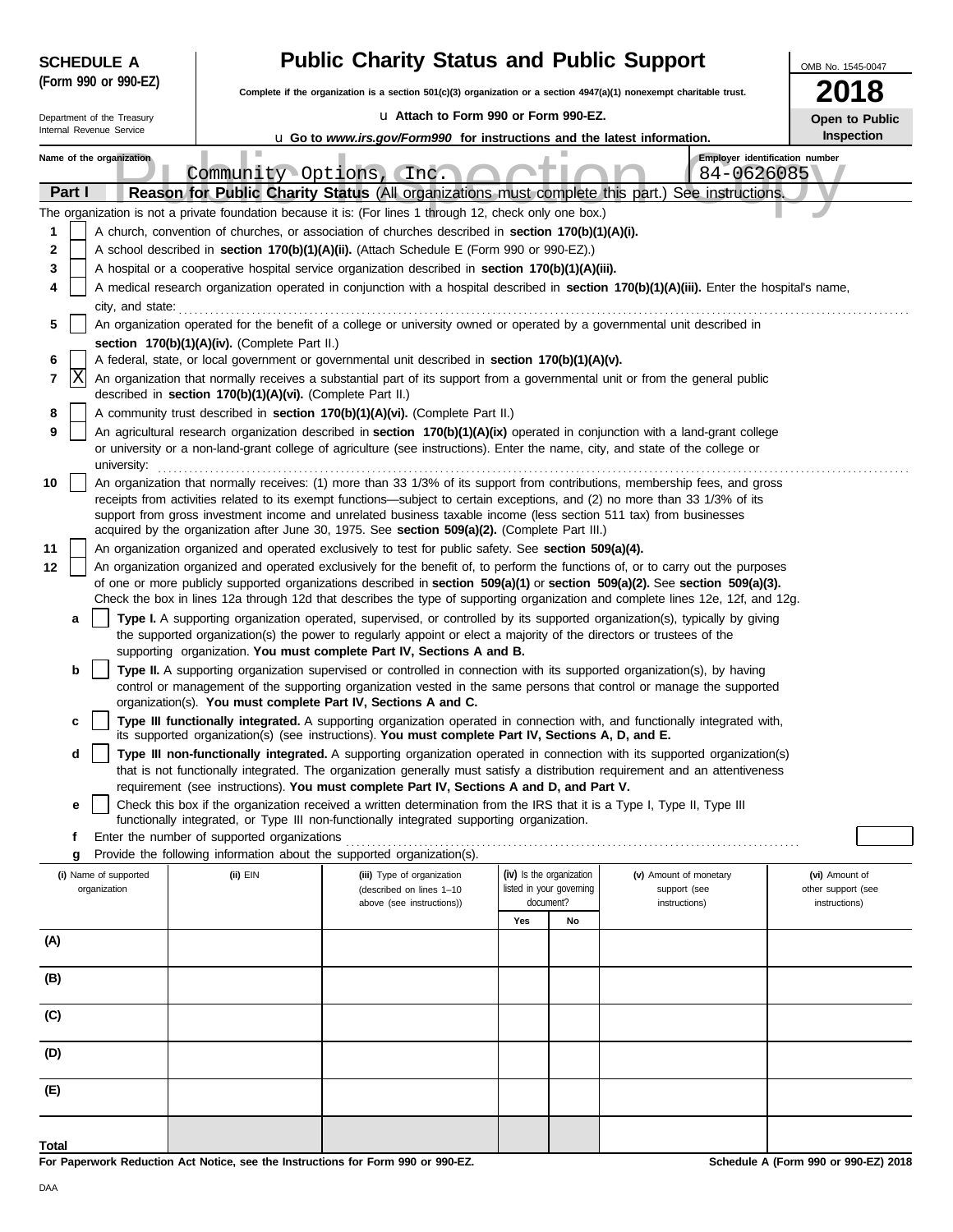|              | Support Schedule for Organizations Described in Sections 170(b)(1)(A)(iv) and 170(b)(1)(A)(vi)<br>Part II                                                                                                                          |          |           |            |            |            |                                        |
|--------------|------------------------------------------------------------------------------------------------------------------------------------------------------------------------------------------------------------------------------------|----------|-----------|------------|------------|------------|----------------------------------------|
|              | (Complete only if you checked the box on line 5, 7, or 8 of Part I or if the organization failed to qualify under                                                                                                                  |          |           |            |            |            |                                        |
|              | Part III. If the organization fails to qualify under the tests listed below, please complete Part III.)                                                                                                                            |          |           |            |            |            |                                        |
|              | Section A. Public Support                                                                                                                                                                                                          |          |           |            |            |            |                                        |
|              | Calendar year (or fiscal year beginning in)<br>$\mathbf{u}$                                                                                                                                                                        | (a) 2014 | (b) 2015  | $(c)$ 2016 | $(d)$ 2017 | $(e)$ 2018 | (f) Total                              |
| 1            | Gifts, grants, contributions, and<br>membership fees received. (Do not<br>include any "unusual grants.")                                                                                                                           | 100,236  | 1,731,083 | 435,055    | 172,540    | 141,691    | 2,580,605                              |
| $\mathbf{2}$ | Tax revenues levied for the<br>organization's benefit and either paid<br>to or expended on its behalf                                                                                                                              |          |           |            |            |            |                                        |
| 3            | The value of services or facilities<br>furnished by a governmental unit to the<br>organization without charge                                                                                                                      |          |           |            |            |            |                                        |
| 4            | Total. Add lines 1 through 3                                                                                                                                                                                                       | 100,236  | 1,731,083 | 435,055    | 172,540    | 141,691    | 2,580,605                              |
| 5            | The portion of total contributions by<br>each person (other than a<br>governmental unit or publicly<br>supported organization) included on<br>line 1 that exceeds 2% of the amount<br>shown on line 11, column (f)                 |          |           |            |            |            |                                        |
| 6            | Public support. Subtract line 5 from line 4                                                                                                                                                                                        |          |           |            |            |            | 2,580,605                              |
|              | <b>Section B. Total Support</b>                                                                                                                                                                                                    |          |           |            |            |            |                                        |
|              | Calendar year (or fiscal year beginning in)<br>$\mathbf{u}$                                                                                                                                                                        | (a) 2014 | (b) 2015  | $(c)$ 2016 | (d) $2017$ | (e) $2018$ | (f) Total                              |
| 7            | Amounts from line 4                                                                                                                                                                                                                | 100,236  | 1,731,083 | 435,055    | 172,540    | 141,691    | 2,580,605                              |
| 8            | Gross income from interest, dividends,<br>payments received on securities loans,<br>rents, royalties, and income from                                                                                                              | 1,485    | 2,107     | 1,949      | 1,342      | 219        | 7,102                                  |
| 9            | Net income from unrelated business<br>activities, whether or not the business                                                                                                                                                      | 8,487    | 17,313    | 12, 254    | 8,139      | 7,987      | 54,180                                 |
| 10           | Other income. Do not include gain or<br>loss from the sale of capital assets                                                                                                                                                       |          |           |            |            |            |                                        |
| 11           | Total support. Add lines 7 through 10                                                                                                                                                                                              |          |           |            |            |            | 2,641,887                              |
| 12           | Gross receipts from related activities, etc. (see instructions)                                                                                                                                                                    |          |           |            |            | 12         | 7,905,510                              |
| 13           | First five years. If the Form 990 is for the organization's first, second, third, fourth, or fifth tax year as a section 501(c)(3)                                                                                                 |          |           |            |            |            |                                        |
|              | organization, check this box and stop here <b>construction and the construction</b> of the construction of the construction of the construction of the construction of the construction of the construction of the construction of |          |           |            |            |            |                                        |
|              | Section C. Computation of Public Support Percentage                                                                                                                                                                                |          |           |            |            |            |                                        |
| 14           | Public support percentage for 2018 (line 6, column (f) divided by line 11, column (f)) [[[[[[[[[[[[[[[[[[[[[[                                                                                                                      |          |           |            |            | 14         | 97.68%                                 |
| 15           | Public support percentage from 2017 Schedule A, Part II, line 14                                                                                                                                                                   |          |           |            |            | 15         | 97.28 $%$                              |
| 16a          | 33 1/3% support test-2018. If the organization did not check the box on line 13, and line 14 is 33 1/3% or more, check this                                                                                                        |          |           |            |            |            |                                        |
|              |                                                                                                                                                                                                                                    |          |           |            |            |            | $\blacktriangleright \boxed{\text{X}}$ |
| b            | 33 1/3% support test-2017. If the organization did not check a box on line 13 or 16a, and line 15 is 33 1/3% or more, check                                                                                                        |          |           |            |            |            |                                        |
|              |                                                                                                                                                                                                                                    |          |           |            |            |            |                                        |
| 17a          | 10%-facts-and-circumstances test-2018. If the organization did not check a box on line 13, 16a, or 16b, and line 14 is                                                                                                             |          |           |            |            |            |                                        |
|              | 10% or more, and if the organization meets the "facts-and-circumstances" test, check this box and stop here. Explain in                                                                                                            |          |           |            |            |            |                                        |
|              | Part VI how the organization meets the "facts-and-circumstances" test. The organization qualifies as a publicly supported                                                                                                          |          |           |            |            |            |                                        |
| b            | organization<br>10%-facts-and-circumstances test-2017. If the organization did not check a box on line 13, 16a, 16b, or 17a, and line                                                                                              |          |           |            |            |            |                                        |
|              | 15 is 10% or more, and if the organization meets the "facts-and-circumstances" test, check this box and stop here.                                                                                                                 |          |           |            |            |            |                                        |
|              | Explain in Part VI how the organization meets the "facts-and-circumstances" test. The organization qualifies as a publicly                                                                                                         |          |           |            |            |            |                                        |
|              | supported organization contains and contains a supported organization contains a supported organization contains a supported organization                                                                                          |          |           |            |            |            |                                        |
| 18           | Private foundation. If the organization did not check a box on line 13, 16a, 16b, 17a, or 17b, check this box and see                                                                                                              |          |           |            |            |            |                                        |
|              | instructions with the contract of the contract of the contract of the contract of the contract of the contract of the contract of the contract of the contract of the contract of the contract of the contract of the contract     |          |           |            |            |            |                                        |

Schedule A (Form 990 or 990-EZ) 2018 Page **2** Community Options, Inc. 84-0626085

**Schedule A (Form 990 or 990-EZ) 2018**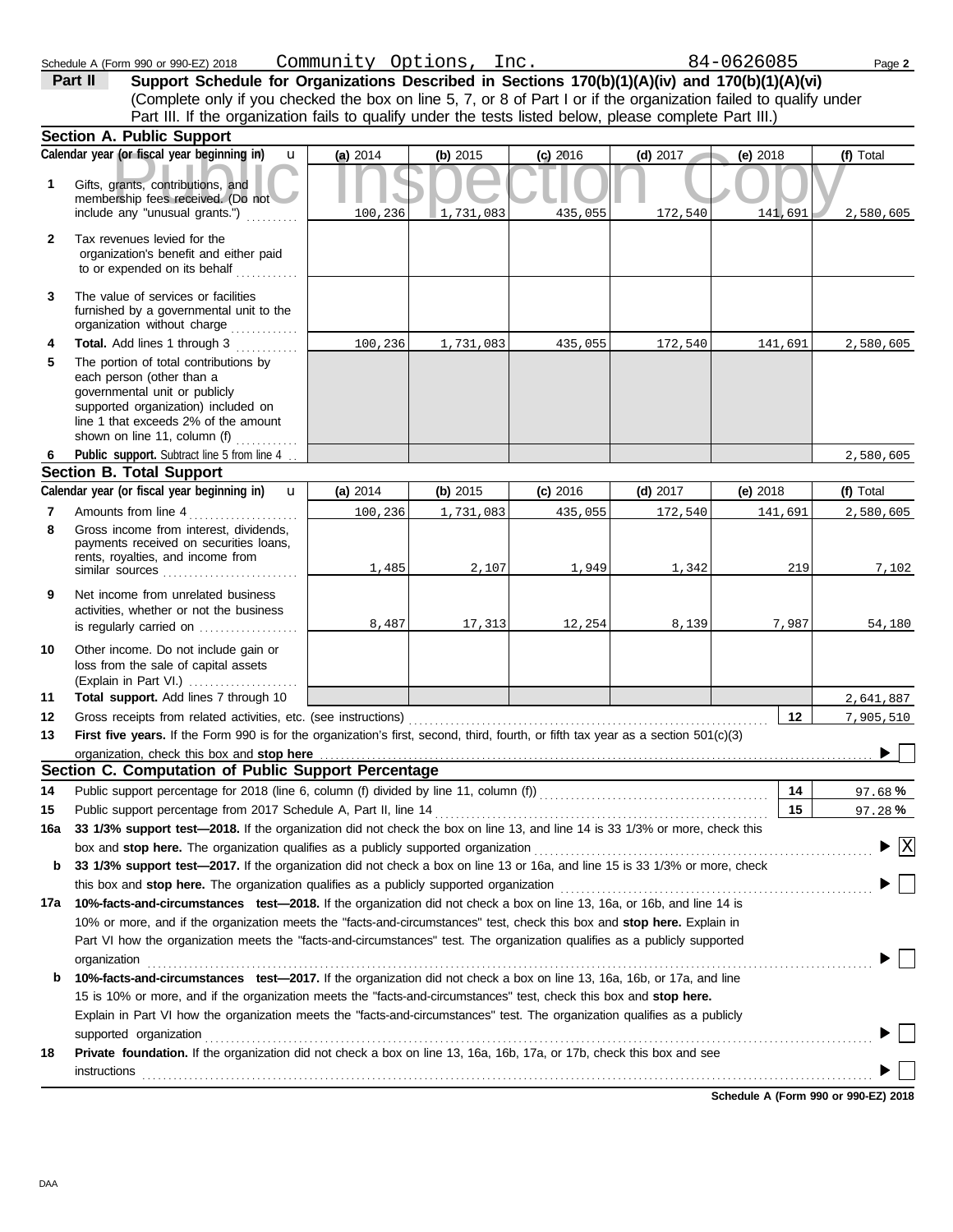| <b>Section A. Public Support</b>             |          |            |     |
|----------------------------------------------|----------|------------|-----|
| Calendar year (or fiscal year beginning in)  | (a) 2014 | $(b)$ 2015 | 201 |
| Gifts, grants, contributions, and membership |          |            |     |

## **Part III** Support Schedule for Organizations Described in Section 509(a)(2) (Complete only if you checked the box on line 10 of Part I or if the organization failed to qualify under Part II. If the organization fails to qualify under the tests listed below, please complete Part II.)

|        | Calendar year (or fiscal year beginning in)<br>u                                                                                                                                  | (a) 2014 | (b) 2015   | $(c)$ 2016 | $(d)$ 2017 | (e) 2018   |    | (f) Total |
|--------|-----------------------------------------------------------------------------------------------------------------------------------------------------------------------------------|----------|------------|------------|------------|------------|----|-----------|
| 1      | Gifts, grants, contributions, and membership<br>fees received. (Do not include any "unusual grants.")                                                                             |          |            |            |            |            |    |           |
| 2      | Gross receipts from admissions, merchandise<br>sold or services performed, or facilities<br>furnished in any activity that is related to the<br>organization's tax-exempt purpose |          |            |            |            |            |    |           |
| 3      | Gross receipts from activities that are not an<br>unrelated trade or business under section 513                                                                                   |          |            |            |            |            |    |           |
| 4      | Tax revenues levied for the<br>organization's benefit and either paid<br>to or expended on its behalf                                                                             |          |            |            |            |            |    |           |
| 5      | The value of services or facilities<br>furnished by a governmental unit to the<br>organization without charge                                                                     |          |            |            |            |            |    |           |
| 6      | Total. Add lines 1 through 5                                                                                                                                                      |          |            |            |            |            |    |           |
| 7а     | Amounts included on lines 1, 2, and 3<br>received from disqualified persons                                                                                                       |          |            |            |            |            |    |           |
| b      | Amounts included on lines 2 and 3<br>received from other than disqualified<br>persons that exceed the greater of \$5,000<br>or 1% of the amount on line 13 for the year $\ldots$  |          |            |            |            |            |    |           |
| c<br>8 | Add lines 7a and 7b<br>.<br>Public support. (Subtract line 7c from                                                                                                                |          |            |            |            |            |    |           |
|        | line $6.$ )                                                                                                                                                                       |          |            |            |            |            |    |           |
|        | <b>Section B. Total Support</b>                                                                                                                                                   |          |            |            |            |            |    |           |
|        | Calendar year (or fiscal year beginning in)<br>$\mathbf{u}$                                                                                                                       | (a) 2014 | (b) $2015$ | $(c)$ 2016 | (d) $2017$ | (e) $2018$ |    | (f) Total |
| 9      | Amounts from line 6                                                                                                                                                               |          |            |            |            |            |    |           |
| 10a    | Gross income from interest, dividends,<br>payments received on securities loans, rents,<br>royalties, and income from similar sources                                             |          |            |            |            |            |    |           |
| b      | Unrelated business taxable income (less<br>section 511 taxes) from businesses<br>acquired after June 30, 1975                                                                     |          |            |            |            |            |    |           |
| c      | Add lines 10a and 10b                                                                                                                                                             |          |            |            |            |            |    |           |
| 11     | Net income from unrelated business<br>activities not included in line 10b, whether<br>or not the business is regularly carried on                                                 |          |            |            |            |            |    |           |
| 12     | Other income. Do not include gain or<br>loss from the sale of capital assets<br>(Explain in Part VI.)                                                                             |          |            |            |            |            |    |           |
| 13     | Total support. (Add lines 9, 10c, 11,                                                                                                                                             |          |            |            |            |            |    |           |
|        | and $12.$ )                                                                                                                                                                       |          |            |            |            |            |    |           |
| 14     | First five years. If the Form 990 is for the organization's first, second, third, fourth, or fifth tax year as a section 501(c)(3)                                                |          |            |            |            |            |    |           |
|        | organization, check this box and stop here<br>Section C. Computation of Public Support Percentage                                                                                 |          |            |            |            |            |    |           |
| 15     |                                                                                                                                                                                   |          |            |            |            |            | 15 | %         |
| 16     | Public support percentage from 2017 Schedule A, Part III, line 15                                                                                                                 |          |            |            |            |            | 16 | %         |
|        | Section D. Computation of Investment Income Percentage                                                                                                                            |          |            |            |            |            |    |           |
| 17     | Investment income percentage for 2018 (line 10c, column (f), divided by line 13, column (f)) [[[[[[[[[[[[[[[[                                                                     |          |            |            |            |            | 17 | %         |
| 18     | Investment income percentage from 2017 Schedule A, Part III, line 17                                                                                                              |          |            |            |            |            | 18 | %         |
| 19a    | 33 1/3% support tests-2018. If the organization did not check the box on line 14, and line 15 is more than 33 1/3%, and line                                                      |          |            |            |            |            |    |           |
|        |                                                                                                                                                                                   |          |            |            |            |            |    |           |
| b      | 33 1/3% support tests-2017. If the organization did not check a box on line 14 or line 19a, and line 16 is more than 33 1/3%, and                                                 |          |            |            |            |            |    |           |
|        |                                                                                                                                                                                   |          |            |            |            |            |    |           |
| 20     |                                                                                                                                                                                   |          |            |            |            |            |    |           |

**Schedule A (Form 990 or 990-EZ) 2018**

Schedule A (Form 990 or 990-EZ) 2018 Page **3** Community Options, Inc. 84-0626085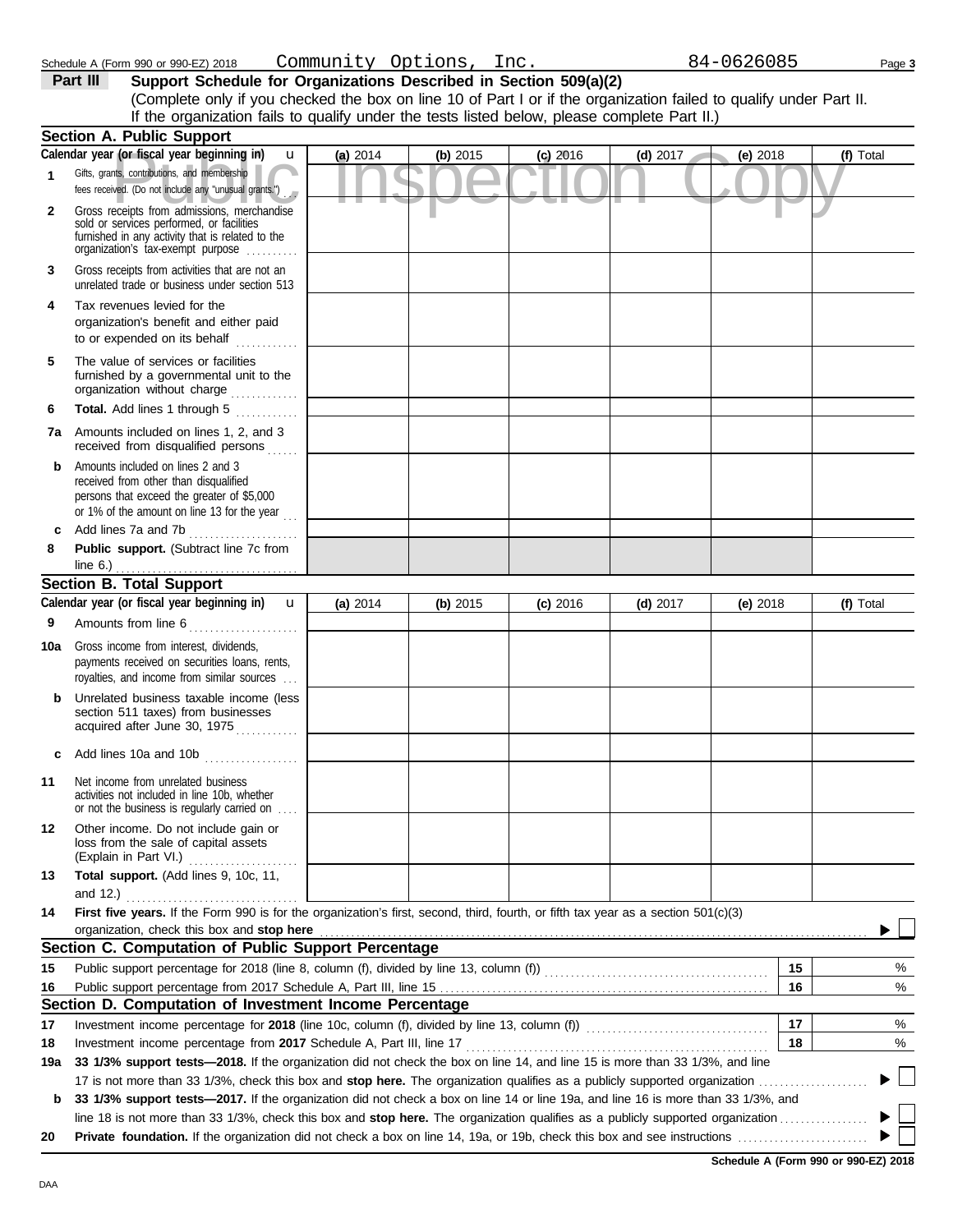|     | Part IV<br><b>Supporting Organizations</b>                                                                                                                                                                                 |                 |            |    |
|-----|----------------------------------------------------------------------------------------------------------------------------------------------------------------------------------------------------------------------------|-----------------|------------|----|
|     | (Complete only if you checked a box in line 12 on Part I. If you checked 12a of Part I, complete Sections A                                                                                                                |                 |            |    |
|     | and B. If you checked 12b of Part I, complete Sections A and C. If you checked 12c of Part I, complete                                                                                                                     |                 |            |    |
|     | Sections A, D, and E. If you checked 12d of Part I, complete Sections A and D, and complete Part V.)                                                                                                                       |                 |            |    |
|     | <b>Section A. All Supporting Organizations</b>                                                                                                                                                                             |                 |            |    |
|     |                                                                                                                                                                                                                            |                 | <b>Yes</b> | No |
| 1   | Are all of the organization's supported organizations listed by name in the organization's governing                                                                                                                       |                 |            |    |
|     | documents? If "No," describe in Part VI how the supported organizations are designated. If designated by                                                                                                                   |                 |            |    |
|     | class or purpose, describe the designation. If historic and continuing relationship, explain.                                                                                                                              | 1               |            |    |
| 2   | Did the organization have any supported organization that does not have an IRS determination of status                                                                                                                     |                 |            |    |
|     | under section 509(a)(1) or (2)? If "Yes," explain in Part VI how the organization determined that the supported                                                                                                            |                 |            |    |
|     | organization was described in section 509(a)(1) or (2).                                                                                                                                                                    | 2               |            |    |
| За  | Did the organization have a supported organization described in section $501(c)(4)$ , (5), or (6)? If "Yes," answer                                                                                                        |                 |            |    |
|     | $(b)$ and $(c)$ below.                                                                                                                                                                                                     | 3a              |            |    |
| b   | Did the organization confirm that each supported organization qualified under section $501(c)(4)$ , $(5)$ , or $(6)$ and                                                                                                   |                 |            |    |
|     | satisfied the public support tests under section 509(a)(2)? If "Yes," describe in Part VI when and how the                                                                                                                 |                 |            |    |
|     | organization made the determination.                                                                                                                                                                                       | 3 <sub>b</sub>  |            |    |
| c   | Did the organization ensure that all support to such organizations was used exclusively for section $170(c)(2)(B)$                                                                                                         |                 |            |    |
|     | purposes? If "Yes," explain in Part VI what controls the organization put in place to ensure such use.                                                                                                                     | 3c              |            |    |
| 4a  | Was any supported organization not organized in the United States ("foreign supported organization")? If                                                                                                                   |                 |            |    |
|     | "Yes," and if you checked 12a or 12b in Part I, answer (b) and (c) below.                                                                                                                                                  | 4a              |            |    |
| b   | Did the organization have ultimate control and discretion in deciding whether to make grants to the foreign                                                                                                                |                 |            |    |
|     | supported organization? If "Yes," describe in Part VI how the organization had such control and discretion                                                                                                                 |                 |            |    |
|     | despite being controlled or supervised by or in connection with its supported organizations.                                                                                                                               | 4b              |            |    |
| c   | Did the organization support any foreign supported organization that does not have an IRS determination                                                                                                                    |                 |            |    |
|     | under sections $501(c)(3)$ and $509(a)(1)$ or (2)? If "Yes," explain in Part VI what controls the organization used                                                                                                        |                 |            |    |
|     | to ensure that all support to the foreign supported organization was used exclusively for section $170(c)(2)(B)$                                                                                                           |                 |            |    |
|     | purposes.                                                                                                                                                                                                                  | 4c              |            |    |
| 5a  | Did the organization add, substitute, or remove any supported organizations during the tax year? If "Yes,"                                                                                                                 |                 |            |    |
|     | answer (b) and (c) below (if applicable). Also, provide detail in Part VI, including (i) the names and EIN                                                                                                                 |                 |            |    |
|     | numbers of the supported organizations added, substituted, or removed; (ii) the reasons for each such action;                                                                                                              |                 |            |    |
|     | (iii) the authority under the organization's organizing document authorizing such action; and (iv) how the action                                                                                                          |                 |            |    |
|     | was accomplished (such as by amendment to the organizing document).                                                                                                                                                        | 5a              |            |    |
| b   | Type I or Type II only. Was any added or substituted supported organization part of a class already                                                                                                                        |                 |            |    |
|     | designated in the organization's organizing document?                                                                                                                                                                      | 5b              |            |    |
| c   | Substitutions only. Was the substitution the result of an event beyond the organization's control?                                                                                                                         | 5c              |            |    |
| 6   | Did the organization provide support (whether in the form of grants or the provision of services or facilities) to                                                                                                         |                 |            |    |
|     | anyone other than (i) its supported organizations, (ii) individuals that are part of the charitable class benefited                                                                                                        |                 |            |    |
|     | by one or more of its supported organizations, or (iii) other supporting organizations that also support or                                                                                                                |                 |            |    |
|     | benefit one or more of the filing organization's supported organizations? If "Yes," provide detail in Part VI.                                                                                                             | 6               |            |    |
| 7   | Did the organization provide a grant, loan, compensation, or other similar payment to a substantial contributor                                                                                                            |                 |            |    |
|     | (as defined in section 4958(c)(3)(C)), a family member of a substantial contributor, or a 35% controlled entity<br>with regard to a substantial contributor? If "Yes," complete Part I of Schedule L (Form 990 or 990-EZ). | 7               |            |    |
| 8   | Did the organization make a loan to a disqualified person (as defined in section 4958) not described in line 7?                                                                                                            |                 |            |    |
|     | If "Yes," complete Part I of Schedule L (Form 990 or 990-EZ).                                                                                                                                                              | 8               |            |    |
| 9a  | Was the organization controlled directly or indirectly at any time during the tax year by one or more                                                                                                                      |                 |            |    |
|     | disqualified persons as defined in section 4946 (other than foundation managers and organizations described                                                                                                                |                 |            |    |
|     | in section $509(a)(1)$ or (2))? If "Yes," provide detail in Part VI.                                                                                                                                                       | 9a              |            |    |
| b   | Did one or more disqualified persons (as defined in line 9a) hold a controlling interest in any entity in which                                                                                                            |                 |            |    |
|     | the supporting organization had an interest? If "Yes," provide detail in Part VI.                                                                                                                                          | 9b              |            |    |
| c   | Did a disqualified person (as defined in line 9a) have an ownership interest in, or derive any personal benefit                                                                                                            |                 |            |    |
|     | from, assets in which the supporting organization also had an interest? If "Yes," provide detail in Part VI.                                                                                                               | 9c              |            |    |
| 10a | Was the organization subject to the excess business holdings rules of section 4943 because of section                                                                                                                      |                 |            |    |
|     | 4943(f) (regarding certain Type II supporting organizations, and all Type III non-functionally integrated                                                                                                                  |                 |            |    |
|     | supporting organizations)? If "Yes," answer 10b below.                                                                                                                                                                     | 10a             |            |    |
| b   | Did the organization have any excess business holdings in the tax year? (Use Schedule C, Form 4720, to                                                                                                                     |                 |            |    |
|     | determine whether the organization had excess business holdings.)                                                                                                                                                          | 10 <sub>b</sub> |            |    |

**Schedule A (Form 990 or 990-EZ) 2018**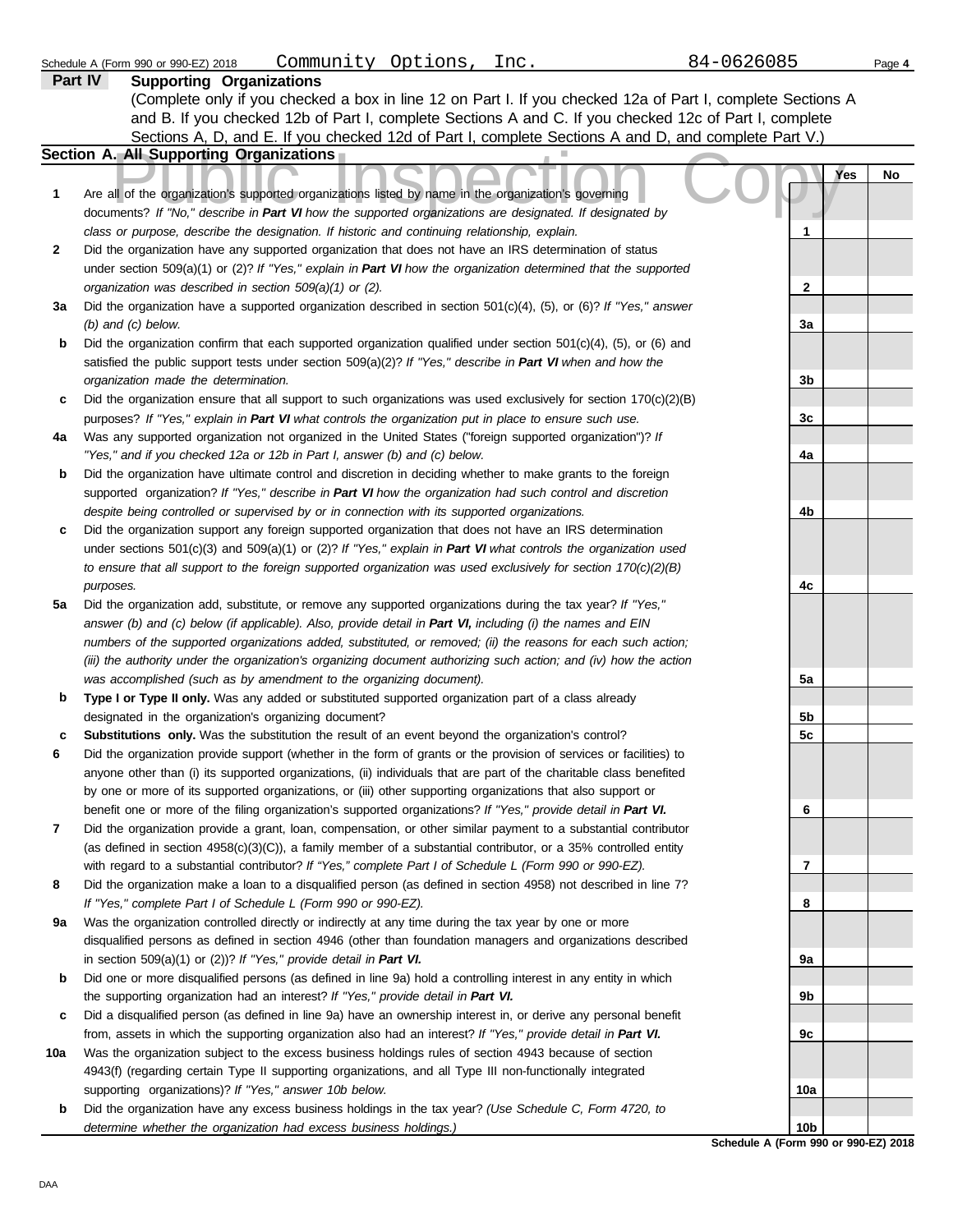| 1 Q L<br>$\sim$<br>$\sim$ $\sim$<br>⊥nc<br>Jommun,<br>---<br>990-EZ) 2018<br>Jot<br>$-990$ or s<br>-<br>.<br>tions<br>. ההרכי<br>Schedule<br>(Form<br>-990-<br>-aue u<br><u>. – </u><br>. . |
|---------------------------------------------------------------------------------------------------------------------------------------------------------------------------------------------|
|---------------------------------------------------------------------------------------------------------------------------------------------------------------------------------------------|

|    | Part IV<br><b>Supporting Organizations (continued)</b>                                                                            |                 |     |    |
|----|-----------------------------------------------------------------------------------------------------------------------------------|-----------------|-----|----|
|    |                                                                                                                                   |                 | Yes | No |
| 11 | Has the organization accepted a gift or contribution from any of the following persons?                                           |                 |     |    |
| a  | A person who directly or indirectly controls, either alone or together with persons described in (b) and (c)                      |                 |     |    |
|    | below, the governing body of a supported organization?                                                                            | 11a             |     |    |
| b  | A family member of a person described in (a) above?                                                                               | 11 <sub>b</sub> |     |    |
| c  | A 35% controlled entity of a person described in (a) or (b) above? If "Yes" to a, b, or c, provide detail in Part VI              | 11c             |     |    |
|    | <b>Section B. Type I Supporting Organizations</b>                                                                                 |                 |     |    |
|    |                                                                                                                                   |                 | Yes | No |
| 1  | Did the directors, trustees, or membership of one or more supported organizations have the power to                               |                 |     |    |
|    | regularly appoint or elect at least a majority of the organization's directors or trustees at all times during the                |                 |     |    |
|    | tax year? If "No," describe in Part VI how the supported organization(s) effectively operated, supervised, or                     |                 |     |    |
|    | controlled the organization's activities. If the organization had more than one supported organization,                           |                 |     |    |
|    | describe how the powers to appoint and/or remove directors or trustees were allocated among the supported                         |                 |     |    |
|    | organizations and what conditions or restrictions, if any, applied to such powers during the tax year.                            | 1               |     |    |
| 2  | Did the organization operate for the benefit of any supported organization other than the supported                               |                 |     |    |
|    | organization(s) that operated, supervised, or controlled the supporting organization? If "Yes," explain in Part                   |                 |     |    |
|    | VI how providing such benefit carried out the purposes of the supported organization(s) that operated,                            |                 |     |    |
|    | supervised, or controlled the supporting organization.                                                                            | $\mathbf{2}$    |     |    |
|    | Section C. Type II Supporting Organizations                                                                                       |                 |     |    |
|    |                                                                                                                                   |                 | Yes | No |
| 1  | Were a majority of the organization's directors or trustees during the tax year also a majority of the directors                  |                 |     |    |
|    | or trustees of each of the organization's supported organization(s)? If "No," describe in Part VI how control                     |                 |     |    |
|    | or management of the supporting organization was vested in the same persons that controlled or managed                            |                 |     |    |
|    | the supported organization(s).                                                                                                    | 1               |     |    |
|    | Section D. All Type III Supporting Organizations                                                                                  |                 |     |    |
|    |                                                                                                                                   |                 | Yes | No |
| 1  | Did the organization provide to each of its supported organizations, by the last day of the fifth month of the                    |                 |     |    |
|    | organization's tax year, (i) a written notice describing the type and amount of support provided during the prior tax             |                 |     |    |
|    | year, (ii) a copy of the Form 990 that was most recently filed as of the date of notification, and (iii) copies of the            |                 |     |    |
|    | organization's governing documents in effect on the date of notification, to the extent not previously provided?                  | 1               |     |    |
| 2  | Were any of the organization's officers, directors, or trustees either (i) appointed or elected by the supported                  |                 |     |    |
|    | organization(s) or (ii) serving on the governing body of a supported organization? If "No," explain in Part VI how                |                 |     |    |
|    | the organization maintained a close and continuous working relationship with the supported organization(s).                       | $\mathbf{2}$    |     |    |
| 3  | By reason of the relationship described in (2), did the organization's supported organizations have a                             |                 |     |    |
|    | significant voice in the organization's investment policies and in directing the use of the organization's                        |                 |     |    |
|    | income or assets at all times during the tax year? If "Yes," describe in Part VI the role the organization's                      |                 |     |    |
|    | supported organizations played in this regard.                                                                                    | 2               |     |    |
|    | Section E. Type III Functionally-Integrated Supporting Organizations                                                              |                 |     |    |
| 1  | Check the box next to the method that the organization used to satisfy the Integral Part Test during the year (see instructions). |                 |     |    |
| а  | The organization satisfied the Activities Test. Complete line 2 below.                                                            |                 |     |    |
| b  | The organization is the parent of each of its supported organizations. Complete line 3 below.                                     |                 |     |    |
| C  | The organization supported a governmental entity. Describe in Part VI how you supported a government entity (see instructions).   |                 |     |    |
|    |                                                                                                                                   |                 |     |    |
| 2  | Activities Test. Answer (a) and (b) below.                                                                                        |                 | Yes | No |
| а  | Did substantially all of the organization's activities during the tax year directly further the exempt purposes of                |                 |     |    |
|    | the supported organization(s) to which the organization was responsive? If "Yes," then in Part VI identify                        |                 |     |    |
|    | those supported organizations and explain how these activities directly furthered their exempt purposes,                          |                 |     |    |
|    | how the organization was responsive to those supported organizations, and how the organization determined                         |                 |     |    |
|    | that these activities constituted substantially all of its activities.                                                            | 2a              |     |    |
| b  | Did the activities described in (a) constitute activities that, but for the organization's involvement, one or more               |                 |     |    |
|    | of the organization's supported organization(s) would have been engaged in? If "Yes," explain in Part VI the                      |                 |     |    |
|    | reasons for the organization's position that its supported organization(s) would have engaged in these                            |                 |     |    |
|    | activities but for the organization's involvement.                                                                                | 2b              |     |    |
| 3  | Parent of Supported Organizations. Answer (a) and (b) below.                                                                      |                 |     |    |
| а  | Did the organization have the power to regularly appoint or elect a majority of the officers, directors, or                       |                 |     |    |

trustees of each of the supported organizations? *Provide details in Part VI.*

**b** Did the organization exercise a substantial degree of direction over the policies, programs, and activities of each of its supported organizations? *If "Yes," describe in Part VI the role played by the organization in this regard.*

DAA **Schedule A (Form 990 or 990-EZ) 2018 3b**

**3a**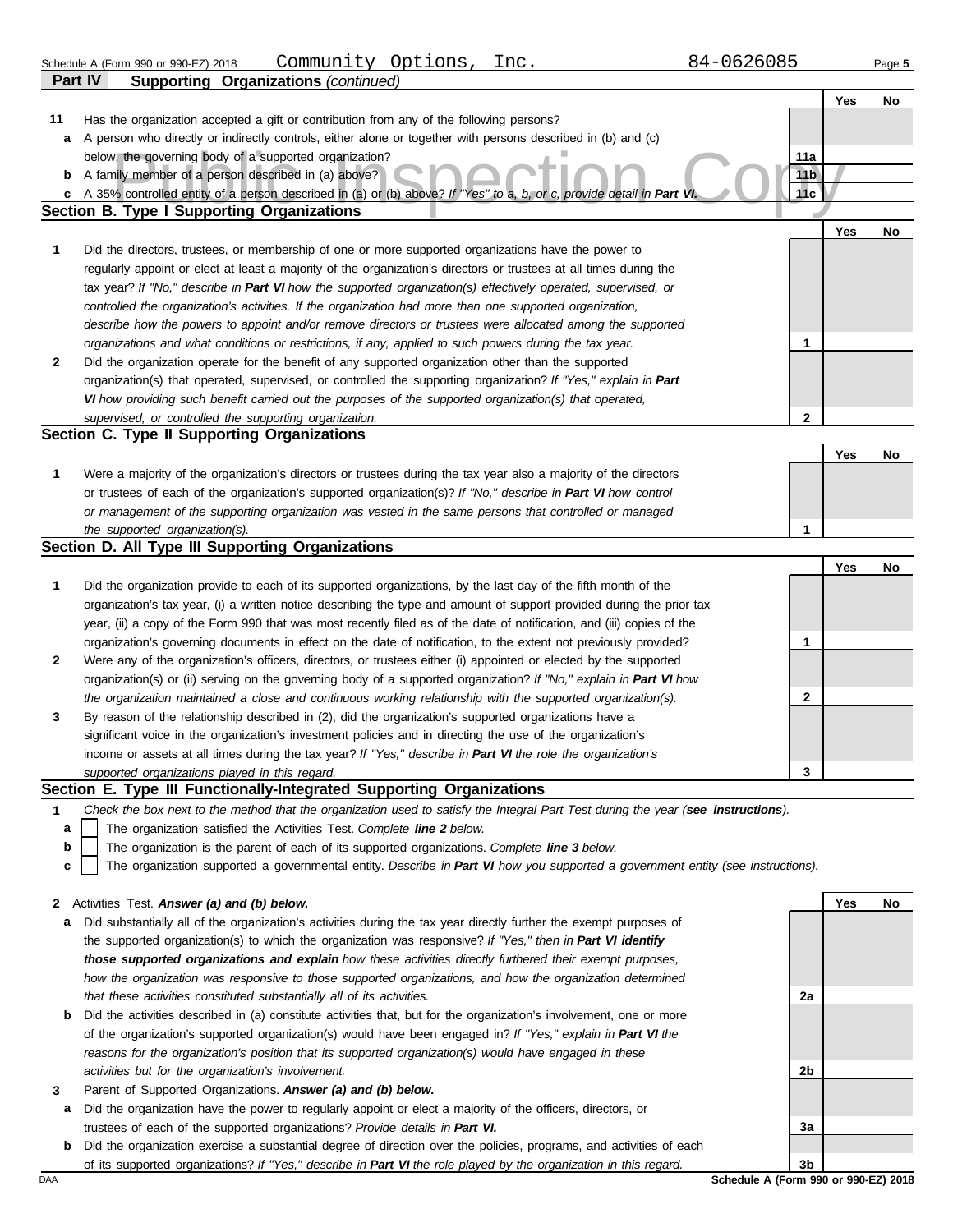| Check here if the organization satisfied the Integral Part Test as a qualifying trust on Nov. 20, 1970 (explain in Part VI). See<br>1 |    |                |                  |
|---------------------------------------------------------------------------------------------------------------------------------------|----|----------------|------------------|
| instructions. All other Type III non-functionally integrated supporting organizations must complete Sections A through E.             |    |                |                  |
| Section A - Adjusted Net Income                                                                                                       |    | (A) Prior Year | (B) Current Year |
|                                                                                                                                       |    |                | (optional)       |
| Net short-term capital gain                                                                                                           |    |                |                  |
| Recoveries of prior-year distributions                                                                                                |    |                |                  |
| Other gross income (see instructions)                                                                                                 | 3  |                |                  |
| Add lines 1 through 3.                                                                                                                | 4  |                |                  |
| Depreciation and depletion<br>5.                                                                                                      | 5  |                |                  |
| Portion of operating expenses paid or incurred for production or<br>6                                                                 |    |                |                  |
| collection of gross income or for management, conservation, or                                                                        |    |                |                  |
| maintenance of property held for production of income (see instructions)                                                              | 6  |                |                  |
| Other expenses (see instructions)                                                                                                     |    |                |                  |
| Adjusted Net Income (subtract lines 5, 6, and 7 from line 4)<br>8.                                                                    | 8  |                |                  |
| <b>Section B - Minimum Asset Amount</b>                                                                                               |    | (A) Prior Year | (B) Current Year |
|                                                                                                                                       |    |                | (optional)       |
| Aggregate fair market value of all non-exempt-use assets (see                                                                         |    |                |                  |
| instructions for short tax year or assets held for part of year):                                                                     |    |                |                  |
| Average monthly value of securities<br>a                                                                                              | 1a |                |                  |
| Average monthly cash balances<br>b                                                                                                    | 1b |                |                  |
| Fair market value of other non-exempt-use assets                                                                                      | 1c |                |                  |
| <b>Total</b> (add lines 1a, 1b, and 1c)<br>d                                                                                          | 1d |                |                  |

**Part V Type III Non-Functionally Integrated 509(a)(3) Supporting Organizations**

**e Discount** claimed for blockage or other

factors (explain in detail in **Part VI**): **8 7 6** Multiply line 5 by .035. **5 4 3 2** Acquisition indebtedness applicable to non-exempt-use assets Subtract line 2 from line 1d. Cash deemed held for exempt use. Enter 1-1/2% of line 3 (for greater amount, see instructions). Net value of non-exempt-use assets (subtract line 4 from line 3) Recoveries of prior-year distributions **Minimum Asset Amount** (add line 7 to line 6) **Section C - Distributable Amount 6 5 4 3 2 1** Adjusted net income for prior year (from Section A, line 8, Column A) Enter 85% of line 1. Minimum asset amount for prior year (from Section B, line 8, Column A) Enter greater of line 2 or line 3. Income tax imposed in prior year **Distributable Amount.** Subtract line 5 from line 4, unless subject to emergency temporary reduction (see instructions). **2 3 4 5 6 7 8 3 2 1 6 5 4** Current Year

**7** instructions). Check here if the current year is the organization's first as a non-functionally integrated Type III supporting organization (see

**Schedule A (Form 990 or 990-EZ) 2018**

Schedule A (Form 990 or 990-EZ) 2018 Page **6** Community Options, Inc. 84-0626085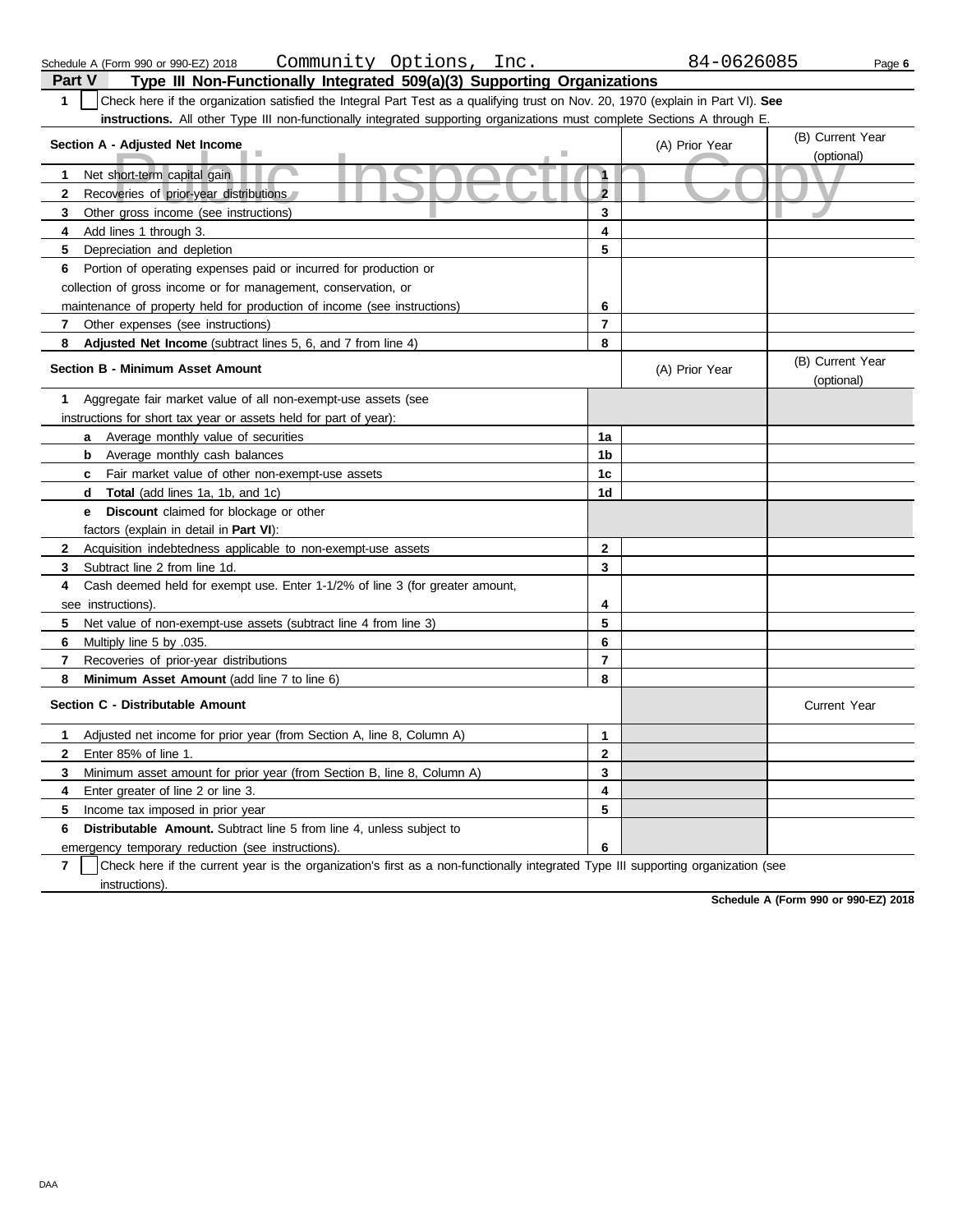| Part V | <b>Type III Non-Functionally Inte</b> |  |
|--------|---------------------------------------|--|
|        |                                       |  |

|              | Amounts paid to supported organizations to accomplish exempt purposes                                      |                                    |                                               |                                                  |  |  |  |
|--------------|------------------------------------------------------------------------------------------------------------|------------------------------------|-----------------------------------------------|--------------------------------------------------|--|--|--|
| $\mathbf{2}$ | Amounts paid to perform activity that directly furthers exempt purposes of supported                       |                                    |                                               |                                                  |  |  |  |
|              | organizations, in excess of income from activity                                                           |                                    |                                               |                                                  |  |  |  |
| 3            | Administrative expenses paid to accomplish exempt purposes of supported organizations.                     |                                    |                                               |                                                  |  |  |  |
| 4            | Amounts paid to acquire exempt-use assets                                                                  |                                    |                                               |                                                  |  |  |  |
| 5            | Qualified set-aside amounts (prior IRS approval required)                                                  |                                    |                                               |                                                  |  |  |  |
| 6            | Other distributions (describe in <b>Part VI</b> ). See instructions.                                       |                                    |                                               |                                                  |  |  |  |
| 7            | <b>Total annual distributions.</b> Add lines 1 through 6.                                                  |                                    |                                               |                                                  |  |  |  |
| 8            | Distributions to attentive supported organizations to which the organization is responsive                 |                                    |                                               |                                                  |  |  |  |
|              | (provide details in Part VI). See instructions.                                                            |                                    |                                               |                                                  |  |  |  |
| 9            | Distributable amount for 2018 from Section C, line 6                                                       |                                    |                                               |                                                  |  |  |  |
| 10           | Line 8 amount divided by line 9 amount                                                                     |                                    |                                               |                                                  |  |  |  |
|              | <b>Section E - Distribution Allocations (see instructions)</b>                                             | (i)<br><b>Excess Distributions</b> | (ii)<br><b>Underdistributions</b><br>Pre-2018 | (iii)<br><b>Distributable</b><br>Amount for 2018 |  |  |  |
| 1.           | Distributable amount for 2018 from Section C, line 6                                                       |                                    |                                               |                                                  |  |  |  |
| $\mathbf{2}$ | Underdistributions, if any, for years prior to 2018<br>(reasonable cause required-explain in Part VI). See |                                    |                                               |                                                  |  |  |  |
|              | instructions.                                                                                              |                                    |                                               |                                                  |  |  |  |
| 3.           | Excess distributions carryover, if any, to 2018                                                            |                                    |                                               |                                                  |  |  |  |
|              |                                                                                                            |                                    |                                               |                                                  |  |  |  |
|              |                                                                                                            |                                    |                                               |                                                  |  |  |  |
|              |                                                                                                            |                                    |                                               |                                                  |  |  |  |
|              |                                                                                                            |                                    |                                               |                                                  |  |  |  |
|              |                                                                                                            |                                    |                                               |                                                  |  |  |  |
|              | f Total of lines 3a through e                                                                              |                                    |                                               |                                                  |  |  |  |
|              | <b>g</b> Applied to underdistributions of prior years                                                      |                                    |                                               |                                                  |  |  |  |
|              | h Applied to 2018 distributable amount                                                                     |                                    |                                               |                                                  |  |  |  |
|              | <i>i</i> Carryover from 2013 not applied (see instructions)                                                |                                    |                                               |                                                  |  |  |  |
|              | Remainder. Subtract lines 3g, 3h, and 3i from 3f.                                                          |                                    |                                               |                                                  |  |  |  |
| 4            | Distributions for 2018 from                                                                                |                                    |                                               |                                                  |  |  |  |
|              | \$<br>Section D, line 7:                                                                                   |                                    |                                               |                                                  |  |  |  |
|              | a Applied to underdistributions of prior years                                                             |                                    |                                               |                                                  |  |  |  |
|              | <b>b</b> Applied to 2018 distributable amount                                                              |                                    |                                               |                                                  |  |  |  |
|              | c Remainder. Subtract lines 4a and 4b from 4.                                                              |                                    |                                               |                                                  |  |  |  |
| 5            | Remaining underdistributions for years prior to 2018, if                                                   |                                    |                                               |                                                  |  |  |  |
|              | any. Subtract lines 3g and 4a from line 2. For result                                                      |                                    |                                               |                                                  |  |  |  |
|              | greater than zero, explain in <b>Part VI</b> . See instructions.                                           |                                    |                                               |                                                  |  |  |  |
| 6            | Remaining underdistributions for 2018. Subtract lines 3h                                                   |                                    |                                               |                                                  |  |  |  |
|              | and 4b from line 1. For result greater than zero, explain in                                               |                                    |                                               |                                                  |  |  |  |
|              | Part VI. See instructions.                                                                                 |                                    |                                               |                                                  |  |  |  |
| 7            | Excess distributions carryover to 2019. Add lines 3j<br>and 4c.                                            |                                    |                                               |                                                  |  |  |  |
| 8            | Breakdown of line 7:                                                                                       |                                    |                                               |                                                  |  |  |  |
|              | a Excess from 2014                                                                                         |                                    |                                               |                                                  |  |  |  |
|              | <b>b</b> Excess from 2015                                                                                  |                                    |                                               |                                                  |  |  |  |
|              |                                                                                                            |                                    |                                               |                                                  |  |  |  |
|              |                                                                                                            |                                    |                                               |                                                  |  |  |  |
|              | e Excess from 2018                                                                                         |                                    |                                               |                                                  |  |  |  |
|              |                                                                                                            |                                    |                                               |                                                  |  |  |  |

**Schedule A (Form 990 or 990-EZ) 2018**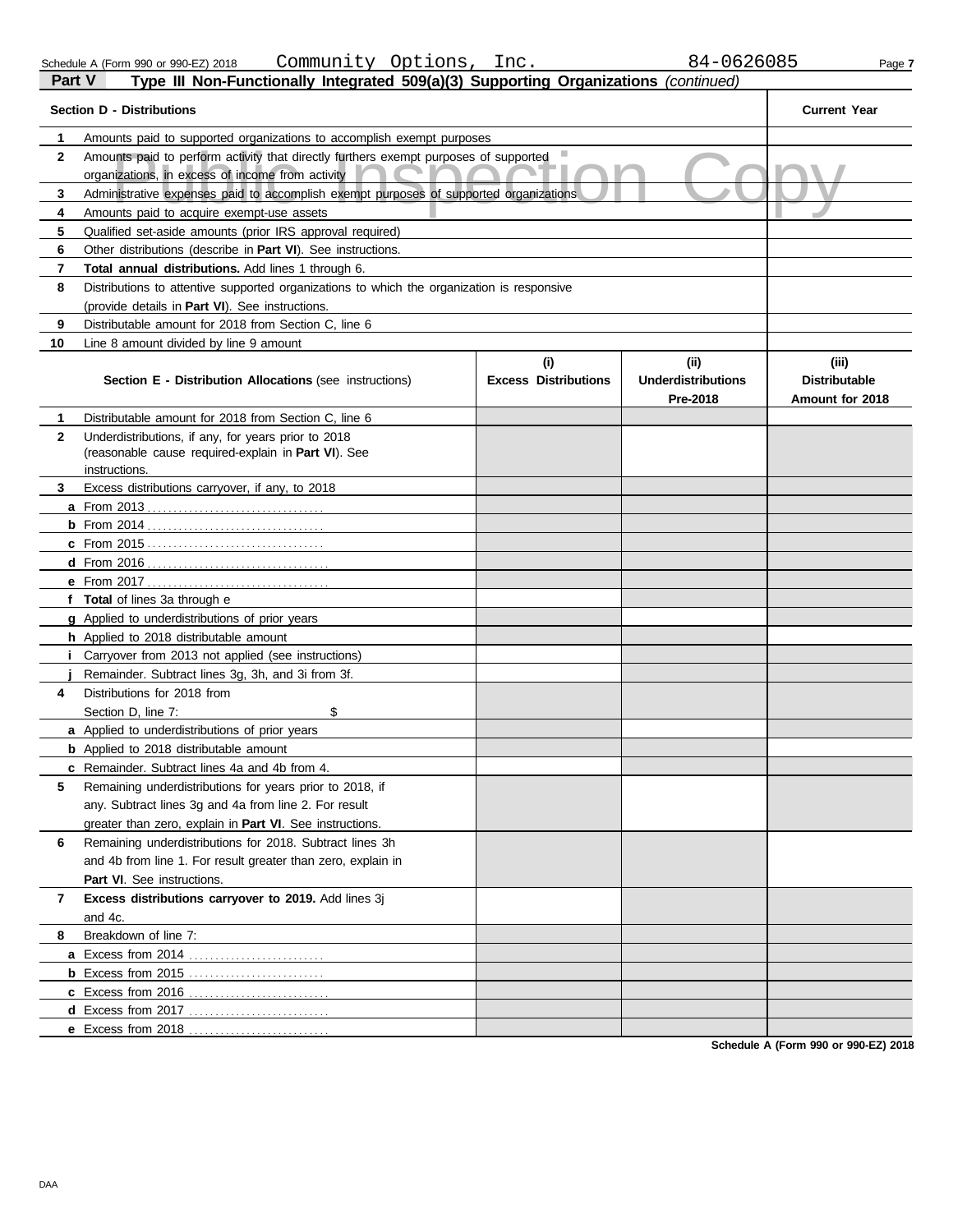|         | Schedule A (Form 990 or 990-EZ) 2018 | Community Options, Inc.                                                                                                                                                                                                                                                                                                                                                                                                                                                                                                                                                                     |  | 84-0626085 | Page 8 |
|---------|--------------------------------------|---------------------------------------------------------------------------------------------------------------------------------------------------------------------------------------------------------------------------------------------------------------------------------------------------------------------------------------------------------------------------------------------------------------------------------------------------------------------------------------------------------------------------------------------------------------------------------------------|--|------------|--------|
| Part VI |                                      | Supplemental Information. Provide the explanations required by Part II, line 10; Part II, line 17a or 17b; Part<br>III, line 12; Part IV, Section A, lines 1, 2, 3b, 3c, 4b, 4c, 5a, 6, 9a, 9b, 9c, 11a, 11b, and 11c; Part IV, Section<br>B, lines 1 and 2; Part IV, Section C, line 1; Part IV, Section D, lines 2 and 3; Part IV, Section E, lines 1c, 2a, 2b,<br>3a, and 3b; Part V, line 1; Part V, Section B, line 1e; Part V, Section D, lines 5, 6, and 8; and Part V, Section E,<br>lines 2, 5, and 6. Also complete this part for any additional information. (See instructions.) |  |            |        |
|         |                                      |                                                                                                                                                                                                                                                                                                                                                                                                                                                                                                                                                                                             |  |            |        |
|         |                                      |                                                                                                                                                                                                                                                                                                                                                                                                                                                                                                                                                                                             |  |            |        |
|         |                                      |                                                                                                                                                                                                                                                                                                                                                                                                                                                                                                                                                                                             |  |            |        |
|         |                                      |                                                                                                                                                                                                                                                                                                                                                                                                                                                                                                                                                                                             |  |            |        |
|         |                                      |                                                                                                                                                                                                                                                                                                                                                                                                                                                                                                                                                                                             |  |            |        |
|         |                                      |                                                                                                                                                                                                                                                                                                                                                                                                                                                                                                                                                                                             |  |            |        |
|         |                                      |                                                                                                                                                                                                                                                                                                                                                                                                                                                                                                                                                                                             |  |            |        |
|         |                                      |                                                                                                                                                                                                                                                                                                                                                                                                                                                                                                                                                                                             |  |            |        |
|         |                                      |                                                                                                                                                                                                                                                                                                                                                                                                                                                                                                                                                                                             |  |            |        |
|         |                                      |                                                                                                                                                                                                                                                                                                                                                                                                                                                                                                                                                                                             |  |            |        |
|         |                                      |                                                                                                                                                                                                                                                                                                                                                                                                                                                                                                                                                                                             |  |            |        |
|         |                                      |                                                                                                                                                                                                                                                                                                                                                                                                                                                                                                                                                                                             |  |            |        |
|         |                                      |                                                                                                                                                                                                                                                                                                                                                                                                                                                                                                                                                                                             |  |            |        |
|         |                                      |                                                                                                                                                                                                                                                                                                                                                                                                                                                                                                                                                                                             |  |            |        |
|         |                                      |                                                                                                                                                                                                                                                                                                                                                                                                                                                                                                                                                                                             |  |            |        |
|         |                                      |                                                                                                                                                                                                                                                                                                                                                                                                                                                                                                                                                                                             |  |            |        |
|         |                                      |                                                                                                                                                                                                                                                                                                                                                                                                                                                                                                                                                                                             |  |            |        |
|         |                                      |                                                                                                                                                                                                                                                                                                                                                                                                                                                                                                                                                                                             |  |            |        |
|         |                                      |                                                                                                                                                                                                                                                                                                                                                                                                                                                                                                                                                                                             |  |            |        |
|         |                                      |                                                                                                                                                                                                                                                                                                                                                                                                                                                                                                                                                                                             |  |            |        |
|         |                                      |                                                                                                                                                                                                                                                                                                                                                                                                                                                                                                                                                                                             |  |            |        |
|         |                                      |                                                                                                                                                                                                                                                                                                                                                                                                                                                                                                                                                                                             |  |            |        |
|         |                                      |                                                                                                                                                                                                                                                                                                                                                                                                                                                                                                                                                                                             |  |            |        |
|         |                                      |                                                                                                                                                                                                                                                                                                                                                                                                                                                                                                                                                                                             |  |            |        |
|         |                                      |                                                                                                                                                                                                                                                                                                                                                                                                                                                                                                                                                                                             |  |            |        |
|         |                                      |                                                                                                                                                                                                                                                                                                                                                                                                                                                                                                                                                                                             |  |            |        |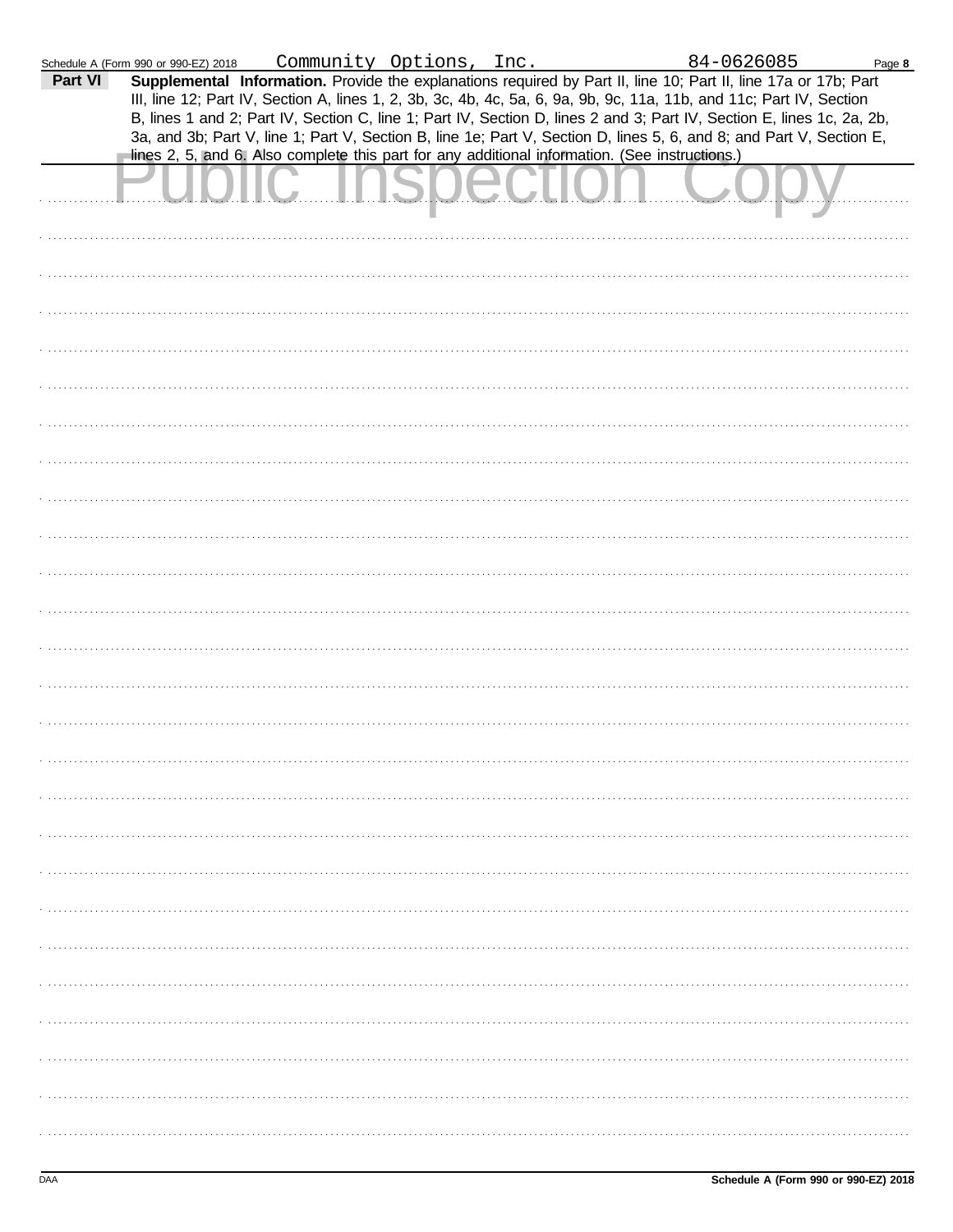| <b>Schedule B</b><br>(Form 990, 990-EZ,                                    | <b>Schedule of Contributors</b>                                                                               |  | OMB No. 1545-0047              |  |  |
|----------------------------------------------------------------------------|---------------------------------------------------------------------------------------------------------------|--|--------------------------------|--|--|
| or 990-PF)<br>Department of the Treasury<br>Internal Revenue Service       | u Attach to Form 990, Form 990-EZ, or Form 990-PF.<br>u Go to www.irs.gov/Form990 for the latest information. |  | 2018                           |  |  |
| Name of the organization                                                   |                                                                                                               |  | Employer identification number |  |  |
| 84-0626085<br>Options, Inc.<br>Community<br>Organization type (check one): |                                                                                                               |  |                                |  |  |
| Filers of:                                                                 | Section:                                                                                                      |  |                                |  |  |
| Form 990 or 990-EZ                                                         | ΙX<br>) (enter number) organization<br>501(c)<br>3                                                            |  |                                |  |  |
|                                                                            | $4947(a)(1)$ nonexempt charitable trust not treated as a private foundation                                   |  |                                |  |  |
|                                                                            | 527 political organization                                                                                    |  |                                |  |  |
| Form 990-PF                                                                | 501(c)(3) exempt private foundation                                                                           |  |                                |  |  |
|                                                                            | 4947(a)(1) nonexempt charitable trust treated as a private foundation                                         |  |                                |  |  |
|                                                                            | 501(c)(3) taxable private foundation                                                                          |  |                                |  |  |
|                                                                            |                                                                                                               |  |                                |  |  |

Check if your organization is covered by the **General Rule** or a **Special Rule. Note:** Only a section 501(c)(7), (8), or (10) organization can check boxes for both the General Rule and a Special Rule. See instructions.

## **General Rule**

For an organization filing Form 990, 990-EZ, or 990-PF that received, during the year, contributions totaling \$5,000 or more (in money or property) from any one contributor. Complete Parts I and II. See instructions for determining a contributor's total contributions.

### **Special Rules**

| $X$ For an organization described in section 501(c)(3) filing Form 990 or 990-EZ that met the 33 <sup>1</sup> /3% support test of the |
|---------------------------------------------------------------------------------------------------------------------------------------|
| regulations under sections 509(a)(1) and 170(b)(1)(A)(vi), that checked Schedule A (Form 990 or 990-EZ), Part II, line                |
| 13, 16a, or 16b, and that received from any one contributor, during the year, total contributions of the greater of (1)               |
| \$5,000; or (2) 2% of the amount on (i) Form 990, Part VIII, line 1h; or (ii) Form 990-EZ, line 1. Complete Parts I and II.           |

literary, or educational purposes, or for the prevention of cruelty to children or animals. Complete Parts I (entering) For an organization described in section  $501(c)(7)$ ,  $(8)$ , or  $(10)$  filing Form 990 or 990-EZ that received from any one contributor, during the year, total contributions of more than \$1,000 *exclusively* for religious, charitable, scientific, "N/A" in column (b) instead of the contributor name and address), II, and III.

For an organization described in section 501(c)(7), (8), or (10) filing Form 990 or 990-EZ that received from any one contributor, during the year, contributions *exclusively* for religious, charitable, etc., purposes, but no such contributions totaled more than \$1,000. If this box is checked, enter here the total contributions that were received during the year for an *exclusively* religious, charitable, etc., purpose. Don't complete any of the parts unless the **General Rule** applies to this organization because it received *nonexclusively* religious, charitable, etc., contributions totaling \$5,000 or more during the year . . . . . . . . . . . . . . . . . . . . . . . . . . . . . . . . . . . . . . . . . . . . . . . . . . . . . . . . . . . . . . . . . . . . . . . . . . . . . . . .

990-EZ, or 990-PF), but it **must** answer "No" on Part IV, line 2, of its Form 990; or check the box on line H of its Form 990-EZ or on its Form 990-PF, Part I, line 2, to certify that it doesn't meet the filing requirements of Schedule B (Form 990, 990-EZ, or 990-PF). **Caution:** An organization that isn't covered by the General Rule and/or the Special Rules doesn't file Schedule B (Form 990,

**For Paperwork Reduction Act Notice, see the instructions for Form 990, 990-EZ, or 990-PF.**

\$ . . . . . . . . . . . . . . . . . . . . . . . . . . .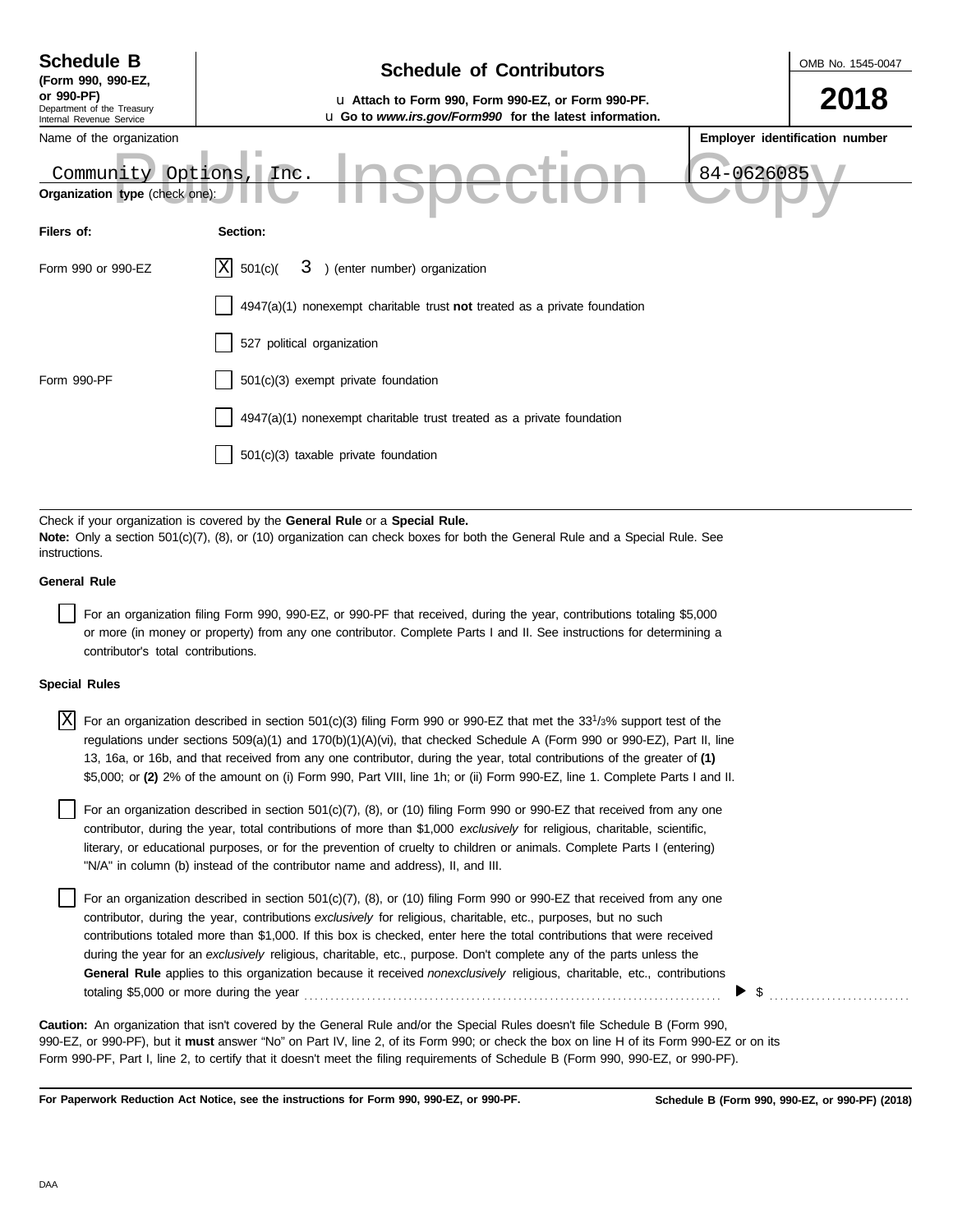|                             | Schedule B (Form 990, 990-EZ, or 990-PF) (2018)                                                |                                                  | Page 1 of 1<br>Page 2                                                                                                              |
|-----------------------------|------------------------------------------------------------------------------------------------|--------------------------------------------------|------------------------------------------------------------------------------------------------------------------------------------|
| Name of organization        | Community Options,<br>Inc.                                                                     |                                                  | Employer identification number<br>84-0626085                                                                                       |
| Part I                      | Contributors (see instructions). Use duplicate copies of Part I if additional space is needed. |                                                  |                                                                                                                                    |
| (a)<br>No.<br>$\frac{1}{2}$ | (b)<br>Name, address, and ZIP + 4                                                              | (c)<br><b>Total contributions</b><br>5,000<br>\$ | (d)<br>Type of contribution<br>Х<br><b>Person</b><br>Payroll<br><b>Noncash</b><br>(Complete Part II for<br>noncash contributions.) |
| (a)<br>No.                  | (b)<br>Name, address, and ZIP + 4                                                              | (c)<br><b>Total contributions</b>                | (d)<br>Type of contribution                                                                                                        |
| 2                           |                                                                                                | 5,000<br>\$                                      | Person<br>Payroll<br><b>Noncash</b><br>(Complete Part II for<br>noncash contributions.)                                            |
| (a)<br>No.                  | (b)<br>Name, address, and ZIP + 4                                                              | (c)<br><b>Total contributions</b>                | (d)<br>Type of contribution                                                                                                        |
| $\overline{3}$ .            |                                                                                                | 5,000<br>\$                                      | Person<br>Payroll<br><b>Noncash</b><br>(Complete Part II for<br>noncash contributions.)                                            |
| (a)<br>No.                  | (b)<br>Name, address, and ZIP + 4                                                              | (c)<br><b>Total contributions</b>                | (d)<br>Type of contribution                                                                                                        |
| $\frac{4}{1}$               |                                                                                                | 5,000<br>\$                                      | Person<br>Payroll<br>Noncash<br>(Complete Part II for<br>noncash contributions.)                                                   |
| (a)<br>No.                  | (b)<br>Name, address, and ZIP + 4                                                              | (c)<br><b>Total contributions</b>                | (d)<br>Type of contribution                                                                                                        |
| $\overline{5}$ .            |                                                                                                | 10,000<br>$\mathsf{\$}$                          | Person<br>Payroll<br><b>Noncash</b><br>(Complete Part II for<br>noncash contributions.)                                            |
| (a)<br>No.                  | (b)<br>Name, address, and ZIP + 4                                                              | (c)<br><b>Total contributions</b>                | (d)<br>Type of contribution                                                                                                        |
| 1.1.1.1.1.1                 |                                                                                                | \$                                               | Person<br>Payroll<br><b>Noncash</b><br>(Complete Part II for<br>noncash contributions.)                                            |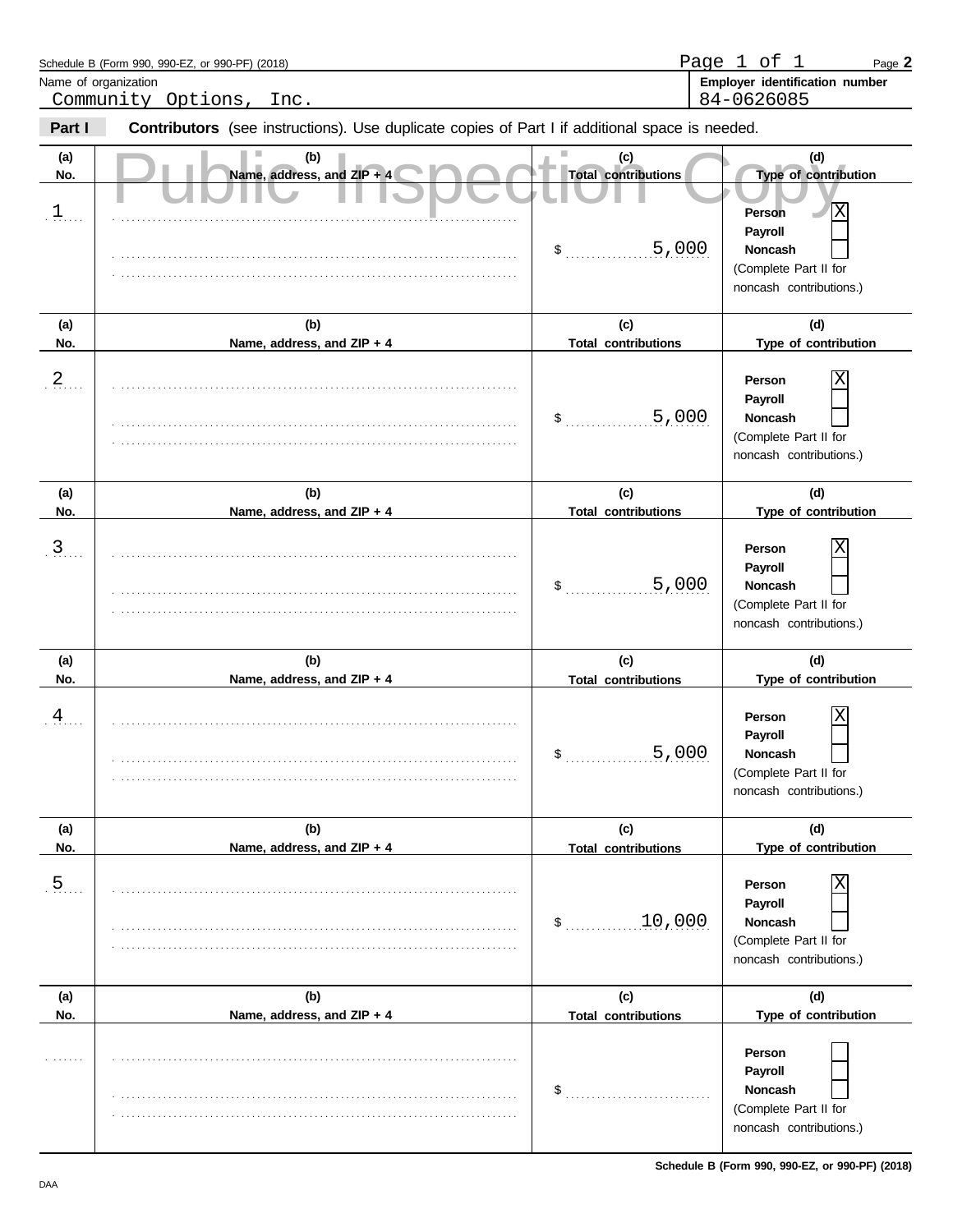|        | <b>SCHEDULE D</b><br>(Form 990)                        | <b>Supplemental Financial Statements</b><br>u Complete if the organization answered "Yes" on Form 990,<br>Part IV, line 6, 7, 8, 9, 10, 11a, 11b, 11c, 11d, 11e, 11f, 12a, or 12b.                                             |                       |                                                                                           |                | OMB No. 1545-0047               |
|--------|--------------------------------------------------------|--------------------------------------------------------------------------------------------------------------------------------------------------------------------------------------------------------------------------------|-----------------------|-------------------------------------------------------------------------------------------|----------------|---------------------------------|
|        | Department of the Treasury<br>Internal Revenue Service | <b>u</b> Go to www.irs.gov/Form990 for instructions and the latest information.                                                                                                                                                | u Attach to Form 990. |                                                                                           |                | Open to Public<br>Inspection    |
|        | Name of the organization                               |                                                                                                                                                                                                                                |                       |                                                                                           |                | Employer identification number  |
|        |                                                        |                                                                                                                                                                                                                                |                       |                                                                                           |                |                                 |
|        | Community Options, Inc.                                |                                                                                                                                                                                                                                |                       |                                                                                           |                | 84-0626085                      |
|        | Part I                                                 | Organizations Maintaining Donor Advised Funds or Other Similar Funds or Accounts.                                                                                                                                              |                       |                                                                                           |                |                                 |
|        |                                                        | Complete if the organization answered "Yes" on Form 990, Part IV, line 6.                                                                                                                                                      |                       |                                                                                           |                |                                 |
|        |                                                        |                                                                                                                                                                                                                                |                       | (a) Donor advised funds                                                                   |                | (b) Funds and other accounts    |
| 1      |                                                        |                                                                                                                                                                                                                                |                       | the control of the control of the control of the control of the control of the control of |                |                                 |
| 2      |                                                        |                                                                                                                                                                                                                                |                       | the control of the control of the control of the control of the control of the control of |                |                                 |
| 3      |                                                        | Aggregate value of grants from (during year) Mathematical Mathematical Contractor Contractor Contractor Contractor Contractor Contractor Contractor Contractor Contractor Contractor Contractor Contractor Contractor Contract |                       |                                                                                           |                |                                 |
| 4<br>5 |                                                        | Did the organization inform all donors and donor advisors in writing that the assets held in donor advised                                                                                                                     |                       |                                                                                           |                |                                 |
|        |                                                        |                                                                                                                                                                                                                                |                       |                                                                                           |                | <b>Yes</b><br>No                |
| 6      |                                                        | Did the organization inform all grantees, donors, and donor advisors in writing that grant funds can be used                                                                                                                   |                       |                                                                                           |                |                                 |
|        |                                                        | only for charitable purposes and not for the benefit of the donor or donor advisor, or for any other purpose                                                                                                                   |                       |                                                                                           |                |                                 |
|        |                                                        |                                                                                                                                                                                                                                |                       |                                                                                           |                | Yes<br>No.                      |
|        | Part II                                                | <b>Conservation Easements.</b>                                                                                                                                                                                                 |                       |                                                                                           |                |                                 |
|        |                                                        | Complete if the organization answered "Yes" on Form 990, Part IV, line 7.                                                                                                                                                      |                       |                                                                                           |                |                                 |
| 1      |                                                        | Purpose(s) of conservation easements held by the organization (check all that apply).                                                                                                                                          |                       |                                                                                           |                |                                 |
|        |                                                        | Preservation of land for public use (e.g., recreation or education)                                                                                                                                                            |                       | Preservation of a historically important land area                                        |                |                                 |
|        | Protection of natural habitat                          |                                                                                                                                                                                                                                |                       | Preservation of a certified historic structure                                            |                |                                 |
|        | Preservation of open space                             |                                                                                                                                                                                                                                |                       |                                                                                           |                |                                 |
| 2      |                                                        | Complete lines 2a through 2d if the organization held a qualified conservation contribution in the form of a conservation                                                                                                      |                       |                                                                                           |                |                                 |
|        | easement on the last day of the tax year.              |                                                                                                                                                                                                                                |                       |                                                                                           |                | Held at the End of the Tax Year |
| a      |                                                        |                                                                                                                                                                                                                                |                       |                                                                                           | 2a             |                                 |
| b      |                                                        | Total acreage restricted by conservation easements                                                                                                                                                                             |                       |                                                                                           | 2 <sub>b</sub> |                                 |
| c      |                                                        | Number of conservation easements on a certified historic structure included in (a) [11] Number of conservation easements on a certified historic structure included in (a)                                                     |                       |                                                                                           | 2c             |                                 |
|        |                                                        | d Number of conservation easements included in (c) acquired after 7/25/06, and not on a                                                                                                                                        |                       |                                                                                           |                |                                 |
|        |                                                        | historic structure listed in the National Register                                                                                                                                                                             |                       |                                                                                           | 2d             |                                 |
| 3      |                                                        | Number of conservation easements modified, transferred, released, extinguished, or terminated by the organization during the                                                                                                   |                       |                                                                                           |                |                                 |
|        | tax year $\mathbf{u}$                                  |                                                                                                                                                                                                                                |                       |                                                                                           |                |                                 |
|        |                                                        | Number of states where property subject to conservation easement is located <b>u</b>                                                                                                                                           |                       |                                                                                           |                |                                 |
| 5      |                                                        | Does the organization have a written policy regarding the periodic monitoring, inspection, handling of                                                                                                                         |                       |                                                                                           |                |                                 |
|        |                                                        | violations, and enforcement of the conservation easements it holds?                                                                                                                                                            |                       |                                                                                           |                | <b>Yes</b><br>No                |
| 6      |                                                        | Staff and volunteer hours devoted to monitoring, inspecting, handling of violations, and enforcing conservation easements during the year                                                                                      |                       |                                                                                           |                |                                 |
|        | u<br>.                                                 |                                                                                                                                                                                                                                |                       |                                                                                           |                |                                 |
| 7      |                                                        | Amount of expenses incurred in monitoring, inspecting, handling of violations, and enforcing conservation easements during the year                                                                                            |                       |                                                                                           |                |                                 |
|        |                                                        | Does each conservation easement reported on line $2(d)$ above satisfy the requirements of section $170(h)(4)(B)(i)$                                                                                                            |                       |                                                                                           |                |                                 |
| 8      |                                                        |                                                                                                                                                                                                                                |                       |                                                                                           |                | Yes<br>No                       |
| 9      |                                                        | In Part XIII, describe how the organization reports conservation easements in its revenue and expense statement, and                                                                                                           |                       |                                                                                           |                |                                 |
|        |                                                        | balance sheet, and include, if applicable, the text of the footnote to the organization's financial statements that describes the                                                                                              |                       |                                                                                           |                |                                 |
|        |                                                        | organization's accounting for conservation easements.                                                                                                                                                                          |                       |                                                                                           |                |                                 |
|        | Part III                                               | Organizations Maintaining Collections of Art, Historical Treasures, or Other Similar Assets.<br>Complete if the organization answered "Yes" on Form 990, Part IV, line 8.                                                      |                       |                                                                                           |                |                                 |
|        |                                                        | 1a If the organization elected, as permitted under SFAS 116 (ASC 958), not to report in its revenue statement and balance sheet                                                                                                |                       |                                                                                           |                |                                 |
|        |                                                        | works of art, historical treasures, or other similar assets held for public exhibition, education, or research in furtherance of                                                                                               |                       |                                                                                           |                |                                 |
|        |                                                        | public service, provide, in Part XIII, the text of the footnote to its financial statements that describes these items.                                                                                                        |                       |                                                                                           |                |                                 |
|        |                                                        | <b>b</b> If the organization elected, as permitted under SFAS 116 (ASC 958), to report in its revenue statement and balance sheet                                                                                              |                       |                                                                                           |                |                                 |
|        |                                                        | works of art, historical treasures, or other similar assets held for public exhibition, education, or research in furtherance of                                                                                               |                       |                                                                                           |                |                                 |
|        |                                                        | public service, provide the following amounts relating to these items:                                                                                                                                                         |                       |                                                                                           |                |                                 |
|        |                                                        |                                                                                                                                                                                                                                |                       |                                                                                           |                |                                 |
|        |                                                        |                                                                                                                                                                                                                                |                       |                                                                                           |                | $\mathbf{u}$ \$                 |
| 2      |                                                        | If the organization received or held works of art, historical treasures, or other similar assets for financial gain, provide the                                                                                               |                       |                                                                                           |                |                                 |
|        |                                                        | following amounts required to be reported under SFAS 116 (ASC 958) relating to these items:                                                                                                                                    |                       |                                                                                           |                |                                 |
|        |                                                        |                                                                                                                                                                                                                                |                       |                                                                                           |                |                                 |
|        |                                                        | For Paperwork Reduction Act Notice, see the Instructions for Form 990.                                                                                                                                                         |                       |                                                                                           |                | Schedule D (Form 990) 2018      |

| For Paperwork Reduction Act Notice, see the Instructions for Form 990. |  |  |  |
|------------------------------------------------------------------------|--|--|--|
| DAA                                                                    |  |  |  |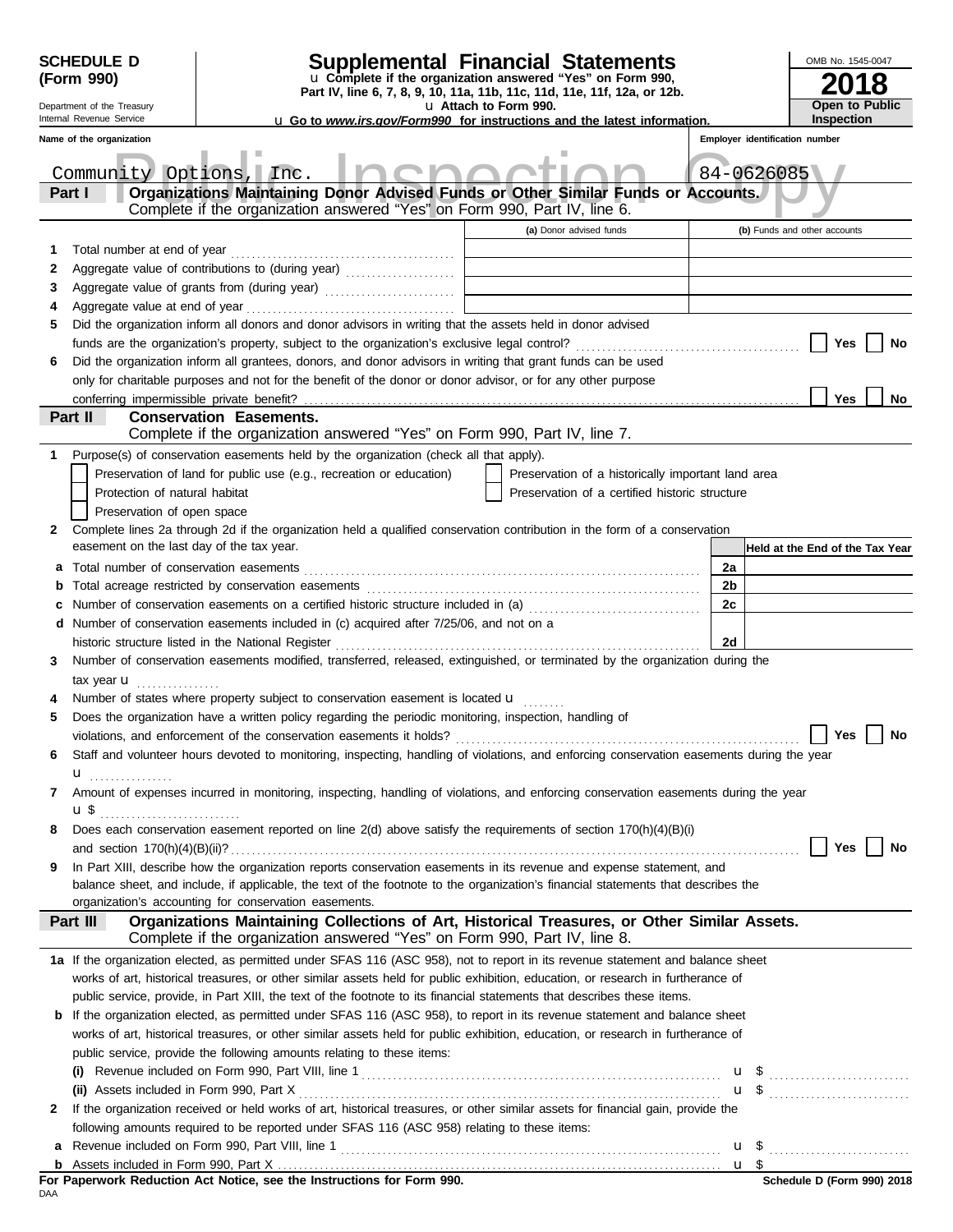|    |                  | Schedule D (Form 990) 2018<br>$\ddot{\phantom{0}}$                                                                                                                                                                            |                         |                                    |                    | 84-0626085                      |                      |              |                     |     | Page 2    |
|----|------------------|-------------------------------------------------------------------------------------------------------------------------------------------------------------------------------------------------------------------------------|-------------------------|------------------------------------|--------------------|---------------------------------|----------------------|--------------|---------------------|-----|-----------|
|    | Part III         | Organizations Maintaining Collections of Art, Historical Treasures, or Other Similar Assets (continued)                                                                                                                       |                         |                                    |                    |                                 |                      |              |                     |     |           |
| 3. |                  | Using the organization's acquisition, accession, and other records, check any of the following that are a significant use of its<br>collection items (check all that apply):                                                  |                         |                                    |                    |                                 |                      |              |                     |     |           |
| a  |                  | Public exhibition                                                                                                                                                                                                             | d                       | Loan or exchange programs          |                    |                                 |                      |              |                     |     |           |
| b  |                  | Scholarly research                                                                                                                                                                                                            | e                       |                                    |                    |                                 |                      |              |                     |     |           |
| c  |                  | Preservation for future generations                                                                                                                                                                                           |                         |                                    |                    |                                 |                      |              |                     |     |           |
|    | XIII.            | Provide a description of the organization's collections and explain how they further the organization's exempt purpose in Part                                                                                                |                         |                                    |                    |                                 |                      |              |                     |     |           |
| 5  |                  | During the year, did the organization solicit or receive donations of art, historical treasures, or other similar                                                                                                             |                         |                                    |                    |                                 |                      |              |                     |     |           |
|    |                  |                                                                                                                                                                                                                               |                         |                                    |                    |                                 |                      |              | Yes                 |     | No        |
|    | Part IV          | <b>Escrow and Custodial Arrangements.</b>                                                                                                                                                                                     |                         |                                    |                    |                                 |                      |              |                     |     |           |
|    |                  | Complete if the organization answered "Yes" on Form 990, Part IV, line 9, or reported an amount on Form<br>990, Part X, line 21.                                                                                              |                         |                                    |                    |                                 |                      |              |                     |     |           |
|    |                  | 1a Is the organization an agent, trustee, custodian or other intermediary for contributions or other assets not                                                                                                               |                         |                                    |                    |                                 |                      |              |                     |     |           |
|    |                  |                                                                                                                                                                                                                               |                         |                                    |                    |                                 |                      |              | Yes                 |     |           |
|    |                  | <b>b</b> If "Yes," explain the arrangement in Part XIII and complete the following table:                                                                                                                                     |                         |                                    |                    |                                 |                      |              |                     |     |           |
|    |                  |                                                                                                                                                                                                                               |                         |                                    |                    |                                 |                      |              | Amount              |     |           |
| c  |                  | Beginning balance                                                                                                                                                                                                             |                         |                                    |                    |                                 | 1c                   |              |                     |     |           |
|    |                  | Additions during the year contains and all the year contained and all the year contains a set of the year contains and all the year contains a set of the year contains a set of the year of the year of the year of the year |                         |                                    |                    |                                 | 1 <sub>d</sub>       |              |                     |     |           |
|    |                  |                                                                                                                                                                                                                               |                         |                                    |                    |                                 | 1e                   |              |                     |     |           |
|    |                  |                                                                                                                                                                                                                               |                         |                                    |                    |                                 | 1f                   |              |                     |     |           |
|    |                  |                                                                                                                                                                                                                               |                         |                                    |                    |                                 |                      |              | <b>Yes</b>          |     | <b>No</b> |
|    |                  | <b>Endowment Funds.</b>                                                                                                                                                                                                       |                         |                                    |                    |                                 |                      |              |                     |     |           |
|    | Part V           | Complete if the organization answered "Yes" on Form 990, Part IV, line 10.                                                                                                                                                    |                         |                                    |                    |                                 |                      |              |                     |     |           |
|    |                  |                                                                                                                                                                                                                               | (a) Current year        | (b) Prior year                     | (c) Two years back |                                 | (d) Three years back |              | (e) Four years back |     |           |
|    |                  | 1a Beginning of year balance                                                                                                                                                                                                  |                         |                                    |                    |                                 |                      |              |                     |     |           |
|    |                  | Contributions <b>Contributions</b>                                                                                                                                                                                            |                         |                                    |                    |                                 |                      |              |                     |     |           |
| c  |                  | Net investment earnings, gains, and                                                                                                                                                                                           |                         |                                    |                    |                                 |                      |              |                     |     |           |
|    |                  |                                                                                                                                                                                                                               |                         |                                    |                    |                                 |                      |              |                     |     |           |
|    |                  | d Grants or scholarships                                                                                                                                                                                                      |                         |                                    |                    |                                 |                      |              |                     |     |           |
| е  |                  | Other expenditures for facilities and                                                                                                                                                                                         |                         |                                    |                    |                                 |                      |              |                     |     |           |
|    |                  |                                                                                                                                                                                                                               |                         |                                    |                    |                                 |                      |              |                     |     |           |
|    |                  | f Administrative expenses                                                                                                                                                                                                     |                         |                                    |                    |                                 |                      |              |                     |     |           |
|    |                  |                                                                                                                                                                                                                               |                         |                                    |                    |                                 |                      |              |                     |     |           |
|    |                  | 2 Provide the estimated percentage of the current year end balance (line 1g, column (a)) held as:                                                                                                                             |                         |                                    |                    |                                 |                      |              |                     |     |           |
|    |                  | a Board designated or quasi-endowment u                                                                                                                                                                                       |                         |                                    |                    |                                 |                      |              |                     |     |           |
|    |                  | <b>b</b> Permanent endowment <b>u</b> %                                                                                                                                                                                       |                         |                                    |                    |                                 |                      |              |                     |     |           |
| c  |                  | Temporarily restricted endowment u                                                                                                                                                                                            | %<br><u>.</u>           |                                    |                    |                                 |                      |              |                     |     |           |
|    |                  | The percentages on lines 2a, 2b, and 2c should equal 100%.                                                                                                                                                                    |                         |                                    |                    |                                 |                      |              |                     |     |           |
|    |                  | 3a Are there endowment funds not in the possession of the organization that are held and administered for the                                                                                                                 |                         |                                    |                    |                                 |                      |              |                     |     |           |
|    | organization by: |                                                                                                                                                                                                                               |                         |                                    |                    |                                 |                      |              |                     | Yes | No        |
|    |                  |                                                                                                                                                                                                                               |                         |                                    |                    |                                 |                      |              | 3a(i)               |     |           |
|    |                  |                                                                                                                                                                                                                               |                         |                                    |                    |                                 |                      |              | 3a(ii)              |     |           |
|    |                  |                                                                                                                                                                                                                               |                         |                                    |                    |                                 |                      |              | 3b                  |     |           |
|    |                  | Describe in Part XIII the intended uses of the organization's endowment funds.                                                                                                                                                |                         |                                    |                    |                                 |                      |              |                     |     |           |
|    | Part VI          | Land, Buildings, and Equipment.                                                                                                                                                                                               |                         |                                    |                    |                                 |                      |              |                     |     |           |
|    |                  | Complete if the organization answered "Yes" on Form 990, Part IV, line 11a. See Form 990, Part X, line 10.<br>Description of property                                                                                         | (a) Cost or other basis |                                    |                    |                                 |                      |              | (d) Book value      |     |           |
|    |                  |                                                                                                                                                                                                                               | (investment)            | (b) Cost or other basis<br>(other) |                    | (c) Accumulated<br>depreciation |                      |              |                     |     |           |
|    |                  |                                                                                                                                                                                                                               |                         |                                    | 604,605            |                                 |                      |              |                     |     | 604,605   |
|    |                  |                                                                                                                                                                                                                               |                         |                                    | 5,305,014          | 2,822,780                       |                      |              | 2,482,234           |     |           |
|    |                  | c Leasehold improvements                                                                                                                                                                                                      |                         |                                    |                    |                                 |                      |              |                     |     |           |
|    |                  |                                                                                                                                                                                                                               |                         |                                    | 1,544,383          | 1,429,185                       |                      |              |                     |     | 115,198   |
|    | e Other          |                                                                                                                                                                                                                               |                         |                                    |                    |                                 |                      |              |                     |     |           |
|    |                  | Total. Add lines 1a through 1e. (Column (d) must equal Form 990, Part X, column (B), line 10c.)                                                                                                                               |                         |                                    |                    |                                 |                      | $\mathbf{u}$ | 3,202,037           |     |           |

**Schedule D (Form 990) 2018**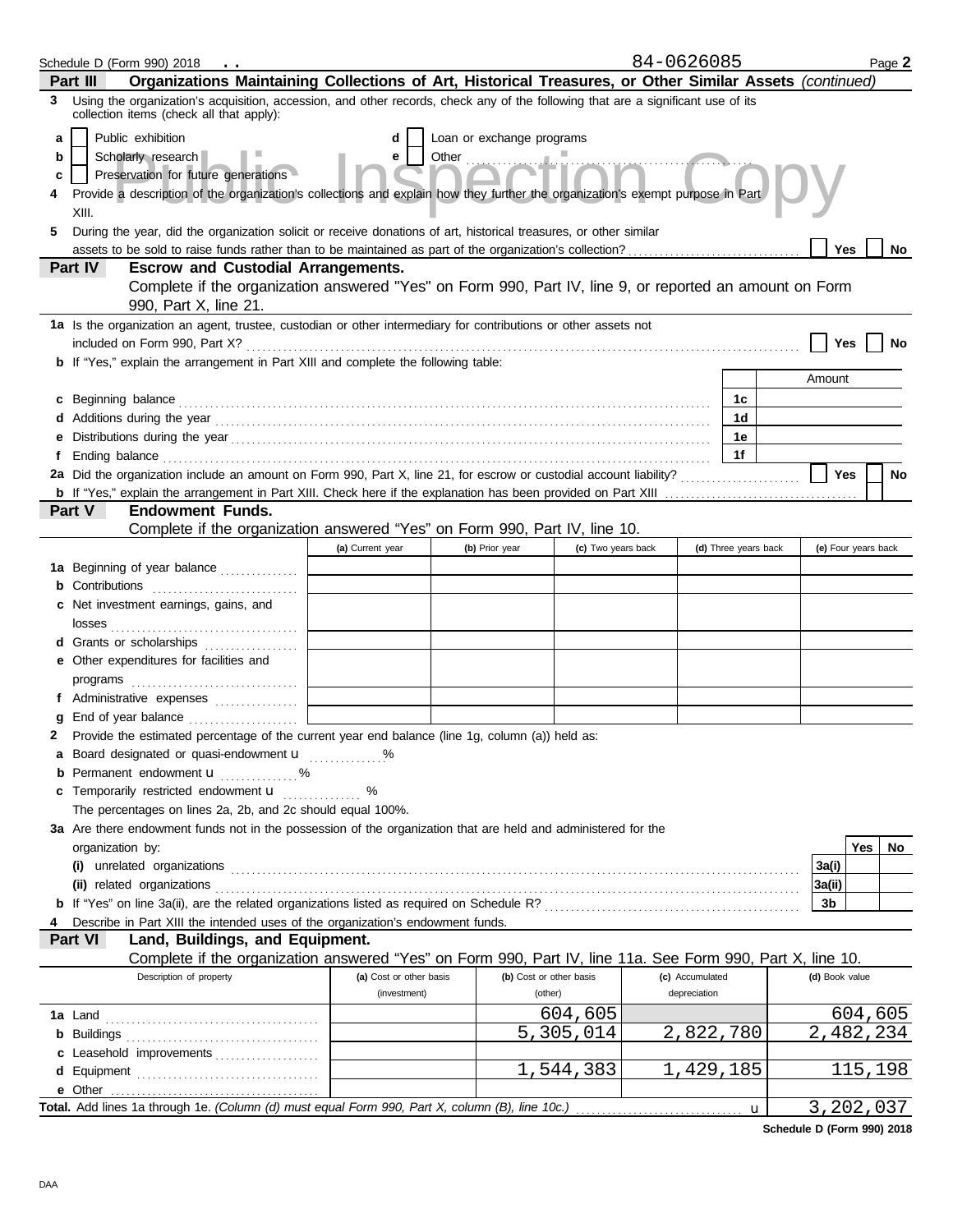|  | Schedule D (Form 990) 2018 |  |  | Community Options, | Inc. |
|--|----------------------------|--|--|--------------------|------|
|  |                            |  |  |                    |      |

|--|--|

| Part VII                               | <b>Investments-Other Securities.</b><br>Complete if the organization answered "Yes" on Form 990, Part IV, line 11b. See Form 990, Part X, line 12. |                |                                  |                |
|----------------------------------------|----------------------------------------------------------------------------------------------------------------------------------------------------|----------------|----------------------------------|----------------|
|                                        | (a) Description of security or category                                                                                                            | (b) Book value | (c) Method of valuation:         |                |
|                                        | (including name of security)                                                                                                                       |                | Cost or end-of-year market value |                |
| (1) Financial derivatives<br>(3) Other | (2) Closely-held equity interests<br>$\mathcal{L}_{\text{max}}$                                                                                    | <b>College</b> |                                  |                |
| (A)                                    |                                                                                                                                                    |                |                                  |                |
| (B)                                    |                                                                                                                                                    |                |                                  |                |
| (C)                                    |                                                                                                                                                    |                |                                  |                |
| (D)                                    |                                                                                                                                                    |                |                                  |                |
| (E)                                    |                                                                                                                                                    |                |                                  |                |
| (F)<br>(G)                             |                                                                                                                                                    |                |                                  |                |
| (H)                                    |                                                                                                                                                    |                |                                  |                |
|                                        | Total. (Column (b) must equal Form 990, Part X, col. (B) line 12.) u                                                                               |                |                                  |                |
| Part VIII                              | Investments-Program Related.                                                                                                                       |                |                                  |                |
|                                        | Complete if the organization answered "Yes" on Form 990, Part IV, line 11c. See Form 990, Part X, line 13.                                         |                |                                  |                |
|                                        | (a) Description of investment                                                                                                                      | (b) Book value | (c) Method of valuation:         |                |
|                                        |                                                                                                                                                    |                | Cost or end-of-year market value |                |
| (1)                                    |                                                                                                                                                    |                |                                  |                |
| (2)                                    |                                                                                                                                                    |                |                                  |                |
| (3)                                    |                                                                                                                                                    |                |                                  |                |
| (4)                                    |                                                                                                                                                    |                |                                  |                |
| (5)                                    |                                                                                                                                                    |                |                                  |                |
| (6)<br>(7)                             |                                                                                                                                                    |                |                                  |                |
| (8)                                    |                                                                                                                                                    |                |                                  |                |
| (9)                                    |                                                                                                                                                    |                |                                  |                |
|                                        | Total. (Column (b) must equal Form 990, Part X, col. (B) line 13.) $\mathbf u$                                                                     |                |                                  |                |
| Part IX                                | Other Assets.                                                                                                                                      |                |                                  |                |
|                                        | Complete if the organization answered "Yes" on Form 990, Part IV, line 11d. See Form 990, Part X, line 15.                                         |                |                                  |                |
|                                        | (a) Description                                                                                                                                    |                |                                  | (b) Book value |
| (1)                                    | Assets held for sale                                                                                                                               |                |                                  | 1,087,471      |
| (2)                                    |                                                                                                                                                    |                |                                  |                |
| (3)                                    |                                                                                                                                                    |                |                                  |                |
| (4)<br>(5)                             |                                                                                                                                                    |                |                                  |                |
| (6)                                    |                                                                                                                                                    |                |                                  |                |
| (7)                                    |                                                                                                                                                    |                |                                  |                |
| (8)                                    |                                                                                                                                                    |                |                                  |                |
| (9)                                    |                                                                                                                                                    |                |                                  |                |
|                                        | Total. (Column (b) must equal Form 990, Part X, col. (B) line 15.)                                                                                 |                | u                                | 1,087,471      |
| Part X                                 | Other Liabilities.                                                                                                                                 |                |                                  |                |
|                                        | Complete if the organization answered "Yes" on Form 990, Part IV, line 11e or 11f. See Form 990, Part X,                                           |                |                                  |                |
|                                        | line 25.                                                                                                                                           |                |                                  |                |
| 1.                                     | (a) Description of liability                                                                                                                       | (b) Book value |                                  |                |
| (1)                                    | Federal income taxes<br>Interest rate                                                                                                              | 35,444         |                                  |                |
| (2)<br>(3)                             | swap                                                                                                                                               |                |                                  |                |
| (4)                                    |                                                                                                                                                    |                |                                  |                |
| (5)                                    |                                                                                                                                                    |                |                                  |                |
| (6)                                    |                                                                                                                                                    |                |                                  |                |
| (7)                                    |                                                                                                                                                    |                |                                  |                |
| (8)                                    |                                                                                                                                                    |                |                                  |                |
| (9)                                    |                                                                                                                                                    |                |                                  |                |
|                                        | Total. (Column (b) must equal Form 990, Part X, col. (B) line 25.) u                                                                               | 35,444         |                                  |                |

Liability for uncertain tax positions. In Part XIII, provide the text of the footnote to the organization's financial statements that reports the **2.** organization's liability for uncertain tax positions under FIN 48 (ASC 740). Check here if the text of the footnote has been provided in Part XIII

X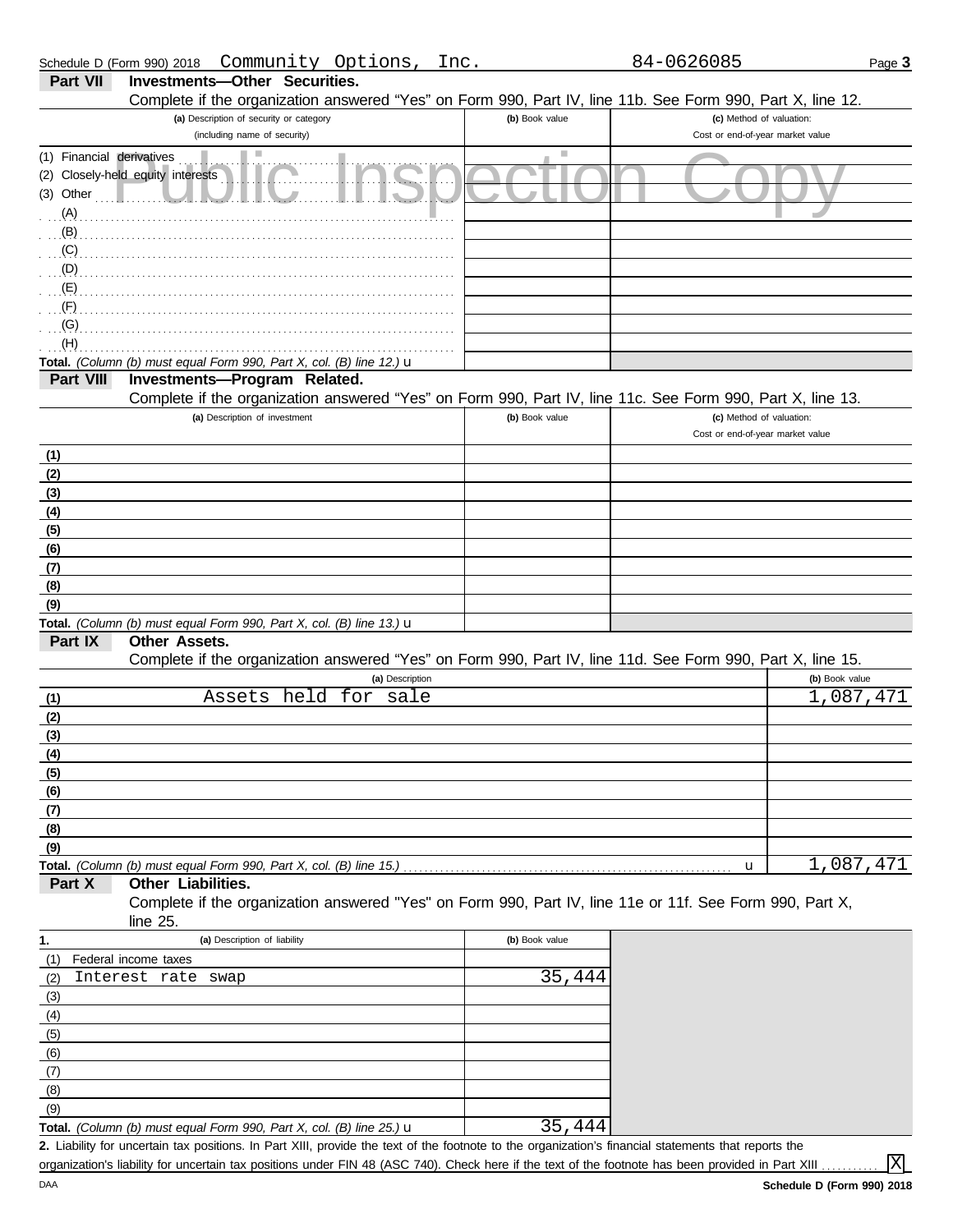|   | Schedule D (Form 990) 2018  Community Options, Inc.                                                                                                                                                                           | 84-0626085                       |              | Page 4                 |
|---|-------------------------------------------------------------------------------------------------------------------------------------------------------------------------------------------------------------------------------|----------------------------------|--------------|------------------------|
|   | Reconciliation of Revenue per Audited Financial Statements With Revenue per Return.<br>Part XI                                                                                                                                |                                  |              |                        |
|   | Complete if the organization answered "Yes" on Form 990, Part IV, line 12a.                                                                                                                                                   |                                  |              |                        |
| 1 | Total revenue, gains, and other support per audited financial statements [11] [11] Total revenue controlled that the support of the support of the support of the support of the support of the support of the support of the |                                  | $\mathbf{1}$ | $\overline{8,094,430}$ |
| 2 | Amounts included on line 1 but not on Form 990, Part VIII, line 12:                                                                                                                                                           |                                  |              |                        |
| a | Net unrealized gains (losses) on investments                                                                                                                                                                                  | 2a                               |              |                        |
| b | Donated services and use of facilities                                                                                                                                                                                        | 2,900<br>2 <sub>b</sub>          |              |                        |
| с | Recoveries of prior year grants <b>the contract of the contract of prior</b>                                                                                                                                                  | 2c                               |              |                        |
| d |                                                                                                                                                                                                                               | 15,579<br>2d                     |              |                        |
| е | Add lines 2a through 2d [11] Add [12] Add [12] Add lines 2a through 2d [12] Add lines 2a through 2d [12] Add [12] Add [12] Add [12] Add [12] Add [12] Add [12] Add [12] Add [12] Add [12] Add [12] Add [12] Add [12] Add [12] |                                  | 2e           | 18,479                 |
| З |                                                                                                                                                                                                                               |                                  | 3            | 8,075,951              |
| 4 | Amounts included on Form 990, Part VIII, line 12, but not on line 1:                                                                                                                                                          |                                  |              |                        |
| а | Investment expenses not included on Form 990, Part VIII, line 7b [                                                                                                                                                            | 4a                               |              |                        |
| b |                                                                                                                                                                                                                               | 4b                               |              |                        |
|   | Add lines 4a and 4b                                                                                                                                                                                                           |                                  | 4с           |                        |
|   |                                                                                                                                                                                                                               |                                  | 5            | 8,075,951              |
|   | Reconciliation of Expenses per Audited Financial Statements With Expenses per Return.<br>Part XII                                                                                                                             |                                  |              |                        |
|   | Complete if the organization answered "Yes" on Form 990, Part IV, line 12a.                                                                                                                                                   |                                  |              |                        |
| 1 | Total expenses and losses per audited financial statements                                                                                                                                                                    |                                  | $\mathbf 1$  | 8,394,576              |
| 2 | Amounts included on line 1 but not on Form 990, Part IX, line 25:                                                                                                                                                             |                                  |              |                        |
| a |                                                                                                                                                                                                                               | 2,900<br>2a                      |              |                        |
| b |                                                                                                                                                                                                                               | 2 <sub>b</sub>                   |              |                        |
| c | Other losses                                                                                                                                                                                                                  | 2c                               |              |                        |
| d |                                                                                                                                                                                                                               | 15,579<br>2d                     |              |                        |
| е |                                                                                                                                                                                                                               |                                  | 2e           | 18,479                 |
| З |                                                                                                                                                                                                                               |                                  | 3            | 8,376,097              |
|   | Amounts included on Form 990, Part IX, line 25, but not on line 1:                                                                                                                                                            |                                  |              |                        |
| a |                                                                                                                                                                                                                               | 4a                               |              |                        |
| b |                                                                                                                                                                                                                               | $\overline{0}$<br>4 <sub>b</sub> |              |                        |
| C | Add lines 4a and 4b                                                                                                                                                                                                           |                                  | 4c           |                        |
|   |                                                                                                                                                                                                                               |                                  | 5            | 8,376,097              |
|   | Part XIII Supplemental Information.                                                                                                                                                                                           |                                  |              |                        |
|   | Provide the descriptions required for Part II, lines 3, 5, and 9; Part III, lines 1a and 4; Part IV, lines 1b and 2b; Part V, line 4; Part X, line                                                                            |                                  |              |                        |
|   | 2; Part XI, lines 2d and 4b; and Part XII, lines 2d and 4b. Also complete this part to provide any additional information.                                                                                                    |                                  |              |                        |
|   | Part X - FIN 48 Footnote                                                                                                                                                                                                      |                                  |              |                        |
|   |                                                                                                                                                                                                                               |                                  |              |                        |
|   | The Center is operated as a nonprofit organization exempt from federal                                                                                                                                                        |                                  |              |                        |
|   | income tax under Section $501(c)(3)$ of the Internal Revenue Code. The Center                                                                                                                                                 |                                  |              |                        |
|   | recognizes tax liabilities when, despite the Center's belief that its tax                                                                                                                                                     |                                  |              |                        |
|   | return positions are supportable, the Center believes that certain                                                                                                                                                            |                                  |              |                        |
|   | positions may not be fully sustained upon review by tax authorities.                                                                                                                                                          |                                  |              |                        |
|   | Benefits from tax positions are measured at the largest amount of benefit                                                                                                                                                     |                                  |              |                        |
|   | that is greater than fifty percent likely of being realized upon                                                                                                                                                              |                                  |              |                        |

required to be recorded as of June 30, 2019. The Center is subject to

routine audits by taxing jurisdictions; however, there are currently no

audits in progress for any tax periods. The Center believes it is no longer

settlement. The Center has concluded there is no tax liability or benefit

**Schedule D (Form 990) 2018**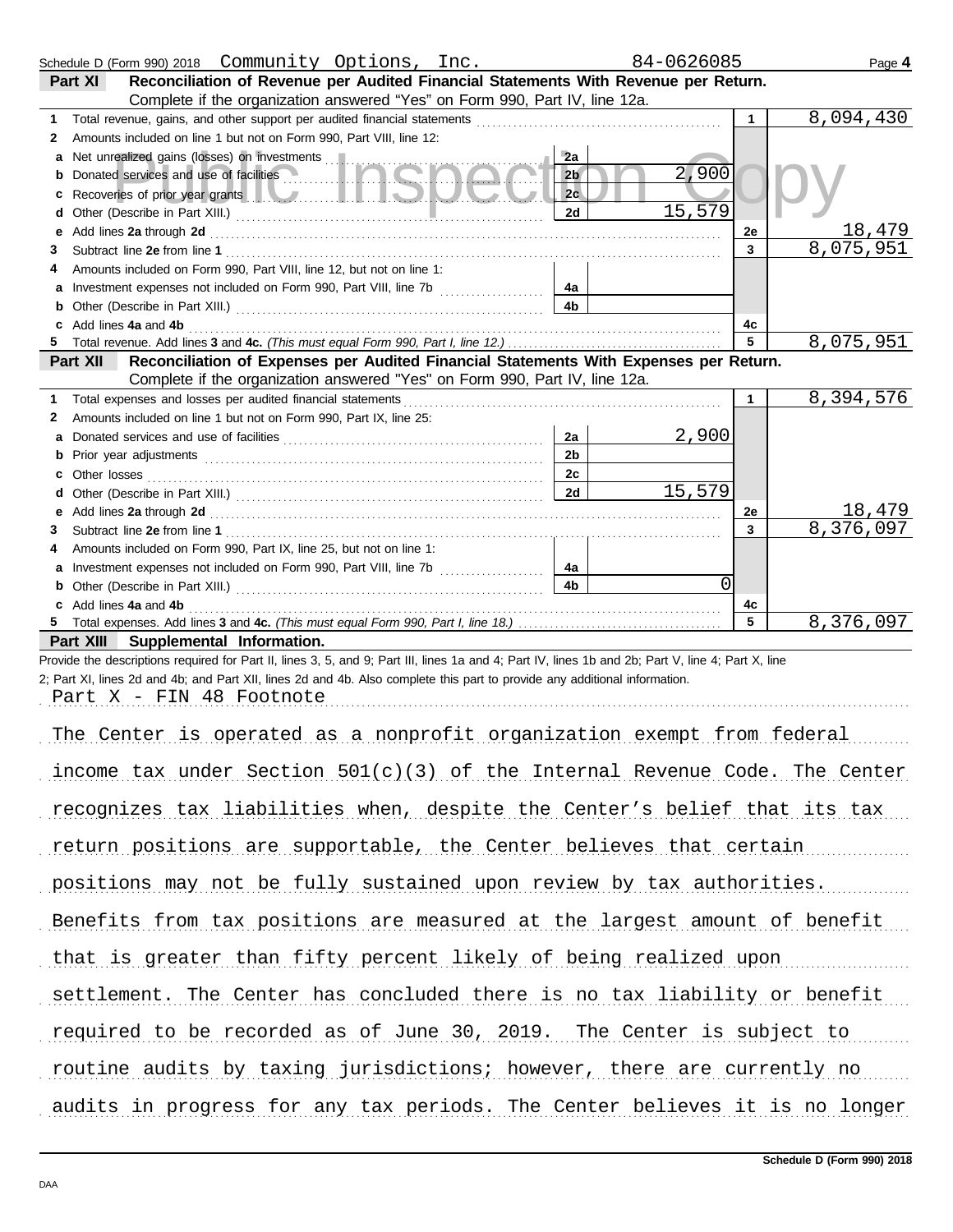| subject to income tax examinations for the years prior to the year ended   |    |       |  |  |  |  |  |  |  |
|----------------------------------------------------------------------------|----|-------|--|--|--|--|--|--|--|
| June 30, 2016.                                                             |    |       |  |  |  |  |  |  |  |
| Interest income derived from the Center's notes receivable are considered  |    |       |  |  |  |  |  |  |  |
| unrelated business income, which may be subject to federal tax. The Center |    |       |  |  |  |  |  |  |  |
| estimates taxes due for unrelated business income tax will approximate     |    |       |  |  |  |  |  |  |  |
| \$1,035. For the year ended June 30, 2019, the Center paid \$1,283 for     |    |       |  |  |  |  |  |  |  |
| unrelated business income tax on interest income earned as of June 30,     |    |       |  |  |  |  |  |  |  |
| 2018, but no amounts were paid or accrued for current year activity.       |    |       |  |  |  |  |  |  |  |
|                                                                            |    |       |  |  |  |  |  |  |  |
| Part XI, Line 2d - Revenue Amounts Included in Financials - Other          |    |       |  |  |  |  |  |  |  |
| Special event                                                              | \$ | 6,706 |  |  |  |  |  |  |  |
| Rental Expense                                                             |    | 8,873 |  |  |  |  |  |  |  |
|                                                                            |    |       |  |  |  |  |  |  |  |
| Part XII, Line 2d - Expense Amounts Included in Financials - Other         |    |       |  |  |  |  |  |  |  |
| Special event                                                              | \$ | 6,706 |  |  |  |  |  |  |  |
| Rental Expense                                                             |    | 8,873 |  |  |  |  |  |  |  |
|                                                                            |    |       |  |  |  |  |  |  |  |
|                                                                            |    |       |  |  |  |  |  |  |  |
|                                                                            |    |       |  |  |  |  |  |  |  |
|                                                                            |    |       |  |  |  |  |  |  |  |
|                                                                            |    |       |  |  |  |  |  |  |  |
|                                                                            |    |       |  |  |  |  |  |  |  |
|                                                                            |    |       |  |  |  |  |  |  |  |
|                                                                            |    |       |  |  |  |  |  |  |  |
|                                                                            |    |       |  |  |  |  |  |  |  |
|                                                                            |    |       |  |  |  |  |  |  |  |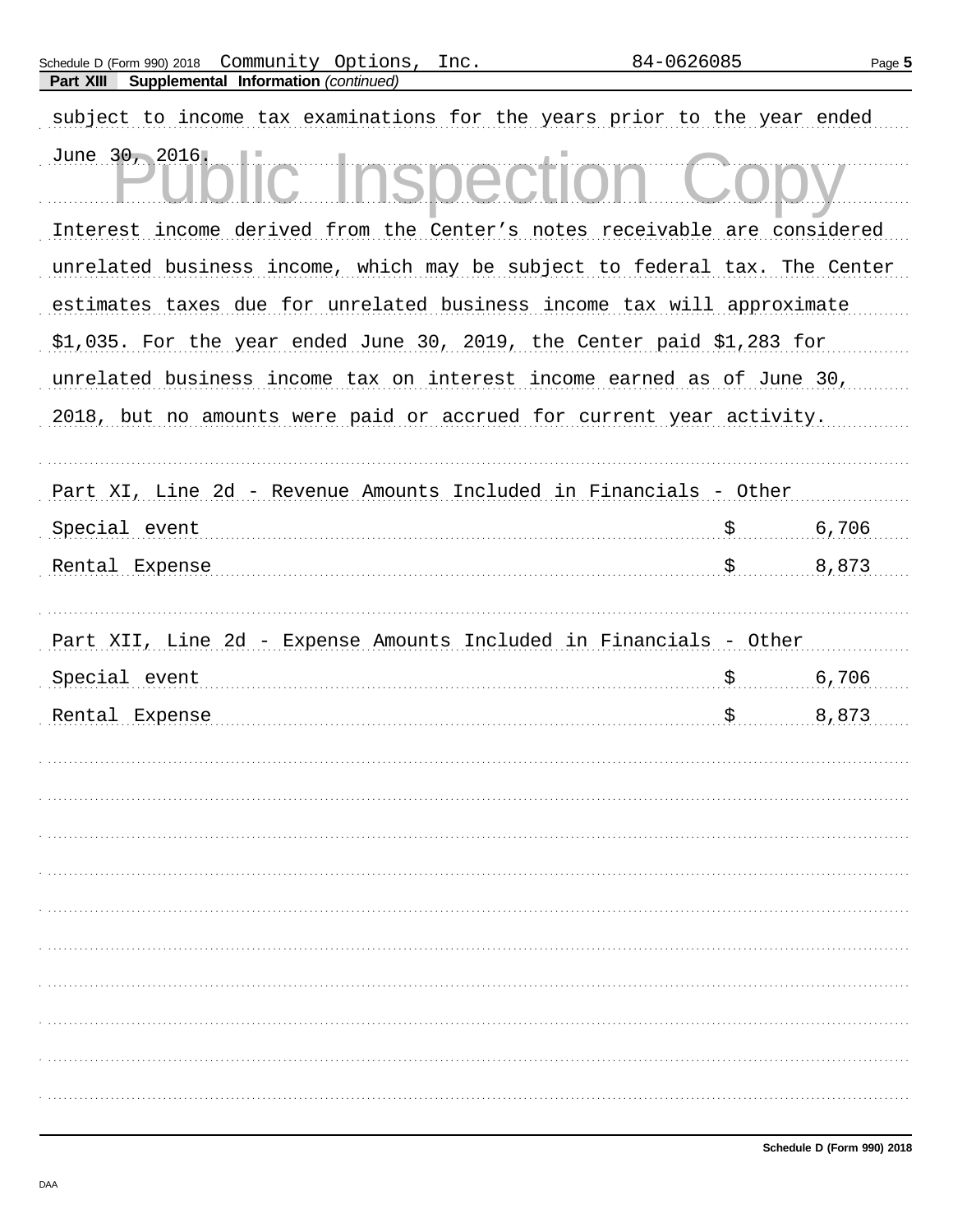| <b>SCHEDULE K</b>                                                                                                                                                             |                                                                                |                |                 | <b>Supplemental Information on Tax-Exempt Bonds</b>                     |                 |     |                            |                              |                                              |    |                     | OMB No. 1545-0047 |      |             |
|-------------------------------------------------------------------------------------------------------------------------------------------------------------------------------|--------------------------------------------------------------------------------|----------------|-----------------|-------------------------------------------------------------------------|-----------------|-----|----------------------------|------------------------------|----------------------------------------------|----|---------------------|-------------------|------|-------------|
| u Complete if the organization answered "Yes" on Form 990, Part IV, line 24a. Provide descriptions,<br>(Form 990)<br>explanations, and any additional information in Part VI. |                                                                                |                |                 |                                                                         |                 |     |                            |                              |                                              |    |                     |                   | 2018 |             |
| Department of the Treasury                                                                                                                                                    |                                                                                |                |                 | 11 Attach to Form 990.                                                  |                 |     |                            |                              |                                              |    |                     | Open to Public    |      |             |
| Internal Revenue Service                                                                                                                                                      |                                                                                |                |                 | uGo to www.irs.gov/Form990 for instructions and the latest information. |                 |     |                            |                              |                                              |    | <b>Inspection</b>   |                   |      |             |
| Name of the organization                                                                                                                                                      | Options<br>Community                                                           | Inc            |                 |                                                                         |                 |     |                            |                              | Employer identification number<br>84-0626085 |    |                     |                   |      |             |
| <b>Bond Issues</b><br>Part I                                                                                                                                                  |                                                                                |                |                 |                                                                         |                 |     |                            |                              |                                              |    |                     |                   |      |             |
|                                                                                                                                                                               | (a) Issuer name                                                                | (b) Issuer EIN | $(c)$ CUSIP $#$ | (d) Date issued                                                         | (e) Issue price |     | (f) Description of purpose |                              | (g) Defeased                                 |    | $(h)$ On            |                   |      | (i) Pooled  |
|                                                                                                                                                                               |                                                                                |                |                 |                                                                         |                 |     |                            |                              |                                              |    | behalf of<br>issuer |                   |      | financing   |
|                                                                                                                                                                               |                                                                                |                |                 |                                                                         |                 |     |                            |                              | <b>Yes</b>                                   | No | Yes                 | No                | Yes  | No          |
| A Montrose County,                                                                                                                                                            | Colorado                                                                       | 184-6000787    |                 | 10/19/07                                                                |                 |     |                            | 550,000 Purchase real proper |                                              | X  | X                   |                   |      | $\mathbf X$ |
|                                                                                                                                                                               |                                                                                |                |                 |                                                                         |                 |     |                            |                              |                                              |    |                     |                   |      |             |
| в                                                                                                                                                                             |                                                                                |                |                 |                                                                         |                 |     |                            |                              |                                              |    |                     |                   |      |             |
| С                                                                                                                                                                             |                                                                                |                |                 |                                                                         |                 |     |                            |                              |                                              |    |                     |                   |      |             |
|                                                                                                                                                                               |                                                                                |                |                 |                                                                         |                 |     |                            |                              |                                              |    |                     |                   |      |             |
| D                                                                                                                                                                             |                                                                                |                |                 |                                                                         |                 |     |                            |                              |                                              |    |                     |                   |      |             |
| Part II<br><b>Proceeds</b>                                                                                                                                                    |                                                                                |                |                 |                                                                         |                 |     |                            |                              |                                              |    |                     |                   |      |             |
|                                                                                                                                                                               |                                                                                |                |                 | A                                                                       |                 |     | в                          | C                            |                                              |    |                     | D                 |      |             |
|                                                                                                                                                                               |                                                                                |                |                 |                                                                         |                 |     |                            |                              |                                              |    |                     |                   |      |             |
|                                                                                                                                                                               |                                                                                |                |                 |                                                                         | 550,000         |     |                            |                              |                                              |    |                     |                   |      |             |
|                                                                                                                                                                               |                                                                                |                |                 |                                                                         |                 |     |                            |                              |                                              |    |                     |                   |      |             |
|                                                                                                                                                                               |                                                                                |                |                 |                                                                         |                 |     |                            |                              |                                              |    |                     |                   |      |             |
|                                                                                                                                                                               |                                                                                |                |                 |                                                                         |                 |     |                            |                              |                                              |    |                     |                   |      |             |
|                                                                                                                                                                               |                                                                                |                |                 |                                                                         |                 |     |                            |                              |                                              |    |                     |                   |      |             |
|                                                                                                                                                                               |                                                                                |                |                 |                                                                         | 11,000          |     |                            |                              |                                              |    |                     |                   |      |             |
|                                                                                                                                                                               |                                                                                |                |                 |                                                                         |                 |     |                            |                              |                                              |    |                     |                   |      |             |
|                                                                                                                                                                               |                                                                                |                |                 |                                                                         |                 |     |                            |                              |                                              |    |                     |                   |      |             |
|                                                                                                                                                                               |                                                                                |                |                 |                                                                         | 539,000         |     |                            |                              |                                              |    |                     |                   |      |             |
|                                                                                                                                                                               |                                                                                |                |                 |                                                                         |                 |     |                            |                              |                                              |    |                     |                   |      |             |
|                                                                                                                                                                               |                                                                                |                |                 |                                                                         |                 |     |                            |                              |                                              |    |                     |                   |      |             |
|                                                                                                                                                                               |                                                                                |                |                 | 2007                                                                    |                 |     |                            |                              |                                              |    |                     |                   |      |             |
|                                                                                                                                                                               |                                                                                |                |                 | Yes                                                                     | <b>No</b>       | Yes | No                         | Yes                          | No                                           |    | <b>Yes</b>          |                   |      | No          |
|                                                                                                                                                                               | 14 Were the bonds issued as part of a refunding issue of tax-exempt bonds (or, |                |                 |                                                                         |                 |     |                            |                              |                                              |    |                     |                   |      |             |
|                                                                                                                                                                               |                                                                                |                |                 |                                                                         | Χ               |     |                            |                              |                                              |    |                     |                   |      |             |
|                                                                                                                                                                               | 15 Were the bonds issued as part of a refunding issue of taxable bonds (or, if |                |                 |                                                                         |                 |     |                            |                              |                                              |    |                     |                   |      |             |
|                                                                                                                                                                               |                                                                                | Χ              |                 |                                                                         |                 |     |                            |                              |                                              |    |                     |                   |      |             |
|                                                                                                                                                                               |                                                                                |                |                 | Χ                                                                       |                 |     |                            |                              |                                              |    |                     |                   |      |             |
|                                                                                                                                                                               | 17 Does the organization maintain adequate books and records to support the    |                |                 | X                                                                       |                 |     |                            |                              |                                              |    |                     |                   |      |             |
|                                                                                                                                                                               |                                                                                |                |                 |                                                                         |                 |     |                            |                              |                                              |    |                     |                   |      |             |

**For Paperwork Reduction Act Notice, see the Instructions for Form 990.**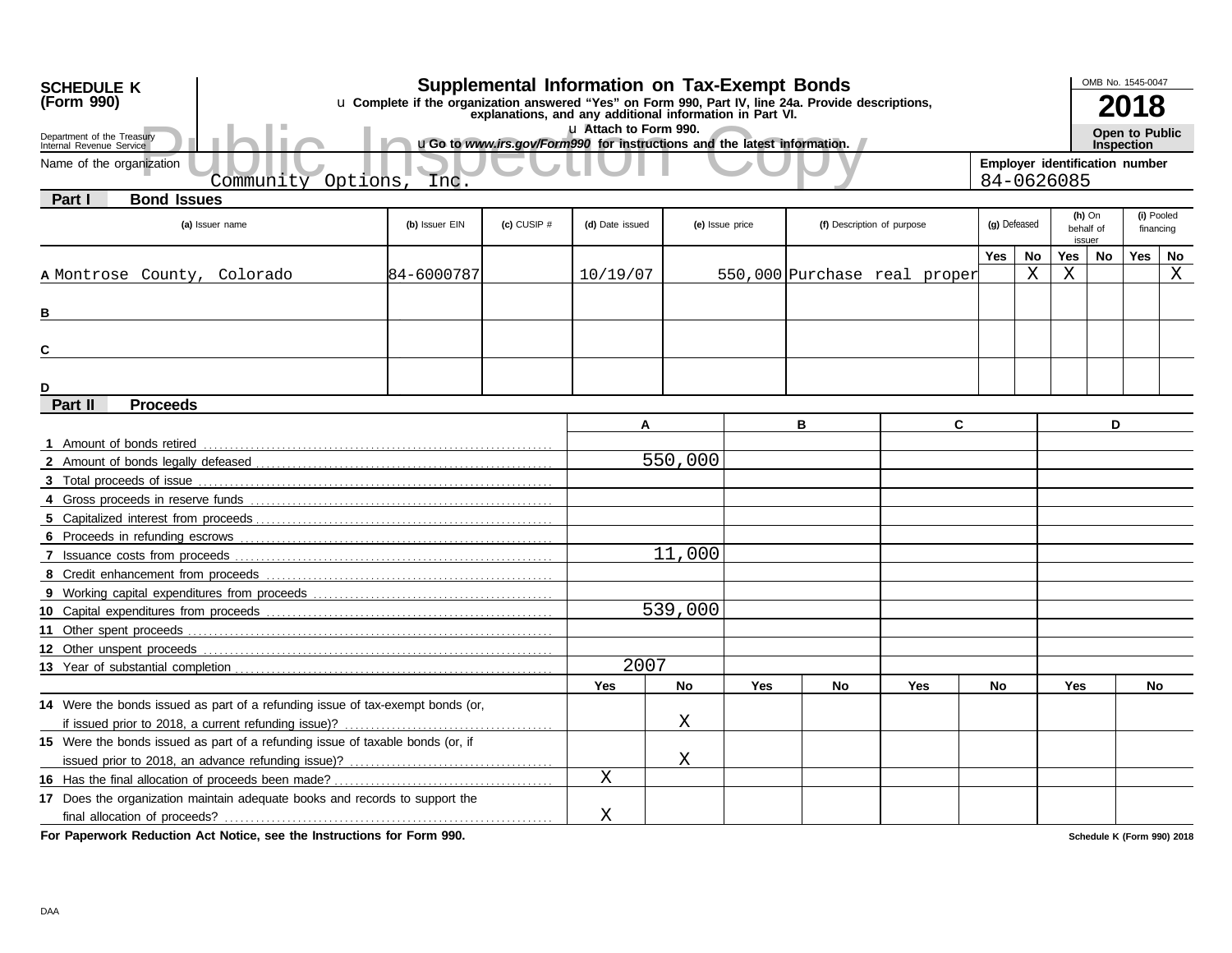#### Schedule K (Form 990) 2018 COMMUNity Options, Inc. 2014 10626085 Community Options, Inc. 84-0626085

|    | <b>Private Business Use</b><br>Part III                                                                                                         |             |              |            |               |            |               |            |           |
|----|-------------------------------------------------------------------------------------------------------------------------------------------------|-------------|--------------|------------|---------------|------------|---------------|------------|-----------|
|    |                                                                                                                                                 |             | A            |            | в             | C          |               |            | D         |
|    | 1 Was the organization a partner in a partnership, or a member of an LLC,                                                                       | <b>Yes</b>  | <b>No</b>    | <b>Yes</b> | No            | <b>Yes</b> | No            | <b>Yes</b> | <b>No</b> |
|    | which owned property financed by tax-exempt bonds?                                                                                              |             | X            |            |               |            |               |            |           |
|    | 2 Are there any lease arrangements that may result in private business use of<br>bond-financed property?                                        |             | X.           |            |               |            |               |            |           |
|    | 3a Are there any management or service contracts that may result in private                                                                     |             | Χ            |            |               |            |               |            |           |
|    | <b>b</b> If "Yes" to line 3a, does the organization routinely engage bond counsel or other outside                                              |             |              |            |               |            |               |            |           |
|    | counsel to review any management or service contracts relating to the financed property?                                                        |             |              |            |               |            |               |            |           |
|    | c Are there any research agreements that may result in private business use of                                                                  |             | $\mathbf X$  |            |               |            |               |            |           |
|    | d If "Yes" to line 3c, does the organization routinely engage bond counsel or other                                                             |             |              |            |               |            |               |            |           |
|    | outside counsel to review any research agreements relating to the financed property?                                                            |             |              |            |               |            |               |            |           |
| 4  | Enter the percentage of financed property used in a private business use by entities                                                            |             |              |            |               |            |               |            |           |
|    | other than a section 501(c)(3) organization or a state or local government $\ldots$                                                             |             | %            |            | $\frac{0}{0}$ |            |               |            | $\%$      |
| 5. | Enter the percentage of financed property used in a private business use as a                                                                   |             |              |            |               |            |               |            |           |
|    | result of unrelated trade or business activity carried on by your organization,                                                                 |             |              |            |               |            |               |            |           |
|    | another section 501(c)(3) organization, or a state or local government $\mathbf{u}$                                                             |             | %            |            | %             |            | %             |            | %         |
| 6  |                                                                                                                                                 |             | $\%$         |            | %             |            | $\frac{0}{0}$ |            | %         |
|    | Does the bond issue meet the private security or payment test?                                                                                  |             | X            |            |               |            |               |            |           |
|    | 8a Has there been a sale or disposition of any of the bond-financed property to a                                                               |             |              |            |               |            |               |            |           |
|    | nongovernmental person other than a 501(c)(3) organization since the bonds were issued?                                                         |             | X            |            |               |            |               |            |           |
|    | <b>b</b> If "Yes" to line 8a, enter the percentage of bond-financed property sold or                                                            |             |              |            |               |            |               |            |           |
|    |                                                                                                                                                 |             | %            |            | $\%$          |            |               |            |           |
|    | c If "Yes" to line 8a, was any remedial action taken pursuant to Regulations                                                                    |             |              |            |               |            |               |            |           |
| 9  | Has the organization established written procedures to ensure that all<br>nonqualified bonds of the issue are remediated in accordance with the |             |              |            |               |            |               |            |           |
|    | requirements under Regulations sections 1.141-12 and 1.145-2?                                                                                   |             | Χ            |            |               |            |               |            |           |
|    | <b>Part IV</b><br>Arbitrage                                                                                                                     |             |              |            |               |            |               |            |           |
|    |                                                                                                                                                 |             |              |            | B             |            | C             |            | D         |
| 1  | Has the issuer filed Form 8038-T, Arbitrage Rebate, Yield Reduction and                                                                         | <b>Yes</b>  | No           | <b>Yes</b> | <b>No</b>     | <b>Yes</b> | <b>No</b>     | Yes        | No        |
|    |                                                                                                                                                 |             | $\mathbf{X}$ |            |               |            |               |            |           |
| 2  |                                                                                                                                                 |             |              |            |               |            |               |            |           |
|    |                                                                                                                                                 |             | $\mathbf X$  |            |               |            |               |            |           |
|    |                                                                                                                                                 | $\mathbf X$ |              |            |               |            |               |            |           |
|    | c No rebate due?                                                                                                                                |             | $\mathbf X$  |            |               |            |               |            |           |
|    | If "Yes" to line 2c, provide in Part VI the date the rebate computation was<br>performed                                                        |             |              |            |               |            |               |            |           |
|    |                                                                                                                                                 | X           |              |            |               |            |               |            |           |
|    |                                                                                                                                                 |             |              |            |               |            |               |            |           |

**Schedule K (Form 990) 2018**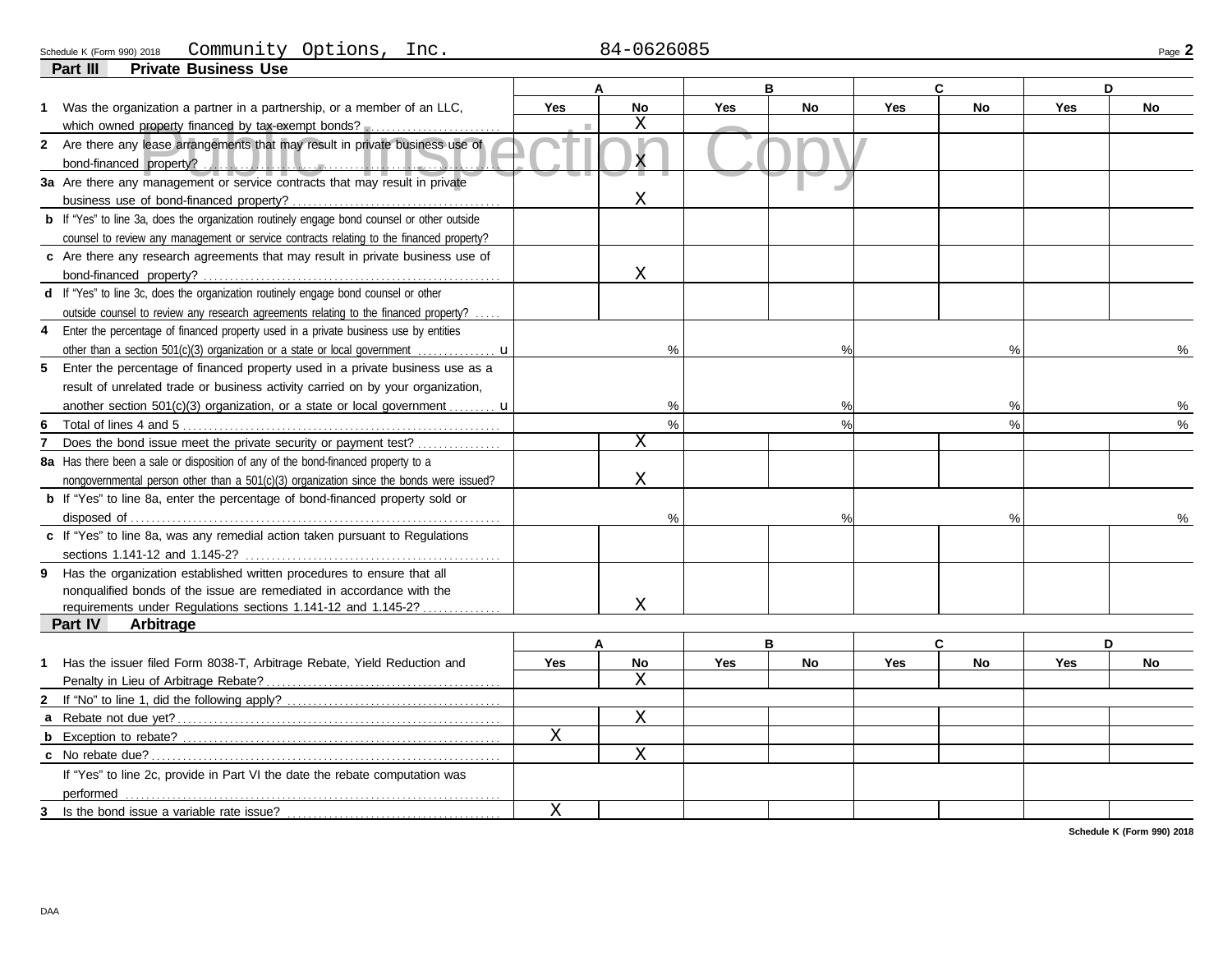| Schedule K (Form 990) 2018 | Communitv | Options | Inc. | 84-0626085 | Page <b>J</b> |
|----------------------------|-----------|---------|------|------------|---------------|
| .<br>___<br>----           |           |         |      |            |               |

| Arbitrage (Continued)<br>Part IV                                                                                               |                 |             |            |    |            |           |            |    |
|--------------------------------------------------------------------------------------------------------------------------------|-----------------|-------------|------------|----|------------|-----------|------------|----|
|                                                                                                                                |                 | A           |            | B  | C          |           | D          |    |
| 4a Has the organization or the governmental issuer entered into a qualified                                                    | <b>Yes</b>      | <b>No</b>   | <b>Yes</b> | No | <b>Yes</b> | No        | <b>Yes</b> | No |
|                                                                                                                                | $X -$           |             |            |    |            |           |            |    |
|                                                                                                                                | Wells Fargo, NA |             |            |    |            |           |            |    |
| <b>c</b> Term of hedge $\ldots \ldots \ldots \ldots \ldots \ldots$<br>.<br>$\mathbb{R}$                                        |                 | 20.0        |            |    |            |           |            |    |
|                                                                                                                                |                 | X           |            |    |            |           |            |    |
|                                                                                                                                |                 | $\mathbf X$ |            |    |            |           |            |    |
| 5a Were gross proceeds invested in a guaranteed investment contract (GIC)?                                                     |                 | $\mathbf X$ |            |    |            |           |            |    |
|                                                                                                                                |                 |             |            |    |            |           |            |    |
| c Term of GIC                                                                                                                  |                 |             |            |    |            |           |            |    |
| d Was the regulatory safe harbor for establishing the fair market value of the GIC satisfied?                                  |                 |             |            |    |            |           |            |    |
| Were any gross proceeds invested beyond an available temporary period?                                                         |                 | $\mathbf X$ |            |    |            |           |            |    |
| 7 Has the organization established written procedures to monitor the                                                           |                 |             |            |    |            |           |            |    |
|                                                                                                                                |                 | X           |            |    |            |           |            |    |
| <b>Procedures To Undertake Corrective Action</b><br>Part V                                                                     |                 |             |            |    |            |           |            |    |
|                                                                                                                                |                 | A           |            | B  | C          |           | D          |    |
| Has the organization established written procedures to ensure that violations                                                  | <b>Yes</b>      | <b>No</b>   | Yes        | No | <b>Yes</b> | <b>No</b> | <b>Yes</b> | No |
| of federal tax requirements are timely identified and corrected through the                                                    |                 |             |            |    |            |           |            |    |
| voluntary closing agreement program if self-remediation isn't available under                                                  |                 |             |            |    |            |           |            |    |
| applicable regulations?                                                                                                        |                 | $\mathbf X$ |            |    |            |           |            |    |
| Supplemental Information. Provide additional information for responses to questions on Schedule K. See instructions<br>Part VI |                 |             |            |    |            |           |            |    |
|                                                                                                                                |                 |             |            |    |            |           |            |    |
|                                                                                                                                |                 |             |            |    |            |           |            |    |
|                                                                                                                                |                 |             |            |    |            |           |            |    |
|                                                                                                                                |                 |             |            |    |            |           |            |    |
|                                                                                                                                |                 |             |            |    |            |           |            |    |
|                                                                                                                                |                 |             |            |    |            |           |            |    |
|                                                                                                                                |                 |             |            |    |            |           |            |    |
|                                                                                                                                |                 |             |            |    |            |           |            |    |
|                                                                                                                                |                 |             |            |    |            |           |            |    |
|                                                                                                                                |                 |             |            |    |            |           |            |    |
|                                                                                                                                |                 |             |            |    |            |           |            |    |
|                                                                                                                                |                 |             |            |    |            |           |            |    |
|                                                                                                                                |                 |             |            |    |            |           |            |    |
|                                                                                                                                |                 |             |            |    |            |           |            |    |
|                                                                                                                                |                 |             |            |    |            |           |            |    |
|                                                                                                                                |                 |             |            |    |            |           |            |    |
|                                                                                                                                |                 |             |            |    |            |           |            |    |
|                                                                                                                                |                 |             |            |    |            |           |            |    |
|                                                                                                                                |                 |             |            |    |            |           |            |    |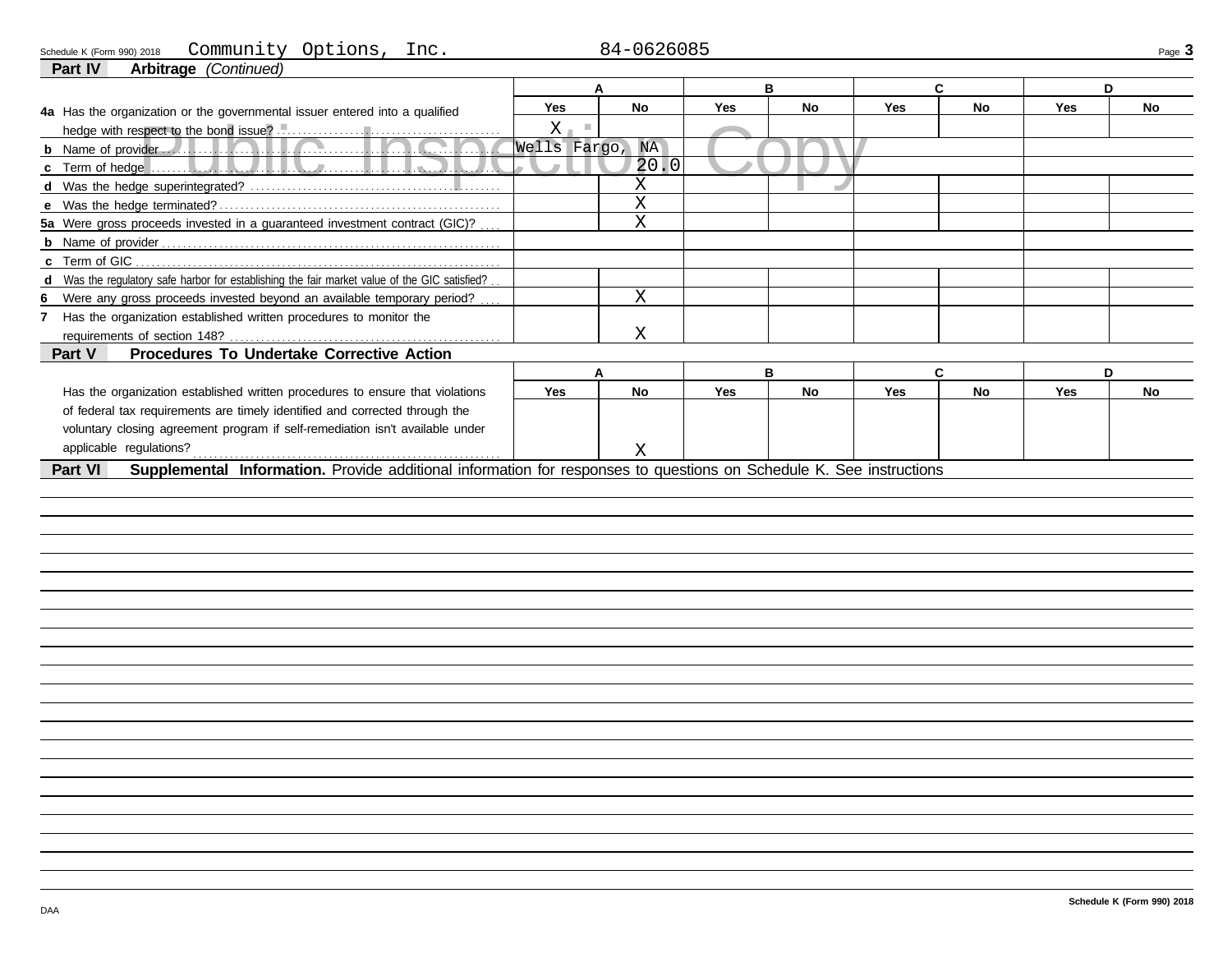| Schedule K (Form 990) 2018 | Community | Options, | Inc | 84-0626085 | $P_{\text{aqe}}$ 4 |
|----------------------------|-----------|----------|-----|------------|--------------------|
|                            |           |          |     |            |                    |

**Part VI Supplemental Information.** Provide additional information for responses to questions on Schedule K. See instructions *(Continued)*

| a s<br>m.<br><b>Contract</b><br>H. | $\mathbb{R}^d$<br>la m<br><b>TABLE</b><br>Z.<br><b>In the United</b> |  |
|------------------------------------|----------------------------------------------------------------------|--|
|                                    |                                                                      |  |
|                                    |                                                                      |  |
|                                    |                                                                      |  |
|                                    |                                                                      |  |
|                                    |                                                                      |  |
|                                    |                                                                      |  |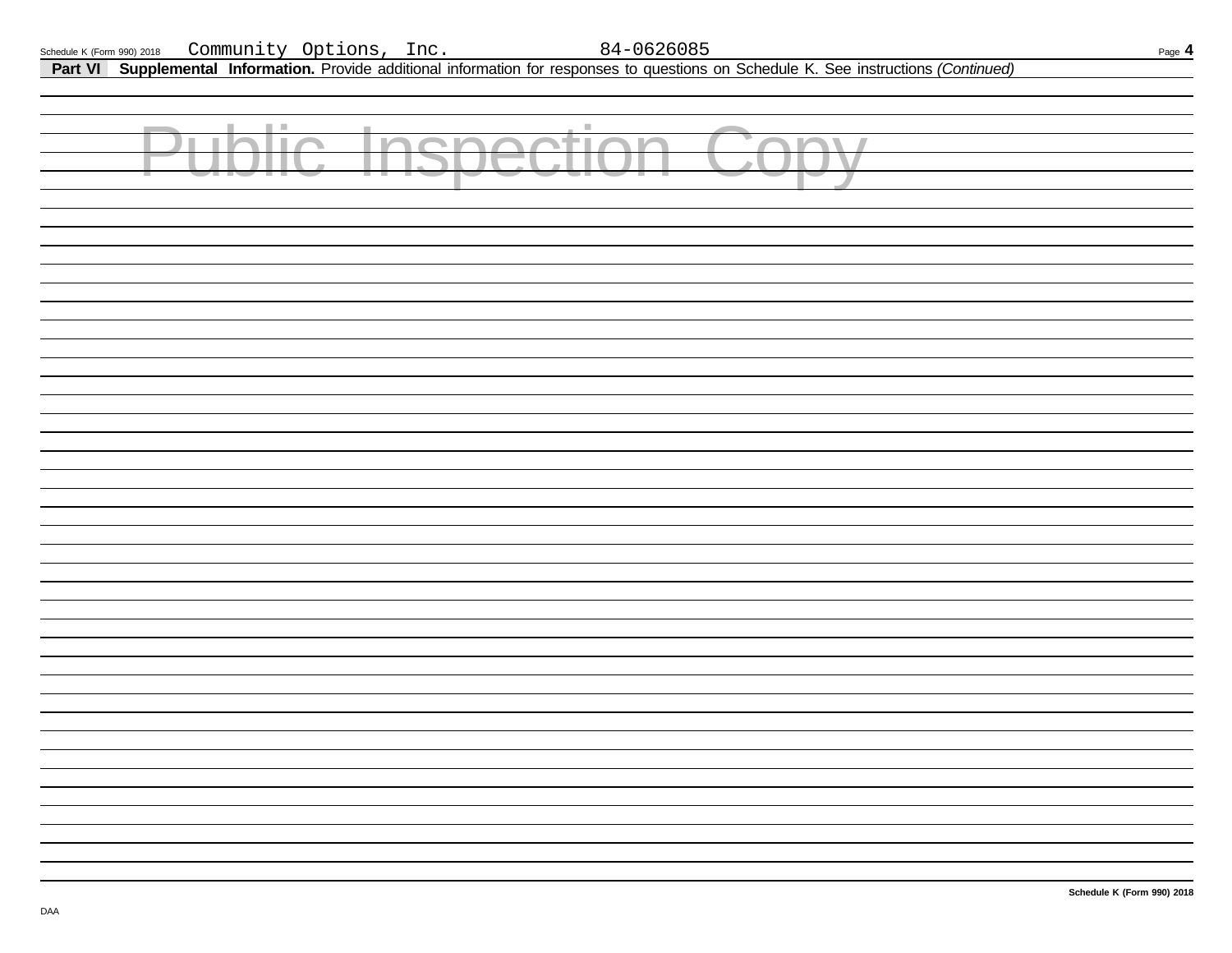| <b>SCHEDULE L</b>   |  |  |
|---------------------|--|--|
| (Form 990 or 990-E) |  |  |

## **Transactions With Interested Persons**

**(Form 990 or 990-EZ)** u Complete if the organization answered "Yes" on Form 990, Part IV, line 25a, 25b, 26, 27, 28a,<br>28b, or 28c, or Form 990-EZ, Part V, line 38a or 40b.<br>**2018** 

u **Attach to Form 990 or Form 990-EZ.**

u**Go to** *www.irs.gov/Form990* **for instructions and the latest information.**

Name of the organization Department of the Treasury Internal Revenue Service

**(6)**

**(7) (8) (9)**

**Inspection Employer identification** 

**Open To Public**

OMB No. 1545-0047

| indire or the organization |                                                                                                                                                                                                                                       |                   |                                                  |             |             |                          |                                | Employer luentification number |                 |     |                           |                |             |
|----------------------------|---------------------------------------------------------------------------------------------------------------------------------------------------------------------------------------------------------------------------------------|-------------------|--------------------------------------------------|-------------|-------------|--------------------------|--------------------------------|--------------------------------|-----------------|-----|---------------------------|----------------|-------------|
| Part I                     | Community Options, Inc.                                                                                                                                                                                                               |                   |                                                  |             |             |                          |                                | 84-0626085                     |                 |     |                           |                |             |
|                            | <b>Excess Benefit Transactions</b> (section 501(c)(3), section 501(c)(4), and 501(c)(29) organizations only).<br>Complete if the organization answered "Yes" on Form 990, Part IV, line 25a or 25b, or Form 990-EZ, Part V, line 40b. |                   |                                                  |             |             |                          |                                |                                |                 |     |                           |                |             |
|                            |                                                                                                                                                                                                                                       |                   | (b) Relationship between disqualified person and |             |             |                          |                                |                                |                 |     |                           | (d) Corrected? |             |
| $\mathbf{1}$               | (a) Name of disqualified person                                                                                                                                                                                                       |                   | organization                                     |             |             |                          | (c) Description of transaction |                                |                 |     | Yes                       |                | No          |
| (1)                        |                                                                                                                                                                                                                                       |                   |                                                  |             |             |                          |                                |                                |                 |     |                           |                |             |
| (2)                        |                                                                                                                                                                                                                                       |                   |                                                  |             |             |                          |                                |                                |                 |     |                           |                |             |
| (3)                        |                                                                                                                                                                                                                                       |                   |                                                  |             |             |                          |                                |                                |                 |     |                           |                |             |
| $\frac{4}{4}$              |                                                                                                                                                                                                                                       |                   |                                                  |             |             |                          |                                |                                |                 |     |                           |                |             |
| (5)                        |                                                                                                                                                                                                                                       |                   |                                                  |             |             |                          |                                |                                |                 |     |                           |                |             |
| (6)                        |                                                                                                                                                                                                                                       |                   |                                                  |             |             |                          |                                |                                |                 |     |                           |                |             |
| $\mathbf{2}$               | Enter the amount of tax incurred by the organization managers or disqualified persons during the year                                                                                                                                 |                   |                                                  |             |             |                          |                                |                                |                 |     |                           |                |             |
|                            |                                                                                                                                                                                                                                       |                   |                                                  |             |             |                          |                                |                                |                 |     |                           |                |             |
| 3                          |                                                                                                                                                                                                                                       |                   |                                                  |             |             |                          |                                |                                |                 |     |                           |                |             |
|                            |                                                                                                                                                                                                                                       |                   |                                                  |             |             |                          |                                |                                |                 |     |                           |                |             |
| Part II                    | Loans to and/or From Interested Persons.                                                                                                                                                                                              |                   |                                                  |             |             |                          |                                |                                |                 |     |                           |                |             |
|                            | Complete if the organization answered "Yes" on Form 990-EZ, Part V, line 38a or Form 990, Part IV, line 26; or if the                                                                                                                 |                   |                                                  |             |             |                          |                                |                                |                 |     |                           |                |             |
|                            | organization reported an amount on Form 990, Part X, line 5, 6, or 22.<br>(a) Name of interested person                                                                                                                               | (b) Relationship  | (c) Purpose of                                   | (d) Loan to |             | (e) Original             | (f) Balance due                |                                | (g) In default? |     | (h) Approved              |                | (i) Written |
|                            |                                                                                                                                                                                                                                       | with organization | loan                                             |             | or from the | principal amount         |                                |                                |                 |     | by board or               |                | agreement?  |
|                            |                                                                                                                                                                                                                                       |                   |                                                  | org.?       |             |                          |                                | Yes                            | No              | Yes | committee?<br>No          | Yes            | No          |
|                            |                                                                                                                                                                                                                                       |                   |                                                  |             | To From     |                          |                                |                                |                 |     |                           |                |             |
| (1)                        |                                                                                                                                                                                                                                       |                   |                                                  |             |             |                          |                                |                                |                 |     |                           |                |             |
|                            |                                                                                                                                                                                                                                       |                   |                                                  |             |             |                          |                                |                                |                 |     |                           |                |             |
| (2)                        | the contract of the contract of the contract of                                                                                                                                                                                       |                   |                                                  |             |             |                          |                                |                                |                 |     |                           |                |             |
|                            |                                                                                                                                                                                                                                       |                   |                                                  |             |             |                          |                                |                                |                 |     |                           |                |             |
| (3)                        |                                                                                                                                                                                                                                       |                   |                                                  |             |             |                          |                                |                                |                 |     |                           |                |             |
|                            |                                                                                                                                                                                                                                       |                   |                                                  |             |             |                          |                                |                                |                 |     |                           |                |             |
| (4)                        |                                                                                                                                                                                                                                       |                   |                                                  |             |             |                          |                                |                                |                 |     |                           |                |             |
|                            |                                                                                                                                                                                                                                       |                   |                                                  |             |             |                          |                                |                                |                 |     |                           |                |             |
| (5)                        |                                                                                                                                                                                                                                       |                   |                                                  |             |             |                          |                                |                                |                 |     |                           |                |             |
|                            |                                                                                                                                                                                                                                       |                   |                                                  |             |             |                          |                                |                                |                 |     |                           |                |             |
| (6)                        |                                                                                                                                                                                                                                       |                   |                                                  |             |             |                          |                                |                                |                 |     |                           |                |             |
|                            |                                                                                                                                                                                                                                       |                   |                                                  |             |             |                          |                                |                                |                 |     |                           |                |             |
| (7)                        |                                                                                                                                                                                                                                       |                   |                                                  |             |             |                          |                                |                                |                 |     |                           |                |             |
| (8)                        |                                                                                                                                                                                                                                       |                   |                                                  |             |             |                          |                                |                                |                 |     |                           |                |             |
|                            |                                                                                                                                                                                                                                       |                   |                                                  |             |             |                          |                                |                                |                 |     |                           |                |             |
| (9)                        |                                                                                                                                                                                                                                       |                   |                                                  |             |             |                          |                                |                                |                 |     |                           |                |             |
|                            |                                                                                                                                                                                                                                       |                   |                                                  |             |             |                          |                                |                                |                 |     |                           |                |             |
| (10)                       |                                                                                                                                                                                                                                       |                   |                                                  |             |             |                          |                                |                                |                 |     |                           |                |             |
| Total                      |                                                                                                                                                                                                                                       |                   |                                                  |             |             | $\mathbf{u}$             |                                |                                |                 |     |                           |                |             |
| Part III                   | <b>Grants or Assistance Benefiting Interested Persons.</b>                                                                                                                                                                            |                   |                                                  |             |             |                          |                                |                                |                 |     |                           |                |             |
|                            | Complete if the organization answered "Yes" on Form 990, Part IV, line 27.                                                                                                                                                            |                   |                                                  |             |             |                          |                                |                                |                 |     |                           |                |             |
|                            | (a) Name of interested person                                                                                                                                                                                                         |                   | (b) Relationship between interested              |             |             | (c) Amount of assistance | (d) Type of assistance         |                                |                 |     | (e) Purpose of assistance |                |             |
|                            |                                                                                                                                                                                                                                       |                   | person and the organization                      |             |             |                          |                                |                                |                 |     |                           |                |             |
| (1)                        |                                                                                                                                                                                                                                       |                   |                                                  |             |             |                          |                                |                                |                 |     |                           |                |             |
| (2)                        |                                                                                                                                                                                                                                       |                   |                                                  |             |             |                          |                                |                                |                 |     |                           |                |             |
| (3)                        |                                                                                                                                                                                                                                       |                   |                                                  |             |             |                          |                                |                                |                 |     |                           |                |             |
| (4)<br>(5)                 |                                                                                                                                                                                                                                       |                   |                                                  |             |             |                          |                                |                                |                 |     |                           |                |             |
|                            |                                                                                                                                                                                                                                       |                   |                                                  |             |             |                          |                                |                                |                 |     |                           |                |             |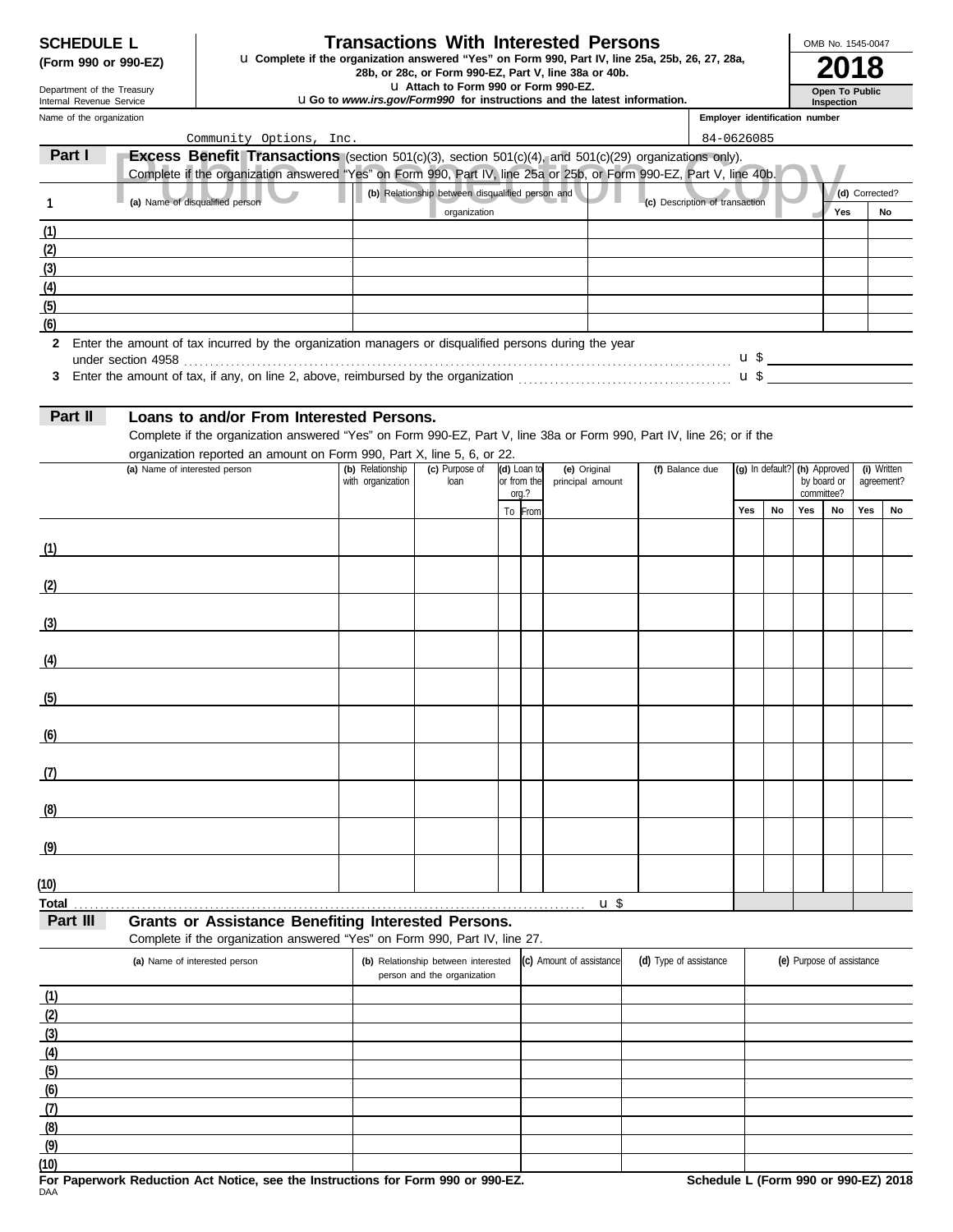|        |                    |                                                                                             |  | organization | $\mathcal{L}_{\mathcal{A}}$ |                                                                         | Yes | No          |
|--------|--------------------|---------------------------------------------------------------------------------------------|--|--------------|-----------------------------|-------------------------------------------------------------------------|-----|-------------|
|        | (1) David Kienholz |                                                                                             |  | Board Member |                             | Board Member                                                            |     | $\mathbf X$ |
|        | (2) David Kienholz |                                                                                             |  | Board Member |                             | 1,600 Board Member                                                      |     | X           |
| (3)    |                    |                                                                                             |  |              |                             |                                                                         |     |             |
| (4)    |                    |                                                                                             |  |              |                             |                                                                         |     |             |
| (5)    |                    |                                                                                             |  |              |                             |                                                                         |     |             |
| (6)    |                    |                                                                                             |  |              |                             |                                                                         |     |             |
| (7)    |                    |                                                                                             |  |              |                             |                                                                         |     |             |
| (8)    |                    |                                                                                             |  |              |                             |                                                                         |     |             |
| (9)    |                    |                                                                                             |  |              |                             |                                                                         |     |             |
| (10)   |                    |                                                                                             |  |              |                             |                                                                         |     |             |
| Part V |                    |                                                                                             |  |              |                             |                                                                         |     |             |
|        |                    | Supplemental Information                                                                    |  |              |                             |                                                                         |     |             |
|        |                    | Provide additional information for responses to questions on Schedule L (see instructions). |  |              |                             |                                                                         |     |             |
|        |                    |                                                                                             |  |              |                             |                                                                         |     |             |
|        |                    | Schedule L, Part V - Additional Information                                                 |  |              |                             |                                                                         |     |             |
|        |                    |                                                                                             |  |              |                             |                                                                         |     |             |
|        |                    |                                                                                             |  |              |                             | David Kienholz is a board member and is also the real estate broker for |     |             |
|        |                    |                                                                                             |  |              |                             |                                                                         |     |             |
|        |                    | Community Options, Inc.                                                                     |  |              |                             |                                                                         |     |             |
|        |                    |                                                                                             |  |              |                             |                                                                         |     |             |
|        |                    |                                                                                             |  |              |                             |                                                                         |     |             |
|        |                    |                                                                                             |  |              |                             |                                                                         |     |             |
|        |                    |                                                                                             |  |              |                             | David Kienholz is a board member and he donated \$1,600 of office       |     |             |
|        |                    |                                                                                             |  |              |                             |                                                                         |     |             |
|        |                    | furnishings to the agency.                                                                  |  |              |                             |                                                                         |     |             |
|        |                    |                                                                                             |  |              |                             |                                                                         |     |             |
|        |                    |                                                                                             |  |              |                             |                                                                         |     |             |
|        |                    |                                                                                             |  |              |                             |                                                                         |     |             |
|        |                    |                                                                                             |  |              |                             |                                                                         |     |             |
|        |                    |                                                                                             |  |              |                             |                                                                         |     |             |
|        |                    |                                                                                             |  |              |                             |                                                                         |     |             |
|        |                    |                                                                                             |  |              |                             |                                                                         |     |             |
|        |                    |                                                                                             |  |              |                             |                                                                         |     |             |
|        |                    |                                                                                             |  |              |                             |                                                                         |     |             |
|        |                    |                                                                                             |  |              |                             |                                                                         |     |             |
|        |                    |                                                                                             |  |              |                             |                                                                         |     |             |
|        |                    |                                                                                             |  |              |                             |                                                                         |     |             |
|        |                    |                                                                                             |  |              |                             |                                                                         |     |             |
|        |                    |                                                                                             |  |              |                             |                                                                         |     |             |
|        |                    |                                                                                             |  |              |                             |                                                                         |     |             |
|        |                    |                                                                                             |  |              |                             |                                                                         |     |             |
|        |                    |                                                                                             |  |              |                             |                                                                         |     |             |
|        |                    |                                                                                             |  |              |                             |                                                                         |     |             |
|        |                    |                                                                                             |  |              |                             |                                                                         |     |             |
|        |                    |                                                                                             |  |              |                             |                                                                         |     |             |
|        |                    |                                                                                             |  |              |                             |                                                                         |     |             |
|        |                    |                                                                                             |  |              |                             |                                                                         |     |             |
|        |                    |                                                                                             |  |              |                             |                                                                         |     |             |
|        |                    |                                                                                             |  |              |                             |                                                                         |     |             |
|        |                    |                                                                                             |  |              |                             |                                                                         |     |             |
|        |                    |                                                                                             |  |              |                             |                                                                         |     |             |
|        |                    |                                                                                             |  |              |                             |                                                                         |     |             |
|        |                    |                                                                                             |  |              |                             |                                                                         |     |             |
|        |                    |                                                                                             |  |              |                             |                                                                         |     |             |
|        |                    |                                                                                             |  |              |                             |                                                                         |     |             |
|        |                    |                                                                                             |  |              |                             |                                                                         |     |             |
|        |                    |                                                                                             |  |              |                             | Schedule L (Form 990 or 990-EZ) 2018                                    |     |             |
|        |                    |                                                                                             |  |              |                             |                                                                         |     |             |

interested person and the

**(c)** Amount of transaction

Complete if the organization answered "Yes" on Form 990, Part IV, line 28a, 28b, or 28c.

**(a)** Name of interested person **(b)** Relationship between

**Part IV Business Transactions Involving Interested Persons.** 

(d) Description of transaction

revenues? **(e)** Sharing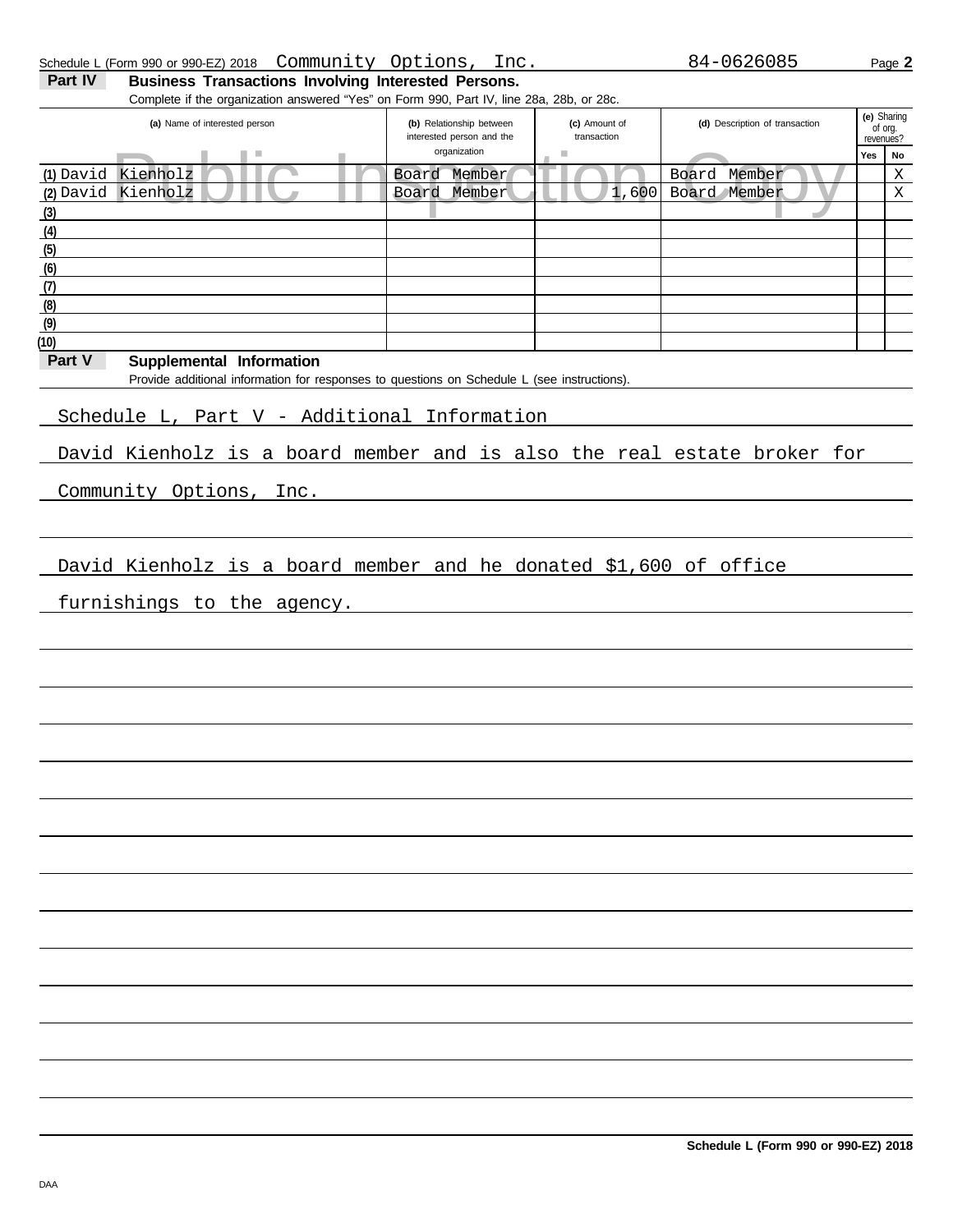| <b>SCHEDULE O</b>                                                                             | Supplemental Information to Form 990 or 990-EZ                                                                                         | OMB No. 1545-0047                   |  |  |  |  |  |  |  |  |
|-----------------------------------------------------------------------------------------------|----------------------------------------------------------------------------------------------------------------------------------------|-------------------------------------|--|--|--|--|--|--|--|--|
| (Form 990 or 990-EZ)                                                                          | Complete to provide information for responses to specific questions on<br>Form 990 or 990-EZ or to provide any additional information. | 2018                                |  |  |  |  |  |  |  |  |
| Department of the Treasury<br>Internal Revenue Service                                        | u Attach to Form 990 or 990-EZ.<br>u Go to www.irs.gov/Form990 for the latest information.                                             | Open to Public<br><b>Inspection</b> |  |  |  |  |  |  |  |  |
| Name of the organization                                                                      | Employer identification number<br>84-0626085<br>Community Options,<br>Inc                                                              |                                     |  |  |  |  |  |  |  |  |
|                                                                                               |                                                                                                                                        |                                     |  |  |  |  |  |  |  |  |
| Form 990                                                                                      | - Organization's Mission                                                                                                               |                                     |  |  |  |  |  |  |  |  |
| MISSION OF<br>THE                                                                             | <b>ASSURE</b><br>COMMUNITY OPTIONS,<br><b>INC</b><br>ΙS<br>TO<br>THE<br>PROVISION OF                                                   |                                     |  |  |  |  |  |  |  |  |
| SERVICES<br>AND<br>SUPPORTS<br>TO PEOPLE FOR THE<br>SIX<br>COUNTIES<br>OF<br>REGION 10<br>WHO |                                                                                                                                        |                                     |  |  |  |  |  |  |  |  |
| MEET<br>THE                                                                                   | DEFINITION OF<br>HAVING A DEVELOPMENTAL<br>DISABILITY.<br>THESE                                                                        |                                     |  |  |  |  |  |  |  |  |
| SERVICES<br>AND                                                                               | SUPPORTS<br>ARE<br>DESIGNED<br>TО<br>ENABLE<br>PEOPLE<br>SERVED<br>THE<br>TO:                                                          |                                     |  |  |  |  |  |  |  |  |
|                                                                                               | UNCOVER AND DEVELOP<br>THE<br>UNIOUE GIFTS<br>EACH HAS<br>SO AS<br>TO<br>BE<br>ABLE TO                                                 |                                     |  |  |  |  |  |  |  |  |
| MORE FULLY                                                                                    | CONTRIBUTE<br>TO<br>THEIR FAMILY,<br>THEIR<br>COMMUNITY,<br>AND<br>SOCIETY AT                                                          |                                     |  |  |  |  |  |  |  |  |
| LARGE.                                                                                        |                                                                                                                                        |                                     |  |  |  |  |  |  |  |  |
| 2.<br>ESTABLISH AND                                                                           | DEVELOP<br>MEANINGFUL<br>RELATIONSHIPS<br>THROUGHOUT<br>THEIR                                                                          |                                     |  |  |  |  |  |  |  |  |
| COMMUNITY.                                                                                    |                                                                                                                                        |                                     |  |  |  |  |  |  |  |  |
| 3<br>ENHANCE                                                                                  | TO MAKE<br>CAPACITY<br>CHOICES<br>LEARN FROM THE<br>THEIR<br>AND                                                                       |                                     |  |  |  |  |  |  |  |  |
| CONSEQUENCES                                                                                  | ΟF<br>THEIR<br>CHOICES.                                                                                                                |                                     |  |  |  |  |  |  |  |  |
| ENJOY LIFE<br>4.                                                                              | TO<br>THE<br>FULLEST.                                                                                                                  |                                     |  |  |  |  |  |  |  |  |
|                                                                                               |                                                                                                                                        |                                     |  |  |  |  |  |  |  |  |
|                                                                                               | Form 990, Part III, Line 4d - All Other Accomplishments                                                                                |                                     |  |  |  |  |  |  |  |  |
|                                                                                               | EARLY INTERVENTION - PROVIDED FOR CHILDREN FROM BIRTH TO AGE TWO,                                                                      |                                     |  |  |  |  |  |  |  |  |
|                                                                                               | OFFERING INFANTS, TODDLERS AND THEIR FAMILIES SERVICES AND SUPPORTS TO                                                                 |                                     |  |  |  |  |  |  |  |  |
|                                                                                               |                                                                                                                                        |                                     |  |  |  |  |  |  |  |  |
|                                                                                               | ENHANCE CHILD DEVELOPMENTS IN AREAS OF COGNITION, SPEECH, COMMUNICATION                                                                |                                     |  |  |  |  |  |  |  |  |
|                                                                                               | AND OTHER SKILLS. SERVED 126 INDIVIDUALS.                                                                                              |                                     |  |  |  |  |  |  |  |  |
|                                                                                               | EXPENSES \$320,562 REVENUE \$337,399                                                                                                   |                                     |  |  |  |  |  |  |  |  |
|                                                                                               |                                                                                                                                        |                                     |  |  |  |  |  |  |  |  |
|                                                                                               | FAMILY SUPPORT. SERVED 106 INDIVIDUALS.                                                                                                |                                     |  |  |  |  |  |  |  |  |
|                                                                                               | EXPENSES \$110,475 REVENUE \$129,755                                                                                                   |                                     |  |  |  |  |  |  |  |  |
|                                                                                               |                                                                                                                                        |                                     |  |  |  |  |  |  |  |  |
|                                                                                               | CHILDREN'S EXTENSIVE SUPPORT. SERVED 8 INDIVIDUALS.                                                                                    |                                     |  |  |  |  |  |  |  |  |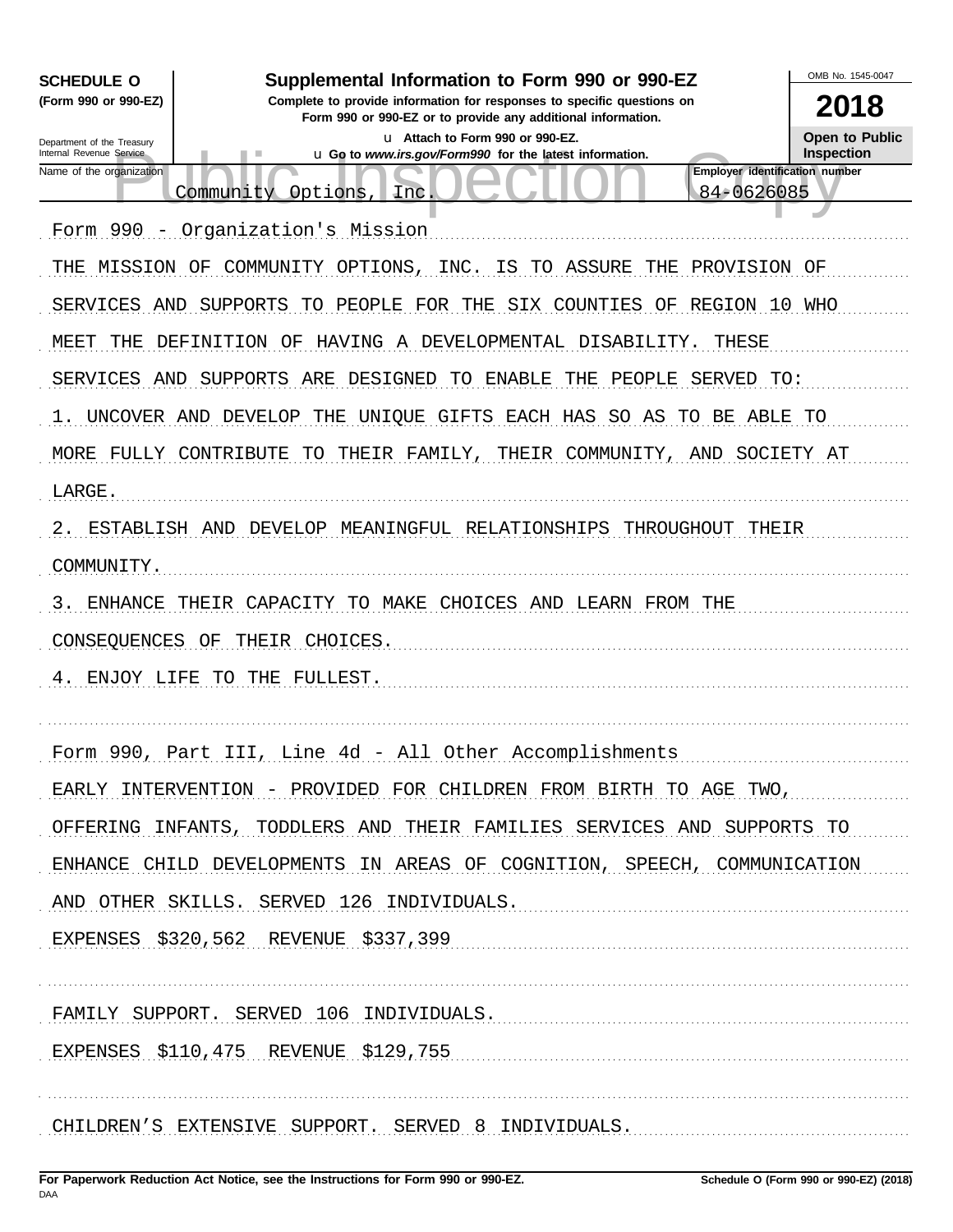| Schedule O (Form 990 or 990-EZ) (2018)                                     | Page 2                                       |
|----------------------------------------------------------------------------|----------------------------------------------|
| Name of the organization<br>Community Options, Inc.                        | Employer identification number<br>84-0626085 |
| \$59,612<br><b>EXPENSES</b><br>REVENUE<br>\$53,289                         |                                              |
| Form 990, Part VI, Line 8b - Documentation by Committee Explanation        |                                              |
| Committees do not have board authority to act on their own but report to   |                                              |
| full board and actions taken by the full board are recorded in the board   |                                              |
| minutes.                                                                   |                                              |
| Form 990, Part VI, Line 11b - Organization's Process to Review Form 990    |                                              |
| CFO reviews 990 and presents it to the Audit/Finance Committee. The        |                                              |
| committee reviews and approves and presents findings to full board.        |                                              |
| Form 990, Part VI, Line 12c - Enforcement of Conflicts Policy              |                                              |
| Reminders are given by staff and other board members as situations arise   |                                              |
| and recorded in the minutes if appropriate. Nothing is signed on an annual |                                              |
| basis however.                                                             |                                              |
| Form 990, Part VI, Line 15a - Compensation Process for Top Official        |                                              |
| No salary increase in FY19 for CEO.                                        |                                              |
|                                                                            |                                              |
| Form 990, Part VI, Line 19 - Governing Documents Disclosure Explanation    |                                              |
| Available upon request; monthly and audited financial statements are also  |                                              |
| available on the agency's website.                                         |                                              |
|                                                                            |                                              |
| Form 990, Part IX, Line 11g - Other Fees for Services                      |                                              |
| Description                                                                |                                              |
| Tot/Prog Service Mgt & General                                             | Fundraising                                  |
| Other Fees                                                                 |                                              |
|                                                                            |                                              |

| Page |  |  |
|------|--|--|
|      |  |  |

Schedule O (Form 990 or 990-EZ) (2018)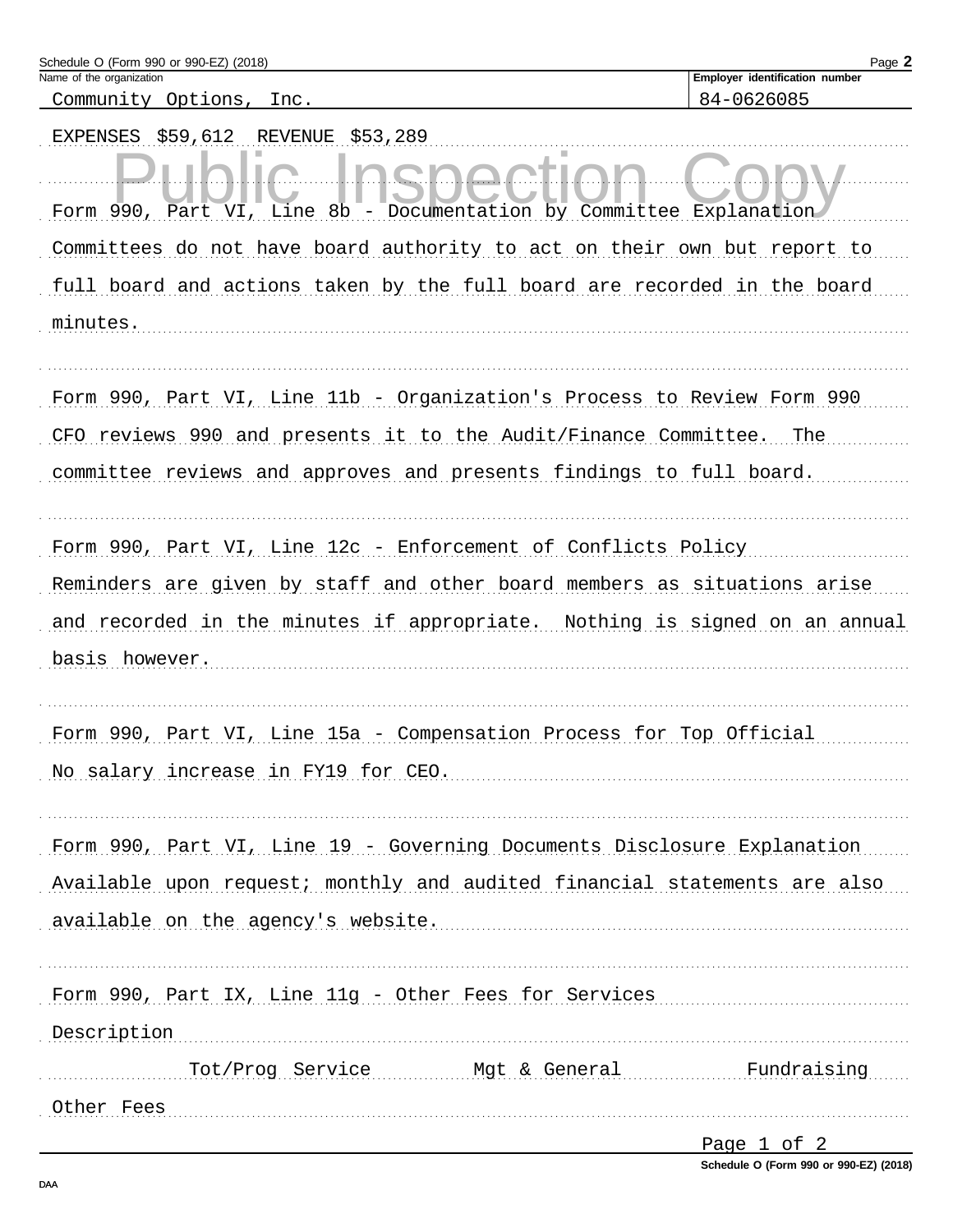| Employer identification number<br>84-0626085<br>Community Options,<br>Inc.<br>\$<br>887,971<br>59,600<br>\$.<br>\$<br>$\mathbf 0$<br>Other Changes in Net Assets Explanation<br>Form 990, Part XI, Line 9<br>-<br>6,706<br>Special event<br>\$.<br>8,873<br>\$.<br>Rental Expense<br>Special event<br>$-6,706$<br>\$.<br>$-8,873$<br>Rental Expense<br>\$. | Schedule O (Form 990 or 990-EZ) (2018) |  |  |  |  | Page 2 |
|------------------------------------------------------------------------------------------------------------------------------------------------------------------------------------------------------------------------------------------------------------------------------------------------------------------------------------------------------------|----------------------------------------|--|--|--|--|--------|
|                                                                                                                                                                                                                                                                                                                                                            | Name of the organization               |  |  |  |  |        |
|                                                                                                                                                                                                                                                                                                                                                            |                                        |  |  |  |  |        |
|                                                                                                                                                                                                                                                                                                                                                            |                                        |  |  |  |  |        |
|                                                                                                                                                                                                                                                                                                                                                            |                                        |  |  |  |  |        |
|                                                                                                                                                                                                                                                                                                                                                            |                                        |  |  |  |  |        |
|                                                                                                                                                                                                                                                                                                                                                            |                                        |  |  |  |  |        |
|                                                                                                                                                                                                                                                                                                                                                            |                                        |  |  |  |  |        |
|                                                                                                                                                                                                                                                                                                                                                            |                                        |  |  |  |  |        |
|                                                                                                                                                                                                                                                                                                                                                            |                                        |  |  |  |  |        |
|                                                                                                                                                                                                                                                                                                                                                            |                                        |  |  |  |  |        |
|                                                                                                                                                                                                                                                                                                                                                            |                                        |  |  |  |  |        |
|                                                                                                                                                                                                                                                                                                                                                            |                                        |  |  |  |  |        |
|                                                                                                                                                                                                                                                                                                                                                            |                                        |  |  |  |  |        |
|                                                                                                                                                                                                                                                                                                                                                            |                                        |  |  |  |  |        |
|                                                                                                                                                                                                                                                                                                                                                            |                                        |  |  |  |  |        |
|                                                                                                                                                                                                                                                                                                                                                            |                                        |  |  |  |  |        |
|                                                                                                                                                                                                                                                                                                                                                            |                                        |  |  |  |  |        |
|                                                                                                                                                                                                                                                                                                                                                            |                                        |  |  |  |  |        |
|                                                                                                                                                                                                                                                                                                                                                            |                                        |  |  |  |  |        |
|                                                                                                                                                                                                                                                                                                                                                            |                                        |  |  |  |  |        |
|                                                                                                                                                                                                                                                                                                                                                            |                                        |  |  |  |  |        |
|                                                                                                                                                                                                                                                                                                                                                            |                                        |  |  |  |  |        |
|                                                                                                                                                                                                                                                                                                                                                            |                                        |  |  |  |  |        |
|                                                                                                                                                                                                                                                                                                                                                            |                                        |  |  |  |  |        |
|                                                                                                                                                                                                                                                                                                                                                            |                                        |  |  |  |  |        |
|                                                                                                                                                                                                                                                                                                                                                            |                                        |  |  |  |  |        |
|                                                                                                                                                                                                                                                                                                                                                            |                                        |  |  |  |  |        |
|                                                                                                                                                                                                                                                                                                                                                            |                                        |  |  |  |  |        |
|                                                                                                                                                                                                                                                                                                                                                            |                                        |  |  |  |  |        |
|                                                                                                                                                                                                                                                                                                                                                            |                                        |  |  |  |  |        |
|                                                                                                                                                                                                                                                                                                                                                            |                                        |  |  |  |  |        |
|                                                                                                                                                                                                                                                                                                                                                            |                                        |  |  |  |  |        |

Schedule O (Form 990 or 990-EZ) (2018)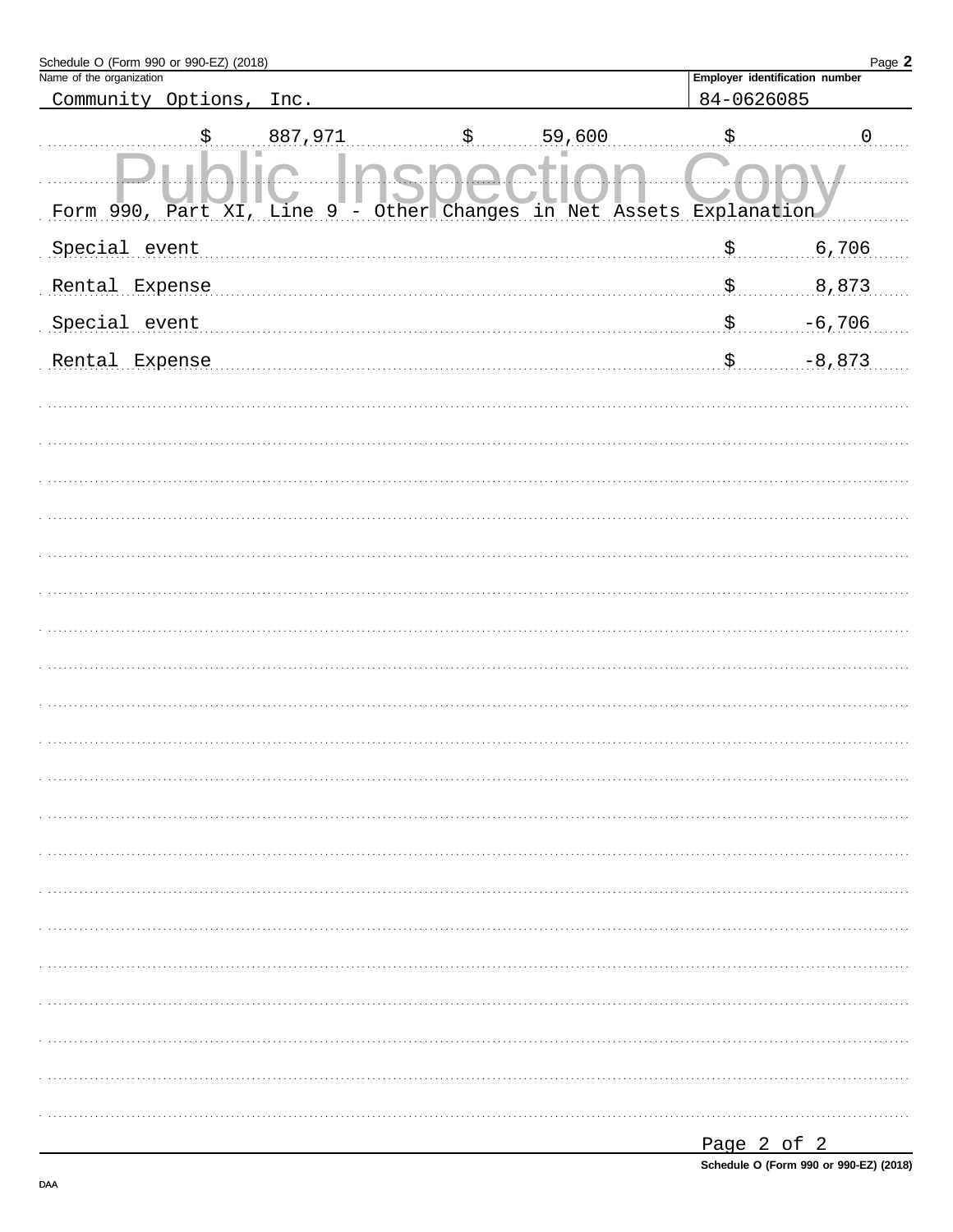|          |                                                                                                                                                                                                                                |                                                                                                                                                                                                                                                                                    |                             |           |                                                                                                |                                   |                 |                |                                                     |                                                                                                             |          | OMB No. 1545-0687               |
|----------|--------------------------------------------------------------------------------------------------------------------------------------------------------------------------------------------------------------------------------|------------------------------------------------------------------------------------------------------------------------------------------------------------------------------------------------------------------------------------------------------------------------------------|-----------------------------|-----------|------------------------------------------------------------------------------------------------|-----------------------------------|-----------------|----------------|-----------------------------------------------------|-------------------------------------------------------------------------------------------------------------|----------|---------------------------------|
|          | Form <b>990-T</b>                                                                                                                                                                                                              |                                                                                                                                                                                                                                                                                    |                             |           | <b>Exempt Organization Business Income Tax Return</b><br>(and proxy tax under section 6033(e)) |                                   |                 |                |                                                     |                                                                                                             |          | 2018                            |
|          | Department of the Treasury<br>Internal Revenue Service                                                                                                                                                                         | For calendar year 2018 or other tax year beginning $07/01/18$ , and ending $06/30/19$<br><b>uGo</b> to www.irs.gov/Form990T for instructions and the latest information.<br>Lu Do not enter SSN numbers on this form as it may be made public if your organization is a 501(c)(3). |                             |           |                                                                                                |                                   |                 |                |                                                     |                                                                                                             |          | Open to Public Inspection for   |
|          | Check box if                                                                                                                                                                                                                   |                                                                                                                                                                                                                                                                                    |                             |           |                                                                                                |                                   |                 |                |                                                     | D Employer identification number                                                                            |          | 501(c)(3) Organizations Only    |
| в        | address changed<br>Exempt under section<br>ΙX<br>$501($ C $)($<br>$3$ .<br>408(e)<br>220(e)                                                                                                                                    | Check box if name changed and see instructions.)<br>Name of organization<br>Community Options,<br>Print<br>Lnc<br>Number, street, and room or suite no. If a P.O. box, see instructions.<br>$-$ or                                                                                 |                             |           |                                                                                                |                                   |                 |                | (Employees' trust, see instructions.)<br>84-0626085 |                                                                                                             |          |                                 |
|          | 408A<br>530(a)                                                                                                                                                                                                                 | Type                                                                                                                                                                                                                                                                               |                             | PO Box 31 |                                                                                                |                                   |                 |                |                                                     | E Unrelated business activity code                                                                          |          |                                 |
|          | 529(a)                                                                                                                                                                                                                         |                                                                                                                                                                                                                                                                                    |                             |           | City or town, state or province, country, and ZIP or foreign postal code                       |                                   |                 |                |                                                     | (See instructions.)                                                                                         |          |                                 |
| С        | Book value of all assets                                                                                                                                                                                                       |                                                                                                                                                                                                                                                                                    | Montrose                    |           |                                                                                                |                                   |                 | CO 81402       |                                                     | 624100                                                                                                      |          |                                 |
|          | at end of year                                                                                                                                                                                                                 |                                                                                                                                                                                                                                                                                    |                             |           | <b>F</b> Group exemption number (See instructions.) $\mathbf{u}$                               |                                   |                 |                |                                                     |                                                                                                             |          |                                 |
|          | 6,395,265                                                                                                                                                                                                                      |                                                                                                                                                                                                                                                                                    | G Check organization type u |           |                                                                                                | $\overline{X}$ 501(c) corporation |                 | $501(c)$ trust |                                                     | $401(a)$ trust                                                                                              |          | Other trust                     |
| н        | Enter the number of the organization's unrelated trades or businesses. $\mathbf{u}$ 1 Describe the only (or first) unrelated trade or business here                                                                            |                                                                                                                                                                                                                                                                                    |                             |           |                                                                                                |                                   |                 |                |                                                     |                                                                                                             |          |                                 |
|          | u Interest on note receivable                                                                                                                                                                                                  |                                                                                                                                                                                                                                                                                    |                             |           |                                                                                                |                                   |                 |                |                                                     | and the complete the complete of the complete of the complete of the complete of the complete               |          |                                 |
|          | Parts I-V. If more than one, describe the first in the blank space at the end of the previous sentence, complete Parts I and II, complete                                                                                      |                                                                                                                                                                                                                                                                                    |                             |           |                                                                                                |                                   |                 |                |                                                     |                                                                                                             |          |                                 |
|          | Schedule M for each additional trade or business, then complete Parts III-V.                                                                                                                                                   |                                                                                                                                                                                                                                                                                    |                             |           |                                                                                                |                                   |                 |                |                                                     |                                                                                                             |          | X                               |
|          | If "Yes," enter the name and identifying number of the parent corporation.<br>u                                                                                                                                                |                                                                                                                                                                                                                                                                                    |                             |           |                                                                                                |                                   |                 |                |                                                     |                                                                                                             |          | Yes<br>No                       |
| J        | The books are in care of <b>u</b> Steve Dahlman                                                                                                                                                                                |                                                                                                                                                                                                                                                                                    |                             |           |                                                                                                |                                   |                 |                |                                                     |                                                                                                             |          | Telephone number u 970-249-1412 |
|          | <b>Unrelated Trade or Business Income</b><br>Part I                                                                                                                                                                            |                                                                                                                                                                                                                                                                                    |                             |           |                                                                                                |                                   |                 | (A) Income     |                                                     | (B) Expenses                                                                                                |          | (C) Net                         |
| 1a       | Gross receipts or sales                                                                                                                                                                                                        |                                                                                                                                                                                                                                                                                    |                             |           |                                                                                                |                                   |                 |                |                                                     |                                                                                                             |          |                                 |
| b        | Less returns and allowances                                                                                                                                                                                                    |                                                                                                                                                                                                                                                                                    |                             |           | <b>C</b> Balance <b>U</b>                                                                      |                                   | 1c              |                |                                                     |                                                                                                             |          |                                 |
| 2        |                                                                                                                                                                                                                                |                                                                                                                                                                                                                                                                                    |                             |           |                                                                                                |                                   | $\overline{2}$  |                |                                                     |                                                                                                             |          |                                 |
| 3        |                                                                                                                                                                                                                                |                                                                                                                                                                                                                                                                                    |                             |           |                                                                                                |                                   | $\overline{3}$  |                |                                                     |                                                                                                             |          |                                 |
| 4a       |                                                                                                                                                                                                                                |                                                                                                                                                                                                                                                                                    |                             |           |                                                                                                |                                   | 4a              |                |                                                     |                                                                                                             |          |                                 |
| b        |                                                                                                                                                                                                                                |                                                                                                                                                                                                                                                                                    |                             |           |                                                                                                |                                   | 4 <sub>b</sub>  |                |                                                     |                                                                                                             |          |                                 |
| C        |                                                                                                                                                                                                                                |                                                                                                                                                                                                                                                                                    |                             |           |                                                                                                |                                   | 4 <sub>c</sub>  |                |                                                     |                                                                                                             |          |                                 |
| 5        | Income (loss) from partnership and S corporation (attach statement)                                                                                                                                                            |                                                                                                                                                                                                                                                                                    |                             |           |                                                                                                |                                   | 5               |                |                                                     |                                                                                                             |          |                                 |
| 6        |                                                                                                                                                                                                                                |                                                                                                                                                                                                                                                                                    |                             |           |                                                                                                |                                   | $6\phantom{a}$  |                |                                                     |                                                                                                             |          |                                 |
| 7        |                                                                                                                                                                                                                                |                                                                                                                                                                                                                                                                                    |                             |           |                                                                                                |                                   | $\overline{7}$  |                |                                                     |                                                                                                             |          |                                 |
| 8        | Interest, annuities, royalties, and rents from controlled organization (Schedule F)                                                                                                                                            |                                                                                                                                                                                                                                                                                    |                             |           |                                                                                                |                                   | 8               |                |                                                     |                                                                                                             |          |                                 |
| 9        | Investment income of a section $501(c)(7)$ , (9), or (17) organization (Schedule G)                                                                                                                                            |                                                                                                                                                                                                                                                                                    |                             |           |                                                                                                |                                   | 9               |                |                                                     |                                                                                                             |          |                                 |
| 10       | Exploited exempt activity income (Schedule I)                                                                                                                                                                                  |                                                                                                                                                                                                                                                                                    |                             |           |                                                                                                |                                   | 10              |                |                                                     |                                                                                                             |          |                                 |
| 11       |                                                                                                                                                                                                                                |                                                                                                                                                                                                                                                                                    |                             |           |                                                                                                |                                   | 11              |                |                                                     |                                                                                                             |          |                                 |
| 12       | Other income (See instructions; attach schedule)  See Stmt 1                                                                                                                                                                   |                                                                                                                                                                                                                                                                                    |                             |           |                                                                                                |                                   | 12 <sup>1</sup> |                | 7,987                                               |                                                                                                             |          | 7,987                           |
| 13       |                                                                                                                                                                                                                                |                                                                                                                                                                                                                                                                                    |                             |           |                                                                                                |                                   | 13              |                | 7,987                                               |                                                                                                             |          | 7,987                           |
|          | Part II                                                                                                                                                                                                                        |                                                                                                                                                                                                                                                                                    |                             |           | deductions must be directly connected with the unrelated business income.)                     |                                   |                 |                |                                                     | Deductions Not Taken Elsewhere (See instructions for limitations on deductions.) (Except for contributions, |          |                                 |
| 14       |                                                                                                                                                                                                                                |                                                                                                                                                                                                                                                                                    |                             |           |                                                                                                |                                   |                 |                |                                                     |                                                                                                             | 14       |                                 |
| 15       | Salaries and wages                                                                                                                                                                                                             |                                                                                                                                                                                                                                                                                    |                             |           |                                                                                                |                                   |                 |                |                                                     |                                                                                                             | 15       |                                 |
| 16       | Repairs and maintenance communications are constructed as a material of the construction of the constraints and maintenance                                                                                                    |                                                                                                                                                                                                                                                                                    |                             |           |                                                                                                |                                   |                 |                |                                                     |                                                                                                             | 16       |                                 |
| 17<br>18 | Bad debts                                                                                                                                                                                                                      |                                                                                                                                                                                                                                                                                    |                             |           |                                                                                                |                                   |                 |                |                                                     |                                                                                                             | 17<br>18 |                                 |
|          |                                                                                                                                                                                                                                |                                                                                                                                                                                                                                                                                    |                             |           |                                                                                                |                                   |                 |                |                                                     |                                                                                                             | 19       |                                 |
| 19<br>20 | Taxes and licenses                                                                                                                                                                                                             |                                                                                                                                                                                                                                                                                    |                             |           |                                                                                                |                                   |                 |                | 20                                                  |                                                                                                             |          |                                 |
| 21       |                                                                                                                                                                                                                                |                                                                                                                                                                                                                                                                                    |                             |           |                                                                                                |                                   |                 |                |                                                     |                                                                                                             |          |                                 |
| 22       | Less depreciation claimed on Schedule A and elsewhere on return [11] [221 [223]                                                                                                                                                |                                                                                                                                                                                                                                                                                    |                             |           |                                                                                                |                                   |                 |                |                                                     |                                                                                                             | 22b      | 0                               |
| 23       | Depletion                                                                                                                                                                                                                      |                                                                                                                                                                                                                                                                                    |                             |           |                                                                                                |                                   |                 |                |                                                     |                                                                                                             | 23       |                                 |
| 24       |                                                                                                                                                                                                                                |                                                                                                                                                                                                                                                                                    |                             |           |                                                                                                |                                   |                 |                |                                                     | 24                                                                                                          |          |                                 |
| 25       | Employee benefit programs                                                                                                                                                                                                      |                                                                                                                                                                                                                                                                                    |                             |           |                                                                                                |                                   |                 |                |                                                     | 25                                                                                                          |          |                                 |
| 26       |                                                                                                                                                                                                                                |                                                                                                                                                                                                                                                                                    |                             |           |                                                                                                |                                   |                 |                |                                                     | 26                                                                                                          |          |                                 |
| 27       | Excess readership costs (Schedule J) Material Contract Constant Contract Constant Constant Constant Constant Constant Constant Constant Constant Constant Constant Constant Constant Constant Constant Constant Constant Const |                                                                                                                                                                                                                                                                                    |                             |           |                                                                                                |                                   |                 |                |                                                     | 27                                                                                                          |          |                                 |
| 28       |                                                                                                                                                                                                                                |                                                                                                                                                                                                                                                                                    |                             |           |                                                                                                |                                   |                 |                |                                                     | 28                                                                                                          |          |                                 |
| 29       | Total deductions. Add lines 14 through 28                                                                                                                                                                                      |                                                                                                                                                                                                                                                                                    |                             |           |                                                                                                |                                   |                 |                | 29                                                  |                                                                                                             |          |                                 |
| 30       | Unrelated business taxable income before net operating loss deduction. Subtract line 29 from line 13<br>30                                                                                                                     |                                                                                                                                                                                                                                                                                    |                             |           |                                                                                                |                                   |                 | 7,987          |                                                     |                                                                                                             |          |                                 |
| 31       | 31<br>Deduction for net operating loss arising in tax years beginning on or after January 1, 2018 (see instructions)                                                                                                           |                                                                                                                                                                                                                                                                                    |                             |           |                                                                                                |                                   |                 |                |                                                     |                                                                                                             |          |                                 |
| 32       | Unrelated business taxable income. Subtract line 31 from line 30                                                                                                                                                               |                                                                                                                                                                                                                                                                                    |                             |           |                                                                                                |                                   |                 |                |                                                     |                                                                                                             | 32       | 7,987                           |
| DAA      | For Paperwork Reduction Act Notice, see instructions.                                                                                                                                                                          |                                                                                                                                                                                                                                                                                    |                             |           |                                                                                                |                                   |                 |                |                                                     |                                                                                                             |          | Form 990-T (2018)               |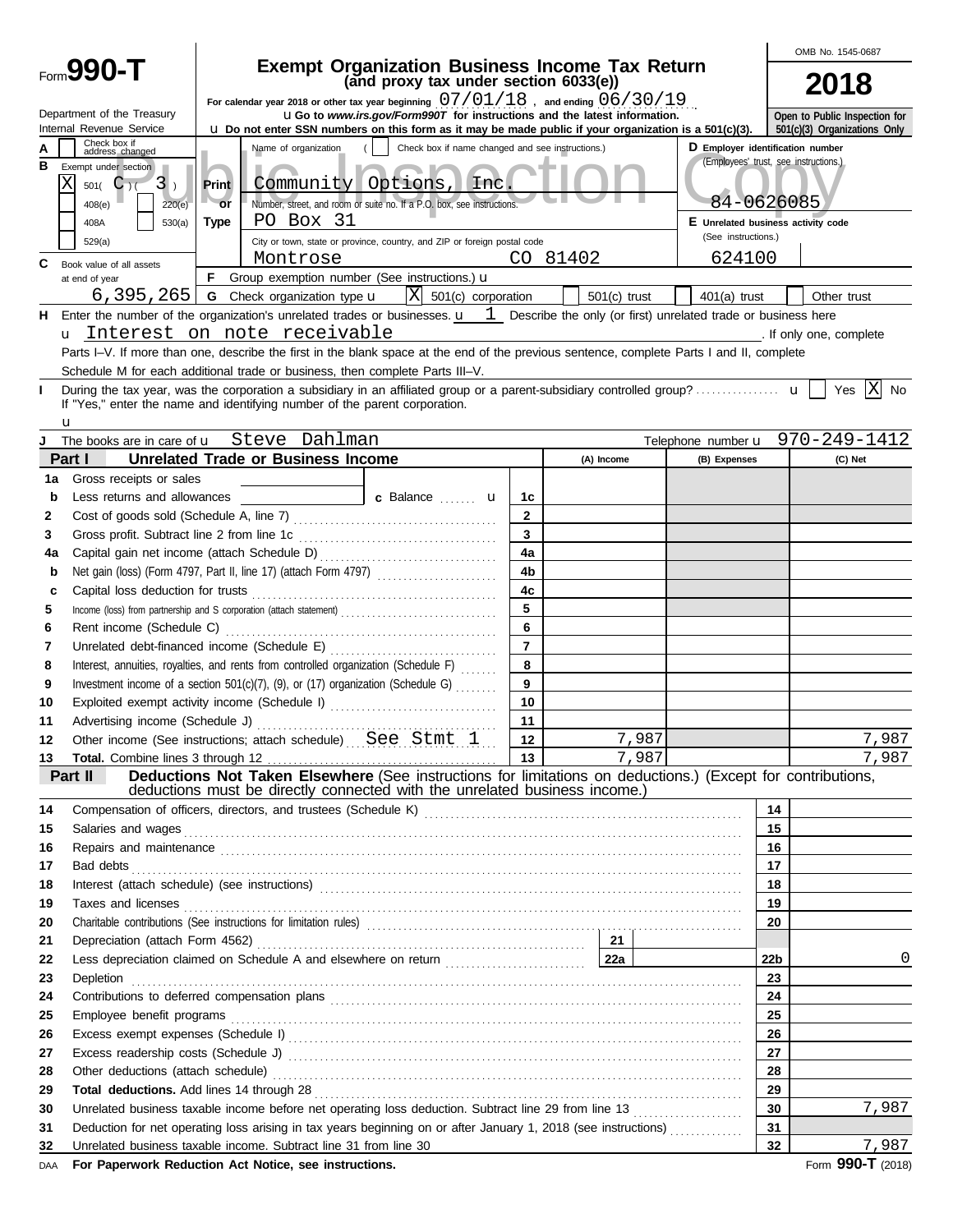Form 990-T (2018) Page **2** Community Options, Inc. 84-0626085

|                 | <b>Total Unrelated Business Taxable income</b><br>Part III                                                                                                                                                           |                |                                                                                         |
|-----------------|----------------------------------------------------------------------------------------------------------------------------------------------------------------------------------------------------------------------|----------------|-----------------------------------------------------------------------------------------|
| 33              | Total of unrelated business taxable income computed from all unrelated trades or businesses (see<br>instructions)                                                                                                    | 33             | 7,987                                                                                   |
| 34              | Amounts paid for disallowed fringes                                                                                                                                                                                  | 34             |                                                                                         |
| 35              | Deductions for net operating loss arising in tax years beginning before January 1, 2018 (see                                                                                                                         |                |                                                                                         |
|                 |                                                                                                                                                                                                                      | 35             |                                                                                         |
| 36              | ارتداده والمتحدث والمتعارض والمتحفظ<br>Total of unrelated business taxable income before specific deduction. Subtract line 35 from the sum                                                                           |                |                                                                                         |
|                 |                                                                                                                                                                                                                      | 36             | 7,987                                                                                   |
| 37              | Specific deduction (Generally \$1,000, but see line 37 instructions for exceptions) [[[[[[[[[[[[[[[[[[[[[[[[[[                                                                                                       | 37             | $\overline{1}$ , 000                                                                    |
| 38              | Unrelated business taxable income. Subtract line 37 from line 36. If line 37 is greater than line 36.                                                                                                                |                |                                                                                         |
|                 |                                                                                                                                                                                                                      | 38             | 6,987                                                                                   |
|                 | Part IV<br><b>Tax Computation</b>                                                                                                                                                                                    |                |                                                                                         |
| 39              | Organizations Taxable as Corporations. Multiply line 38 by 21% (0.21)                                                                                                                                                | ▶<br>39        | 1,467                                                                                   |
| 40              | Trusts Taxable at Trust Rates. See instructions for tax computation. Income tax on                                                                                                                                   |                |                                                                                         |
|                 | Tax rate schedule or     Schedule D (Form 1041)<br>the amount on line 38 from:                                                                                                                                       | 40             |                                                                                         |
| 41              |                                                                                                                                                                                                                      | 41             |                                                                                         |
| 42              |                                                                                                                                                                                                                      | 42             |                                                                                         |
| 43              |                                                                                                                                                                                                                      | 43             |                                                                                         |
| 44              |                                                                                                                                                                                                                      | 44             | 1,467                                                                                   |
|                 | Part V<br><b>Tax and Payments</b>                                                                                                                                                                                    |                |                                                                                         |
| 45a             | Foreign tax credit (corporations attach Form 1118; trusts attach Form 1116)<br>45a                                                                                                                                   |                |                                                                                         |
| b               | 45 <sub>b</sub><br>Other credits (see instructions)                                                                                                                                                                  |                |                                                                                         |
| с               | 45c                                                                                                                                                                                                                  |                |                                                                                         |
| d               | 45d<br>Credit for prior year minimum tax (attach Form 8801 or 8827)                                                                                                                                                  |                |                                                                                         |
| е               |                                                                                                                                                                                                                      | 45e            |                                                                                         |
| 46              | Subtract line 45e from line 44                                                                                                                                                                                       | 46             | 1,467                                                                                   |
| 47              | Other taxes.<br>Form 8611 Form 8697 Form 8866 Other (att. sch.)<br>Form 4255<br>Check if from:                                                                                                                       | 47             |                                                                                         |
| 48              |                                                                                                                                                                                                                      | 48             | 1,467                                                                                   |
| 49              |                                                                                                                                                                                                                      | 49             |                                                                                         |
| 50a             | 50a                                                                                                                                                                                                                  |                |                                                                                         |
| b               | 50 <sub>b</sub><br>2018 estimated tax payments                                                                                                                                                                       |                |                                                                                         |
| c               | 50c                                                                                                                                                                                                                  |                |                                                                                         |
| d               | 50d<br>Foreign organizations: Tax paid or withheld at source (see instructions)                                                                                                                                      |                |                                                                                         |
| е               | <b>50e</b>                                                                                                                                                                                                           |                |                                                                                         |
|                 | 50f<br>Credit for small employer health insurance premiums (attach Form 8941)                                                                                                                                        |                |                                                                                         |
| g               | Other credits, adjustments, and payments:     Form 2439 [Cross Consense 2010]                                                                                                                                        |                |                                                                                         |
|                 | <u> 1990 - Johann Barbara, politik eta politik eta politik eta politik eta politik eta politik eta politik eta p</u> o<br>Form 4136<br>Total <b>u</b><br>50 <sub>g</sub>                                             |                |                                                                                         |
| 51              | Total payments. Add lines 50a through 50g                                                                                                                                                                            | 51             |                                                                                         |
| 52              | $\mathbf{u}$                                                                                                                                                                                                         | X<br>52        | 55                                                                                      |
| 53              | Tax due. If line 51 is less than the total of lines 48, 49, and 52, enter amount owed <i></i>                                                                                                                        | 53<br>u        | , 522                                                                                   |
| 54              | Overpayment. If line 51 is larger than the total of lines 48, 49, and 52, enter amount overpaid                                                                                                                      | 54<br>u        |                                                                                         |
| 55              | Enter the amount of line 54 you want: Credited to 2019 estimated tax $\mathbf u$<br>Refunded u                                                                                                                       | 55             |                                                                                         |
|                 | <b>Part VI</b><br>Statements Regarding Certain Activities and Other Information (see instructions)                                                                                                                   |                |                                                                                         |
| 56              | At any time during the 2018 calendar year, did the organization have an interest in or a signature or other authority                                                                                                |                | <b>Yes</b><br>No                                                                        |
|                 | over a financial account (bank, securities, or other) in a foreign country? If "YES," the organization may have to file                                                                                              |                |                                                                                         |
|                 | FinCEN Form 114, Report of Foreign Bank and Financial Accounts. If "YES," enter the name of the foreign country                                                                                                      |                |                                                                                         |
|                 | here <b>u</b>                                                                                                                                                                                                        |                | Χ<br>X                                                                                  |
| 57              | During the tax year, did the organization receive a distribution from, or was it the grantor of, or transferor to, a foreign trust?<br>If "YES," see instructions for other forms the organization may have to file. |                |                                                                                         |
| 58              | Enter the amount of tax-exempt interest received or accrued during the tax year $\mathbf{u}$ \$                                                                                                                      |                |                                                                                         |
|                 | Under penalties of perjury, I declare that I have examined this return, including accompanying schedules and statements, and to the best of my knowledge and belief, it is                                           |                |                                                                                         |
|                 | true, correct, and complete. Declaration of preparer (other than taxpayer) is based on all information of which preparer has any knowledge.                                                                          |                |                                                                                         |
| <b>Sign</b>     |                                                                                                                                                                                                                      |                | May the IRS discuss this return<br>with the preparer shown below<br>(see instructions)? |
| <b>Here</b>     | u<br>$\mathbf{u}$ CFO                                                                                                                                                                                                |                | Χl<br>Yes<br>No                                                                         |
|                 | Title<br>Signature of officer<br>Date                                                                                                                                                                                |                |                                                                                         |
|                 | Print/Type preparer's name<br>Preparer's signature<br>Date                                                                                                                                                           | Check          | PTIN<br>if                                                                              |
| Paid            | 06/22/20<br>Jan Thomas<br>Jan Thomas                                                                                                                                                                                 | self-employed  | P01267359                                                                               |
| <b>Preparer</b> | Logan Thomas & Johnson LLC<br>Firm's name                                                                                                                                                                            | Firm's $EIN$ } | 20-1943886                                                                              |
| Use Only        | 413 Wilcox St.,<br>Suite 204                                                                                                                                                                                         |                |                                                                                         |
|                 | 80104-2477<br>Castle Rock, CO<br>Firm's address                                                                                                                                                                      | Phone no.      | $303 - 663 - 1400$                                                                      |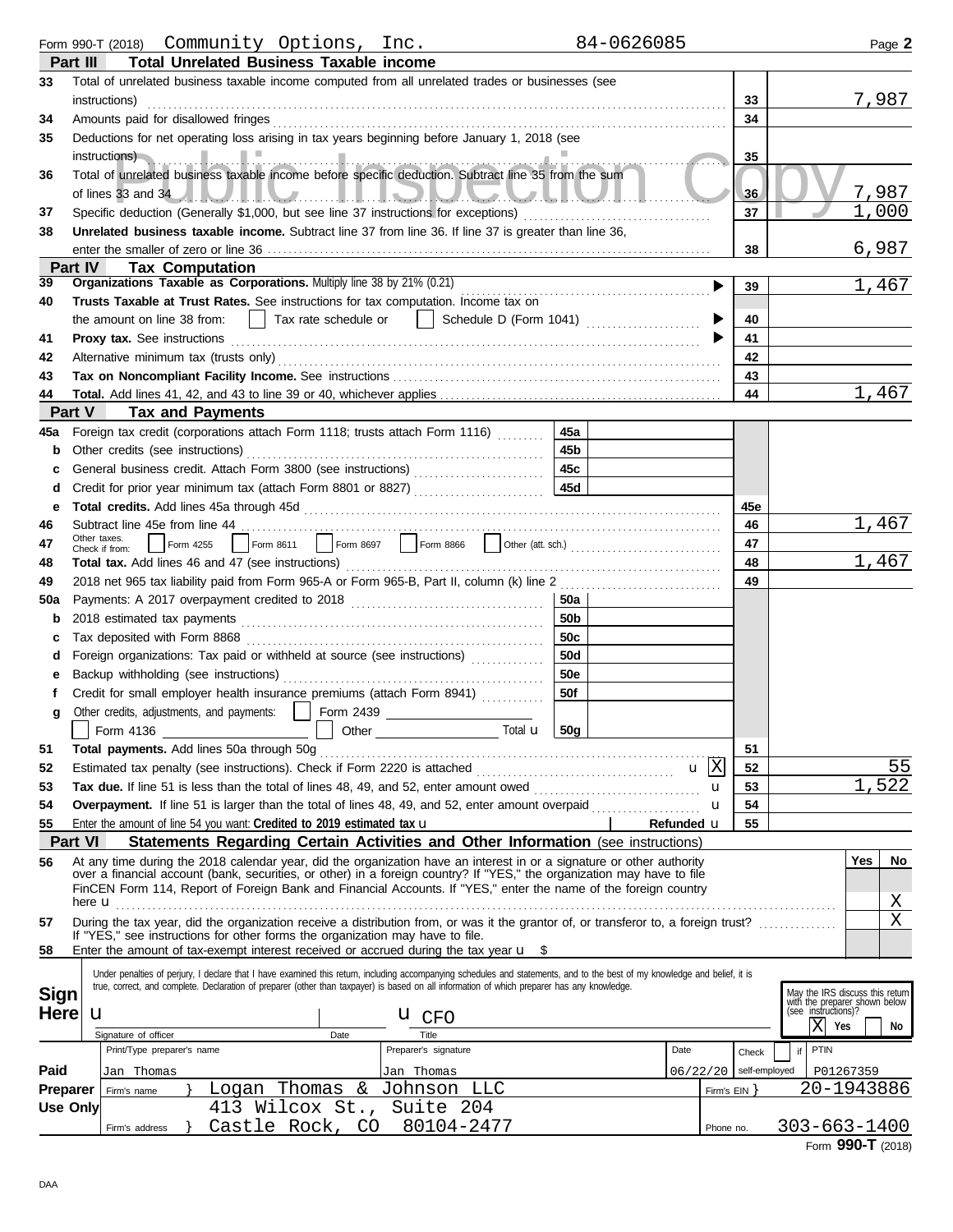|                                                       | Form 990-T (2018) Community Options, Inc.                                                                                                                                                                                     |                                             |                                                  |   |                                                  |               |  | 84-0626085                                               |                        |                                                                | Page 3 |
|-------------------------------------------------------|-------------------------------------------------------------------------------------------------------------------------------------------------------------------------------------------------------------------------------|---------------------------------------------|--------------------------------------------------|---|--------------------------------------------------|---------------|--|----------------------------------------------------------|------------------------|----------------------------------------------------------------|--------|
|                                                       | Schedule A - Cost of Goods Sold. Enter method of inventory valuation u                                                                                                                                                        |                                             |                                                  |   |                                                  |               |  |                                                          |                        |                                                                |        |
| 1                                                     | Inventory at beginning of year                                                                                                                                                                                                | 1                                           |                                                  |   |                                                  |               |  |                                                          | 6                      |                                                                |        |
| 2                                                     | Purchases                                                                                                                                                                                                                     | $\overline{2}$                              |                                                  |   | 7 Cost of goods sold. Subtract                   |               |  |                                                          |                        |                                                                |        |
| 3                                                     | Cost of labor                                                                                                                                                                                                                 | $\overline{3}$                              |                                                  |   | line 6 from line 5. Enter here and               |               |  |                                                          |                        |                                                                |        |
| 4a                                                    | Additional sec. 263A costs                                                                                                                                                                                                    |                                             |                                                  |   | in Part I, line $2 \quad \blacksquare$           |               |  |                                                          | $\overline{7}$         |                                                                |        |
|                                                       | (attach schedule)                                                                                                                                                                                                             | 4a                                          |                                                  | 8 |                                                  |               |  | Do the rules of section 263A (with respect to            |                        | Yes                                                            | No     |
| b                                                     | Other costs                                                                                                                                                                                                                   | 4 <sub>b</sub>                              |                                                  |   |                                                  |               |  | property produced or acquired for resale) apply          |                        |                                                                |        |
| 5                                                     | Total. Add lines 1 through 4b                                                                                                                                                                                                 | 5                                           |                                                  |   | to the organization?                             |               |  |                                                          |                        |                                                                |        |
|                                                       | Schedule C - Rent Income (From Real Property and Personal Property Leased With Real Property)                                                                                                                                 |                                             |                                                  |   |                                                  |               |  |                                                          |                        |                                                                |        |
|                                                       | (see instructions)                                                                                                                                                                                                            |                                             |                                                  |   |                                                  |               |  |                                                          |                        |                                                                |        |
|                                                       | 1. Description of property                                                                                                                                                                                                    |                                             |                                                  |   |                                                  |               |  |                                                          |                        |                                                                |        |
| (1)                                                   | N/A                                                                                                                                                                                                                           |                                             |                                                  |   |                                                  |               |  |                                                          |                        |                                                                |        |
| (2)                                                   |                                                                                                                                                                                                                               |                                             |                                                  |   |                                                  |               |  |                                                          |                        |                                                                |        |
| (3)                                                   | the control of the control of the control of the control of the control of the control of the control of the control of the control of the control of the control of the control of the control of the control of the control |                                             |                                                  |   |                                                  |               |  |                                                          |                        |                                                                |        |
| (4)                                                   |                                                                                                                                                                                                                               |                                             |                                                  |   |                                                  |               |  |                                                          |                        |                                                                |        |
|                                                       |                                                                                                                                                                                                                               | 2. Rent received or accrued                 |                                                  |   |                                                  |               |  |                                                          |                        |                                                                |        |
| (a) From personal property (if the percentage of rent |                                                                                                                                                                                                                               |                                             |                                                  |   | (b) From real and personal property (if the      |               |  |                                                          |                        | 3(a) Deductions directly connected with the income             |        |
|                                                       | for personal property is more than 10% but not                                                                                                                                                                                |                                             |                                                  |   | percentage of rent for personal property exceeds |               |  |                                                          |                        | in columns 2(a) and 2(b) (attach schedule)                     |        |
|                                                       | more than 50%)                                                                                                                                                                                                                |                                             | 50% or if the rent is based on profit or income) |   |                                                  |               |  |                                                          |                        |                                                                |        |
| (1)                                                   |                                                                                                                                                                                                                               |                                             |                                                  |   |                                                  |               |  |                                                          |                        |                                                                |        |
| (2)                                                   |                                                                                                                                                                                                                               |                                             |                                                  |   |                                                  |               |  |                                                          |                        |                                                                |        |
| (3)                                                   |                                                                                                                                                                                                                               |                                             |                                                  |   |                                                  |               |  |                                                          |                        |                                                                |        |
| (4)                                                   |                                                                                                                                                                                                                               |                                             |                                                  |   |                                                  |               |  |                                                          |                        |                                                                |        |
| Total                                                 |                                                                                                                                                                                                                               |                                             | Total                                            |   |                                                  |               |  | (b) Total deductions.                                    |                        |                                                                |        |
|                                                       | (c) Total income. Add totals of columns 2(a) and 2(b). Enter                                                                                                                                                                  |                                             |                                                  |   |                                                  |               |  | Enter here and on page 1,                                |                        |                                                                |        |
|                                                       | here and on page 1, Part I, line 6, column (A)                                                                                                                                                                                |                                             |                                                  |   | u                                                |               |  | Part I, line 6, column (B) $\mathbf u$                   |                        |                                                                |        |
|                                                       | Schedule E - Unrelated Debt-Financed Income (see instructions)                                                                                                                                                                |                                             |                                                  |   |                                                  |               |  |                                                          |                        |                                                                |        |
|                                                       |                                                                                                                                                                                                                               |                                             |                                                  |   | 2. Gross income from or                          |               |  | 3. Deductions directly connected with or allocable to    |                        |                                                                |        |
|                                                       | 1. Description of debt-financed property                                                                                                                                                                                      |                                             |                                                  |   | allocable to debt-financed                       |               |  |                                                          | debt-financed property |                                                                |        |
|                                                       |                                                                                                                                                                                                                               |                                             |                                                  |   | property                                         |               |  | (a) Straight line depreciation                           |                        | (b) Other deductions                                           |        |
|                                                       |                                                                                                                                                                                                                               |                                             |                                                  |   |                                                  |               |  | (attach schedule)                                        |                        | (attach schedule)                                              |        |
| (1)                                                   | N/A                                                                                                                                                                                                                           |                                             |                                                  |   |                                                  |               |  |                                                          |                        |                                                                |        |
| (2)                                                   |                                                                                                                                                                                                                               |                                             |                                                  |   |                                                  |               |  |                                                          |                        |                                                                |        |
| (3)                                                   |                                                                                                                                                                                                                               |                                             |                                                  |   |                                                  |               |  |                                                          |                        |                                                                |        |
| (4)                                                   | 4. Amount of average                                                                                                                                                                                                          | 5. Average adjusted basis                   |                                                  |   |                                                  |               |  |                                                          |                        |                                                                |        |
|                                                       | acquisition debt on or                                                                                                                                                                                                        | of or allocable to                          |                                                  |   | 6. Column<br>4 divided                           |               |  | 7. Gross income reportable                               |                        | <b>8.</b> Allocable deductions<br>(column 6 x total of columns |        |
|                                                       | allocable to debt-financed<br>property (attach schedule)                                                                                                                                                                      | debt-financed property<br>(attach schedule) |                                                  |   | by column 5                                      |               |  | (column 2 x column 6)                                    |                        | $3(a)$ and $3(b)$ )                                            |        |
|                                                       |                                                                                                                                                                                                                               |                                             |                                                  |   |                                                  |               |  |                                                          |                        |                                                                |        |
| (1)                                                   |                                                                                                                                                                                                                               |                                             |                                                  |   |                                                  | %             |  |                                                          |                        |                                                                |        |
| (2)                                                   |                                                                                                                                                                                                                               |                                             |                                                  |   |                                                  | %             |  |                                                          |                        |                                                                |        |
| (3)                                                   |                                                                                                                                                                                                                               |                                             |                                                  |   |                                                  | $\frac{0}{0}$ |  |                                                          |                        |                                                                |        |
| (4)                                                   |                                                                                                                                                                                                                               |                                             |                                                  |   |                                                  | $\frac{9}{6}$ |  |                                                          |                        |                                                                |        |
|                                                       |                                                                                                                                                                                                                               |                                             |                                                  |   |                                                  |               |  | Enter here and on page 1,<br>Part I, line 7, column (A). |                        | Enter here and on page 1,<br>Part I, line 7, column (B).       |        |
|                                                       |                                                                                                                                                                                                                               |                                             |                                                  |   |                                                  |               |  |                                                          |                        |                                                                |        |
| Totals                                                |                                                                                                                                                                                                                               |                                             |                                                  |   |                                                  | u             |  |                                                          |                        |                                                                |        |
|                                                       |                                                                                                                                                                                                                               |                                             |                                                  |   |                                                  |               |  | u                                                        |                        |                                                                |        |

Form **990-T** (2018)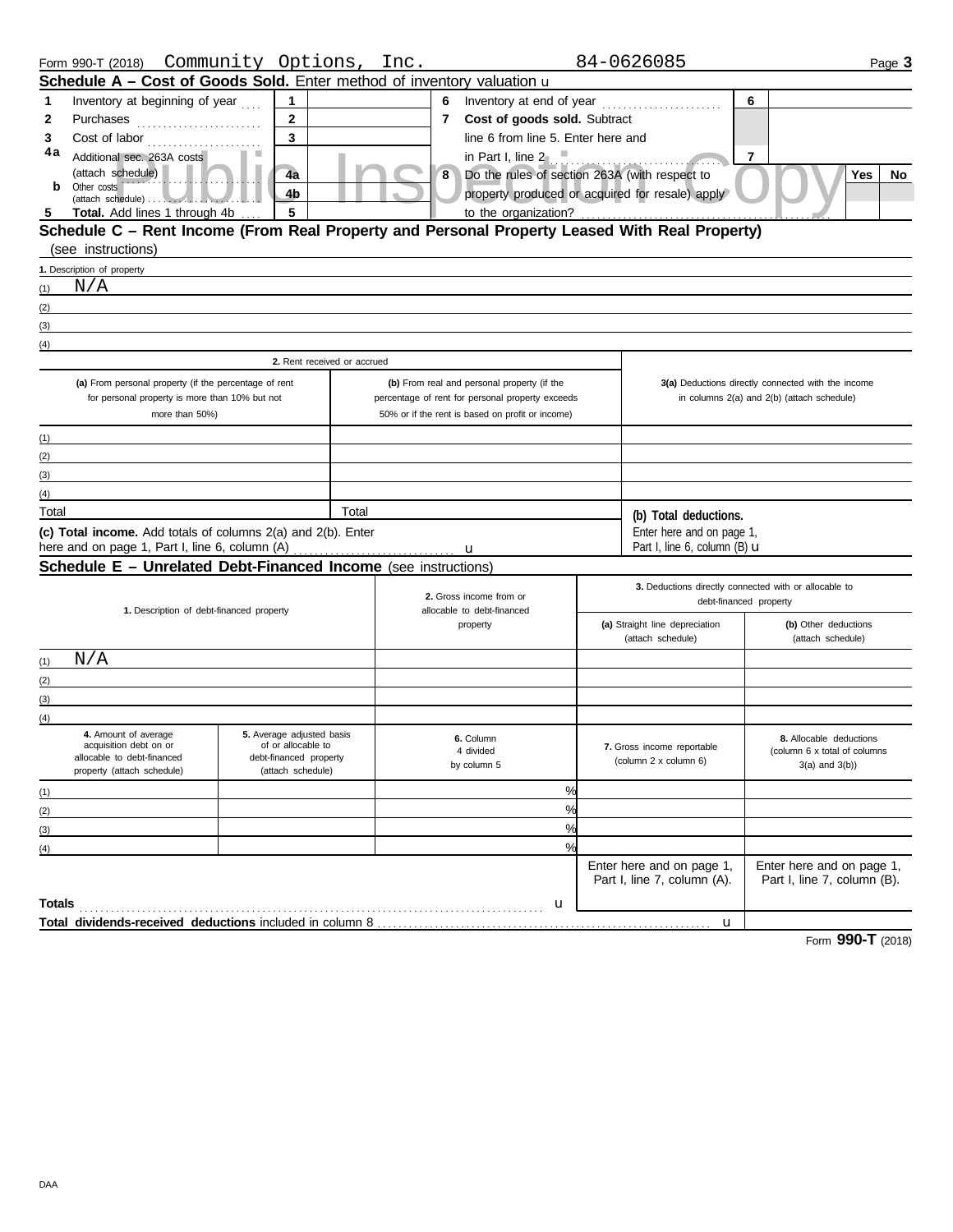| Form 990-T (2018)                                                                                       | Community Options, Inc.   |                                      |                                                          |                                           |                       | 84-0626085                                         |                             | Page 4                                                   |
|---------------------------------------------------------------------------------------------------------|---------------------------|--------------------------------------|----------------------------------------------------------|-------------------------------------------|-----------------------|----------------------------------------------------|-----------------------------|----------------------------------------------------------|
| Schedule F - Interest, Annuities, Royalties, and Rents From Controlled Organizations (see instructions) |                           |                                      |                                                          |                                           |                       |                                                    |                             |                                                          |
|                                                                                                         |                           |                                      |                                                          | Exempt Controlled Organizations           |                       |                                                    |                             |                                                          |
| 1. Name of controlled<br>organization                                                                   |                           | 2. Employer<br>identification number |                                                          | 3. Net unrelated income                   | 4. Total of specified |                                                    | 5. Part of column 4 that is | 6. Deductions directly                                   |
|                                                                                                         |                           |                                      |                                                          | (loss) (see instructions)                 | payments made         |                                                    | included in the controlling | connected with income                                    |
|                                                                                                         |                           |                                      |                                                          |                                           |                       |                                                    | organization's gross income | in column 5                                              |
| $(1)$ N/A                                                                                               |                           |                                      |                                                          |                                           | <b>College</b>        |                                                    |                             |                                                          |
| (2)                                                                                                     |                           |                                      |                                                          |                                           |                       |                                                    |                             |                                                          |
| (3)                                                                                                     |                           |                                      |                                                          |                                           |                       |                                                    |                             |                                                          |
| (4)                                                                                                     |                           |                                      |                                                          |                                           |                       |                                                    |                             |                                                          |
| Nonexempt Controlled Organizations                                                                      |                           |                                      |                                                          |                                           |                       |                                                    |                             |                                                          |
|                                                                                                         |                           | 8. Net unrelated income              |                                                          | 9. Total of specified                     |                       | 10. Part of column 9 that is                       |                             | 11. Deductions directly                                  |
| 7. Taxable Income                                                                                       |                           | (loss) (see instructions)            |                                                          | payments made                             |                       | included in the controlling                        |                             | connected with income in                                 |
|                                                                                                         |                           |                                      |                                                          |                                           |                       | organization's gross income                        |                             | column 10                                                |
| (1)                                                                                                     |                           |                                      |                                                          |                                           |                       |                                                    |                             |                                                          |
| (2)                                                                                                     |                           |                                      |                                                          |                                           |                       |                                                    |                             |                                                          |
| (3)                                                                                                     |                           |                                      |                                                          |                                           |                       |                                                    |                             |                                                          |
| (4)                                                                                                     |                           |                                      |                                                          |                                           |                       |                                                    |                             |                                                          |
|                                                                                                         |                           |                                      |                                                          |                                           |                       | Add columns 5 and 10.<br>Enter here and on page 1, |                             | Add columns 6 and 11.<br>Enter here and on page 1,       |
|                                                                                                         |                           |                                      |                                                          |                                           |                       | Part I, line 8, column (A).                        |                             | Part I, line 8, column (B).                              |
| Totals                                                                                                  |                           |                                      |                                                          |                                           | u                     |                                                    |                             |                                                          |
| Schedule G - Investment Income of a Section 501(c)(7), (9), or (17) Organization (see instructions)     |                           |                                      |                                                          |                                           |                       |                                                    |                             |                                                          |
|                                                                                                         |                           |                                      |                                                          | 3. Deductions                             |                       |                                                    |                             | 5. Total deductions                                      |
| 1. Description of income                                                                                |                           |                                      | 2. Amount of income                                      | directly connected                        |                       |                                                    | 4. Set-asides               | and set-asides (col. 3                                   |
|                                                                                                         |                           |                                      |                                                          | (attach schedule)                         |                       |                                                    | (attach schedule)           | plus col.4)                                              |
| (1) N/A                                                                                                 |                           |                                      |                                                          |                                           |                       |                                                    |                             |                                                          |
| (2)<br>the control of the control of the control of the control of the control of                       |                           |                                      |                                                          |                                           |                       |                                                    |                             |                                                          |
| (3)<br><u> 1980 - Johann Barn, amerikansk politiker (d. 1980)</u>                                       |                           |                                      |                                                          |                                           |                       |                                                    |                             |                                                          |
| (4)                                                                                                     |                           |                                      |                                                          |                                           |                       |                                                    |                             |                                                          |
|                                                                                                         |                           |                                      |                                                          |                                           |                       |                                                    |                             |                                                          |
|                                                                                                         |                           |                                      | Enter here and on page 1,<br>Part I, line 9, column (A). |                                           |                       |                                                    |                             | Enter here and on page 1,<br>Part I, line 9, column (B). |
| Totals                                                                                                  | u                         |                                      |                                                          |                                           |                       |                                                    |                             |                                                          |
| Schedule I - Exploited Exempt Activity Income, Other Than Advertising Income (see instructions)         |                           |                                      |                                                          |                                           |                       |                                                    |                             |                                                          |
|                                                                                                         |                           |                                      |                                                          |                                           |                       |                                                    |                             |                                                          |
|                                                                                                         | 2. Gross                  |                                      | 3. Expenses                                              | 4. Net income (loss)                      |                       |                                                    |                             | 7. Excess exempt                                         |
|                                                                                                         | unrelated                 |                                      | directly                                                 | from unrelated trade                      |                       | 5. Gross income                                    | 6. Expenses                 | expenses                                                 |
| 1. Description of exploited activity                                                                    | business income           |                                      | connected with<br>production of                          | or business (column<br>2 minus column 3). |                       | from activity that<br>is not unrelated             | attributable to             | (column 6 minus<br>column 5, but not                     |
|                                                                                                         | from trade or<br>business |                                      | unrelated                                                | If a gain, compute                        |                       | business income                                    | column 5                    | more than                                                |
|                                                                                                         |                           |                                      | business income                                          | cols. 5 through 7.                        |                       |                                                    |                             | column 4).                                               |
|                                                                                                         |                           |                                      |                                                          |                                           |                       |                                                    |                             |                                                          |
| (1) N/A                                                                                                 |                           |                                      |                                                          |                                           |                       |                                                    |                             |                                                          |
| (2)                                                                                                     |                           |                                      |                                                          |                                           |                       |                                                    |                             |                                                          |
| (3)                                                                                                     |                           |                                      |                                                          |                                           |                       |                                                    |                             |                                                          |
| (4)                                                                                                     | Enter here and on         |                                      | Enter here and on                                        |                                           |                       |                                                    |                             | Enter here and                                           |
|                                                                                                         | page 1, Part I,           |                                      | page 1, Part I,                                          |                                           |                       |                                                    |                             | on page 1,                                               |
|                                                                                                         | line 10, col. (A).        |                                      | line 10, col. (B).                                       |                                           |                       |                                                    |                             | Part II, line 26.                                        |
|                                                                                                         |                           |                                      |                                                          |                                           |                       |                                                    |                             |                                                          |
| <b>Schedule J - Advertising Income</b> (see instructions)                                               |                           |                                      |                                                          |                                           |                       |                                                    |                             |                                                          |
| Income From Periodicals Reported on a Consolidated Basis<br>Part I                                      |                           |                                      |                                                          |                                           |                       |                                                    |                             |                                                          |
|                                                                                                         | 2. Gross                  |                                      |                                                          | 4. Advertising<br>gain or (loss) (col.    |                       |                                                    |                             | 7. Excess readership<br>costs (column 6                  |
| 1. Name of periodical                                                                                   | advertising               |                                      | 3. Direct                                                | 2 minus col. 3). If                       |                       | 5. Circulation                                     | 6. Readership               | minus column 5, but                                      |
|                                                                                                         | income                    |                                      | advertising costs                                        | a gain, compute                           |                       | income                                             | costs                       | not more than                                            |
|                                                                                                         |                           |                                      |                                                          | cols. 5 through 7.                        |                       |                                                    |                             | column 4).                                               |
| (1) N/A                                                                                                 |                           |                                      |                                                          |                                           |                       |                                                    |                             |                                                          |
| (2)                                                                                                     |                           |                                      |                                                          |                                           |                       |                                                    |                             |                                                          |
| (3)                                                                                                     |                           |                                      |                                                          |                                           |                       |                                                    |                             |                                                          |
| (4)                                                                                                     |                           |                                      |                                                          |                                           |                       |                                                    |                             |                                                          |
|                                                                                                         |                           |                                      |                                                          |                                           |                       |                                                    |                             |                                                          |
| Totals (carry to Part II, line (5))                                                                     |                           |                                      |                                                          |                                           |                       |                                                    |                             |                                                          |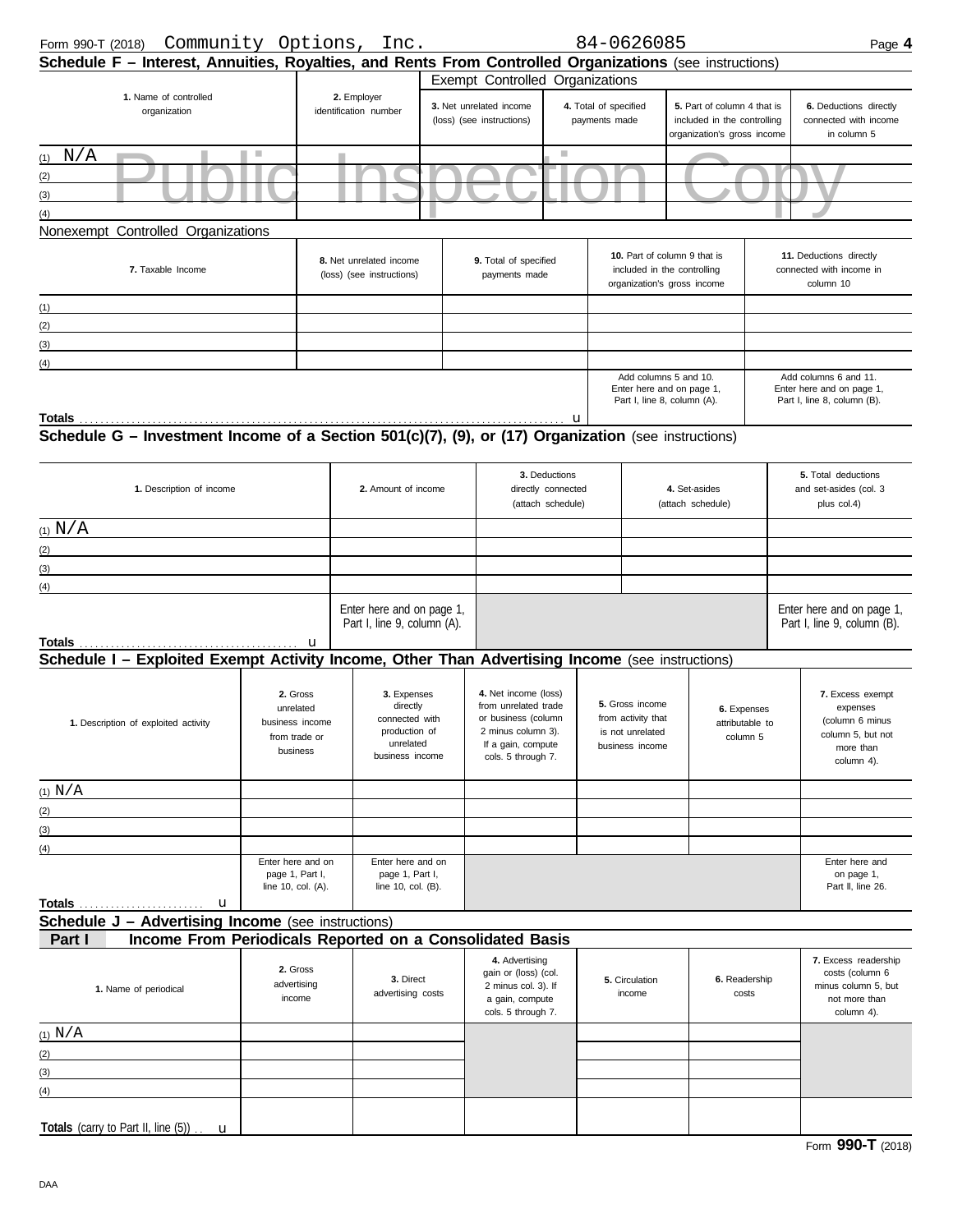| <b>VIIII VVV</b> I | .                                                                                                            | --------                          |                                |                                                                                                          |                          |                        | uyu                                                                                           |
|--------------------|--------------------------------------------------------------------------------------------------------------|-----------------------------------|--------------------------------|----------------------------------------------------------------------------------------------------------|--------------------------|------------------------|-----------------------------------------------------------------------------------------------|
| Part II            | Income From Periodicals Reported on a Separate Basis (For each periodical listed in Part II, fill in columns |                                   |                                |                                                                                                          |                          |                        |                                                                                               |
|                    | 2 through 7 on a line-by-line basis.)                                                                        |                                   |                                |                                                                                                          |                          |                        |                                                                                               |
|                    | 1. Name of periodical                                                                                        | 2. Gross<br>advertising<br>income | 3. Direct<br>advertising costs | 4. Advertising<br>gain or (loss) (col.<br>2 minus col. 3). If<br>a gain, compute<br>cols. 5 through $7.$ | 5. Circulation<br>income | 6. Readership<br>costs | 7. Excess readership<br>costs (column 6<br>minus column 5, but<br>not more than<br>column 4). |
| (1) N/A            |                                                                                                              |                                   |                                |                                                                                                          |                          |                        |                                                                                               |

| (1) N/A                                                                                  |                                                            |                                                            |          |  |                                              |  |                                                       |
|------------------------------------------------------------------------------------------|------------------------------------------------------------|------------------------------------------------------------|----------|--|----------------------------------------------|--|-------------------------------------------------------|
| (2)                                                                                      |                                                            |                                                            |          |  |                                              |  |                                                       |
| (3)                                                                                      |                                                            |                                                            |          |  |                                              |  |                                                       |
| (4)                                                                                      |                                                            |                                                            |          |  |                                              |  |                                                       |
|                                                                                          |                                                            |                                                            |          |  |                                              |  |                                                       |
|                                                                                          | Enter here and on<br>page 1, Part I,<br>line 11, col. (A). | Enter here and on<br>page 1, Part I,<br>line 11, col. (B). |          |  |                                              |  | Enter here and<br>on page 1,<br>Part II, line 27.     |
| <b>Totals, Part II (lines 1-5)</b> $\mathbf{u}$                                          |                                                            |                                                            |          |  |                                              |  |                                                       |
| <b>Schedule K - Compensation of Officers, Directors, and Trustees</b> (see instructions) |                                                            |                                                            |          |  |                                              |  |                                                       |
| 1. Name                                                                                  |                                                            |                                                            | 2. Title |  | 3. Percent of<br>time devoted to<br>business |  | 4. Compensation attributable to<br>unrelated business |

|                                                   | -- - - - - | business           | unrelated business |
|---------------------------------------------------|------------|--------------------|--------------------|
| N/A<br>(1)                                        |            | O/L                |                    |
| (2)                                               |            | $\frac{0}{\alpha}$ |                    |
| (3)                                               |            | O/2                |                    |
| (4)                                               |            | O/2                |                    |
| Total. Enter here and on page 1, Part II, line 14 |            | u.                 |                    |

Form **990-T** (2018)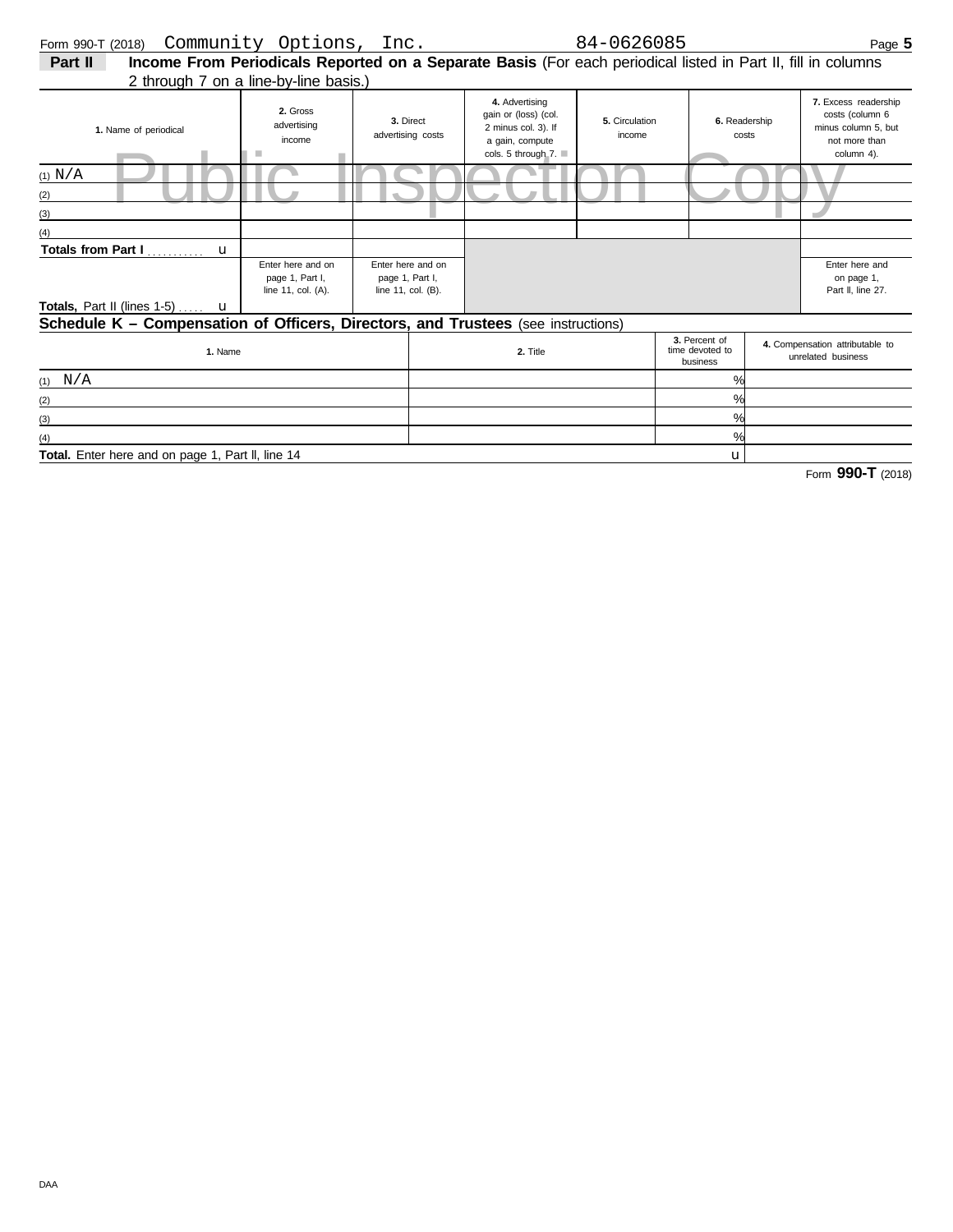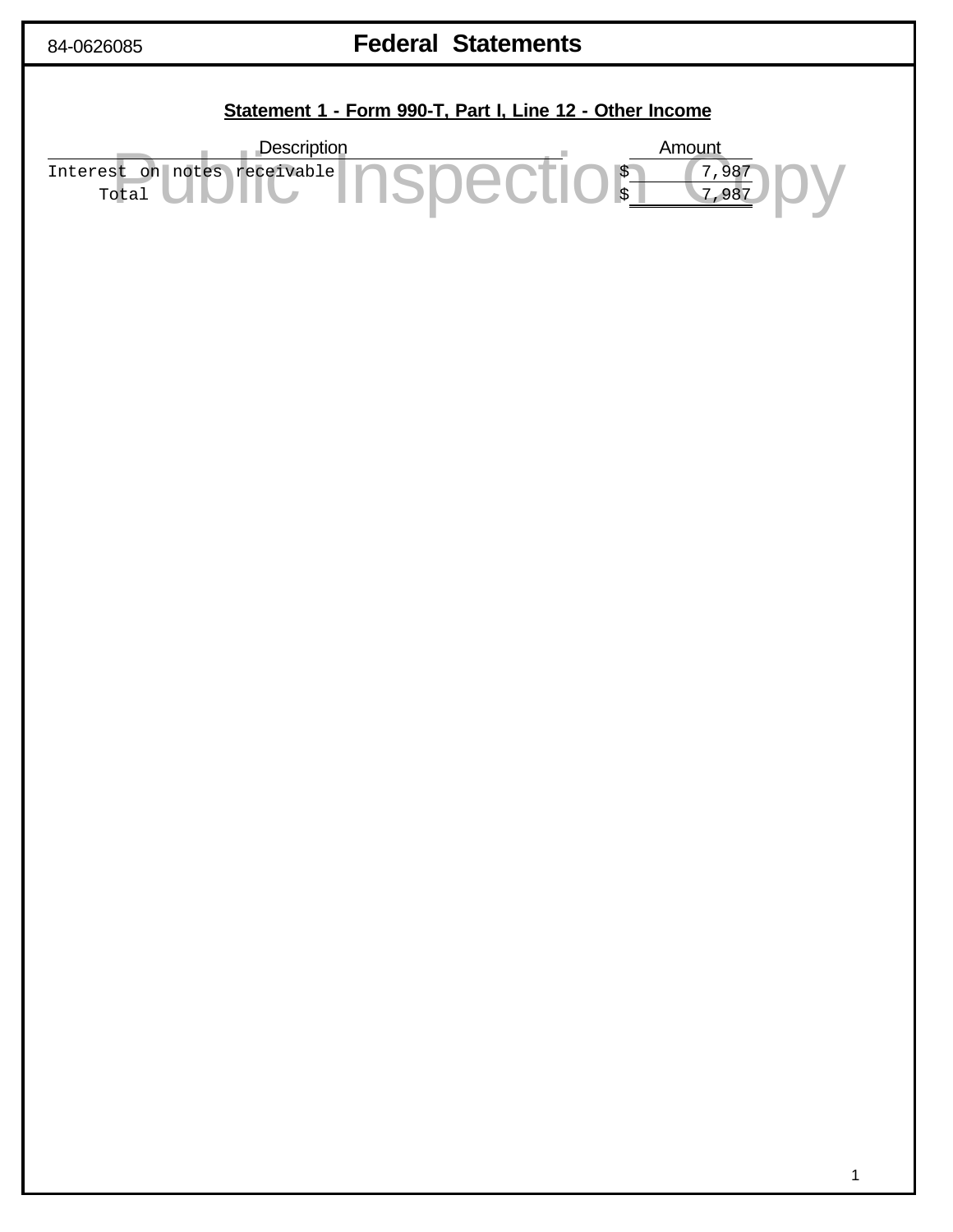| Form | 990-T |
|------|-------|
|      |       |

|      | $\sim$<br>$\sim$<br>) I<br>۳ |
|------|------------------------------|
| Form |                              |

Department of the Treasury

# **Underpayment of Estimated Tax by Corporations**

OMB No. 1545-0123

**2018**

|                         | Department of the fleasury<br>Internal Revenue Service                                                                                                                      |                                                                                                                                                                                                                                                                                                                                                                                                                 |          | uGo to www.irs.gov/Form2220 for instructions and the latest information. |                |                 |          |                                       |                 |
|-------------------------|-----------------------------------------------------------------------------------------------------------------------------------------------------------------------------|-----------------------------------------------------------------------------------------------------------------------------------------------------------------------------------------------------------------------------------------------------------------------------------------------------------------------------------------------------------------------------------------------------------------|----------|--------------------------------------------------------------------------|----------------|-----------------|----------|---------------------------------------|-----------------|
| Name                    |                                                                                                                                                                             |                                                                                                                                                                                                                                                                                                                                                                                                                 |          |                                                                          |                |                 |          | <b>Emplover identification number</b> |                 |
| Community Options, Inc. |                                                                                                                                                                             |                                                                                                                                                                                                                                                                                                                                                                                                                 |          |                                                                          |                |                 |          | 84-0626085                            |                 |
|                         |                                                                                                                                                                             | Note: Generally, the corporation is not required to file Form 2220 (see Part II below for exceptions) because the IRS will figure any penalty<br>owed and bill the corporation. However, the corporation may still use Form 2220 to figure the penalty. If so, enter the amount from page 2, line<br>38, on the estimated tax penalty line of the corporation's income tax return, but do not attach Form 2220. |          |                                                                          |                |                 |          |                                       |                 |
|                         | Part I                                                                                                                                                                      | <b>Required Annual Payment</b>                                                                                                                                                                                                                                                                                                                                                                                  |          |                                                                          |                |                 |          |                                       |                 |
|                         |                                                                                                                                                                             |                                                                                                                                                                                                                                                                                                                                                                                                                 |          |                                                                          |                |                 |          |                                       |                 |
| 1.                      |                                                                                                                                                                             | Total tax (see instructions) (all contact and contact and contact and contact and contact and contact and contact and contact and contact and contact and contact and contact and contact and contact and contact and contact                                                                                                                                                                                   |          |                                                                          |                |                 |          | 1                                     | 1,467           |
| 2a                      |                                                                                                                                                                             |                                                                                                                                                                                                                                                                                                                                                                                                                 |          |                                                                          | 2a             |                 |          |                                       |                 |
|                         | Personal holding company tax (Schedule PH (Form 1120), line 26) included on line 1<br>Look-back interest included on line 1 under section 460(b)(2) for completed long-term |                                                                                                                                                                                                                                                                                                                                                                                                                 |          |                                                                          |                |                 |          |                                       |                 |
|                         |                                                                                                                                                                             | contracts or section 167(g) for depreciation under the income forecast method [                                                                                                                                                                                                                                                                                                                                 |          |                                                                          | 2 <sub>b</sub> |                 |          |                                       |                 |
|                         |                                                                                                                                                                             |                                                                                                                                                                                                                                                                                                                                                                                                                 |          |                                                                          | 2 <sub>c</sub> |                 |          |                                       |                 |
| d                       | <b>Total.</b> Add lines 2a through 2c                                                                                                                                       |                                                                                                                                                                                                                                                                                                                                                                                                                 |          |                                                                          |                |                 |          | 2d                                    |                 |
| 3                       |                                                                                                                                                                             | Subtract line 2d from line 1. If the result is less than \$500, do not complete or file this form. The corporation                                                                                                                                                                                                                                                                                              |          |                                                                          |                |                 |          |                                       |                 |
|                         | does not owe the penalty                                                                                                                                                    |                                                                                                                                                                                                                                                                                                                                                                                                                 |          |                                                                          |                |                 |          | 3                                     | 1,467           |
| 4                       |                                                                                                                                                                             | Enter the tax shown on the corporation's 2017 income tax return. See instructions. Caution: If the tax is zero or                                                                                                                                                                                                                                                                                               |          |                                                                          |                |                 |          |                                       |                 |
|                         |                                                                                                                                                                             | the tax year was for less than 12 months, skip this line and enter the amount from line 3 on line 5                                                                                                                                                                                                                                                                                                             |          |                                                                          |                |                 |          | 4                                     | 1,283           |
| 5                       |                                                                                                                                                                             | Required annual payment. Enter the smaller of line 3 or line 4. If the corporation is required to skip line 4, enter                                                                                                                                                                                                                                                                                            |          |                                                                          |                |                 |          |                                       |                 |
|                         | the amount from line 3                                                                                                                                                      |                                                                                                                                                                                                                                                                                                                                                                                                                 |          |                                                                          |                |                 |          | 5                                     | 1,283           |
|                         | Part II                                                                                                                                                                     | Reasons for Filing—Check the boxes below that apply. If any boxes are checked, the corporation must file                                                                                                                                                                                                                                                                                                        |          |                                                                          |                |                 |          |                                       |                 |
|                         |                                                                                                                                                                             | Form 2220 even if it does not owe a penalty. See instructions.                                                                                                                                                                                                                                                                                                                                                  |          |                                                                          |                |                 |          |                                       |                 |
| 6                       |                                                                                                                                                                             | The corporation is using the adjusted seasonal installment method.                                                                                                                                                                                                                                                                                                                                              |          |                                                                          |                |                 |          |                                       |                 |
| 7                       |                                                                                                                                                                             | The corporation is using the annualized income installment method.                                                                                                                                                                                                                                                                                                                                              |          |                                                                          |                |                 |          |                                       |                 |
| 8                       |                                                                                                                                                                             | The corporation is a "large corporation" figuring its first required installment based on the prior year's tax.                                                                                                                                                                                                                                                                                                 |          |                                                                          |                |                 |          |                                       |                 |
|                         | Part III                                                                                                                                                                    | <b>Figuring the Underpayment</b>                                                                                                                                                                                                                                                                                                                                                                                |          |                                                                          |                |                 |          |                                       |                 |
|                         |                                                                                                                                                                             |                                                                                                                                                                                                                                                                                                                                                                                                                 |          | (a)                                                                      |                | (b)             | (c)      |                                       | (d)             |
|                         |                                                                                                                                                                             |                                                                                                                                                                                                                                                                                                                                                                                                                 |          |                                                                          |                |                 |          |                                       |                 |
| 9                       |                                                                                                                                                                             | Installment due dates. Enter in columns (a) through (d) the 15th day                                                                                                                                                                                                                                                                                                                                            |          |                                                                          |                |                 |          |                                       |                 |
|                         |                                                                                                                                                                             | of the 4th (Form 990-PF filers: Use 5th month), 6th, 9th, and 12th                                                                                                                                                                                                                                                                                                                                              |          |                                                                          |                |                 |          |                                       |                 |
|                         |                                                                                                                                                                             |                                                                                                                                                                                                                                                                                                                                                                                                                 | 9        | 10/15/18                                                                 |                | 12/15/18        | 03/15/19 |                                       | 06/15/19        |
| 10                      |                                                                                                                                                                             | Required installments. If the box on line 6 and/or line 7 above is                                                                                                                                                                                                                                                                                                                                              |          |                                                                          |                |                 |          |                                       |                 |
|                         |                                                                                                                                                                             | checked, enter the amounts from Schedule A, line 38. If the box on                                                                                                                                                                                                                                                                                                                                              |          |                                                                          |                |                 |          |                                       |                 |
|                         |                                                                                                                                                                             | line 8 (but not 6 or 7) is checked, see instructions for the amounts to                                                                                                                                                                                                                                                                                                                                         |          |                                                                          |                |                 |          |                                       |                 |
|                         |                                                                                                                                                                             | enter. If none of these boxes are checked, enter 25% (0.25) of line 5                                                                                                                                                                                                                                                                                                                                           |          |                                                                          |                |                 |          |                                       |                 |
|                         |                                                                                                                                                                             |                                                                                                                                                                                                                                                                                                                                                                                                                 | 10       | 321                                                                      |                | 321             |          | 321                                   | 320             |
| 11                      |                                                                                                                                                                             | Estimated tax paid or credited for each period. For column (a) only,                                                                                                                                                                                                                                                                                                                                            |          |                                                                          |                |                 |          |                                       |                 |
|                         |                                                                                                                                                                             | enter the amount from line 11 on line 15. See instructions                                                                                                                                                                                                                                                                                                                                                      | 11       |                                                                          |                |                 |          |                                       |                 |
|                         | next column.                                                                                                                                                                | Complete lines 12 through 18 of one column before going to the                                                                                                                                                                                                                                                                                                                                                  |          |                                                                          |                |                 |          |                                       |                 |
|                         |                                                                                                                                                                             |                                                                                                                                                                                                                                                                                                                                                                                                                 |          |                                                                          |                |                 |          |                                       |                 |
| 12                      |                                                                                                                                                                             | Enter amount, if any, from line 18 of the preceding column                                                                                                                                                                                                                                                                                                                                                      | 12       |                                                                          |                |                 |          |                                       |                 |
| 13                      |                                                                                                                                                                             |                                                                                                                                                                                                                                                                                                                                                                                                                 | 13       |                                                                          |                |                 |          | 642                                   |                 |
| 14                      |                                                                                                                                                                             | Add amounts on lines 16 and 17 of the preceding column                                                                                                                                                                                                                                                                                                                                                          | 14<br>15 | $\Omega$                                                                 |                | 321<br>$\Omega$ |          | $\Omega$                              | 963<br>$\Omega$ |
| 15<br>16                | If the amount on line 15 is zero, subtract line 13 from line 14.                                                                                                            | Subtract line 14 from line 13. If zero or less, enter -0-                                                                                                                                                                                                                                                                                                                                                       |          |                                                                          |                |                 |          |                                       |                 |
|                         |                                                                                                                                                                             |                                                                                                                                                                                                                                                                                                                                                                                                                 | 16       |                                                                          |                | 321             |          | 642                                   |                 |
|                         |                                                                                                                                                                             | 17 Underpayment. If line 15 is less than or equal to line 10, subtract line                                                                                                                                                                                                                                                                                                                                     |          |                                                                          |                |                 |          |                                       |                 |
|                         |                                                                                                                                                                             | 15 from line 10. Then go to line 12 of the next column. Otherwise, go                                                                                                                                                                                                                                                                                                                                           |          |                                                                          |                |                 |          |                                       |                 |
|                         |                                                                                                                                                                             |                                                                                                                                                                                                                                                                                                                                                                                                                 | 17       | 321                                                                      |                | 321             |          | 321                                   | 320             |
| 18                      |                                                                                                                                                                             | Overpayment. If line 10 is less than line 15, subtract line 10 from line                                                                                                                                                                                                                                                                                                                                        |          |                                                                          |                |                 |          |                                       |                 |
|                         |                                                                                                                                                                             | 15. Then go to line 12 of the next column                                                                                                                                                                                                                                                                                                                                                                       | 18       |                                                                          |                |                 |          |                                       |                 |

**For Paperwork Reduction Act Notice, see separate instructions.**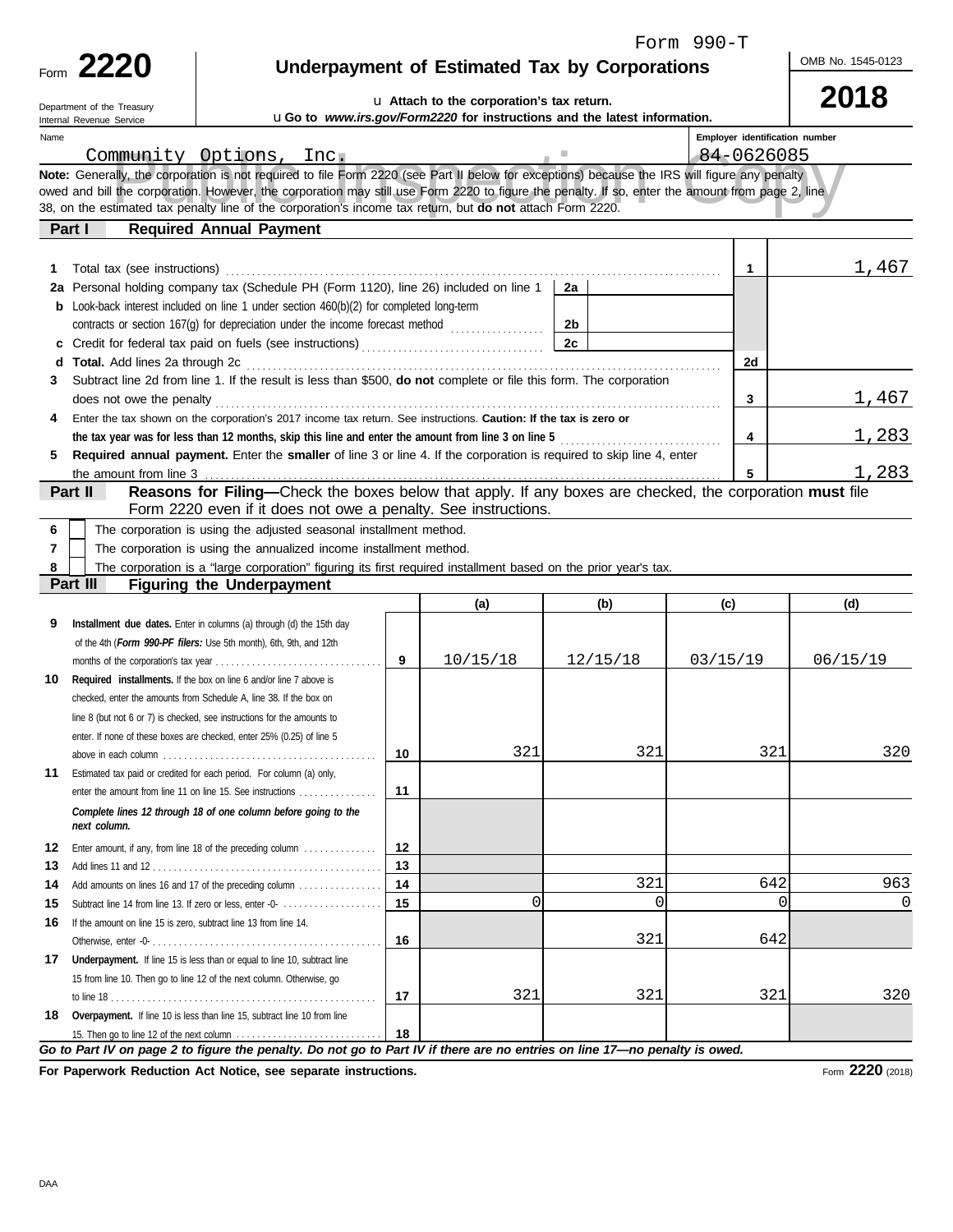### **Part IV Figuring the Penalty** Form 2220 (2018) Page **2** Community Options, Inc. 84-0626085

| י ישטויט וויט וייטויי                                                                                                                                                                                                                                                                |    |                 |     |           |     |
|--------------------------------------------------------------------------------------------------------------------------------------------------------------------------------------------------------------------------------------------------------------------------------------|----|-----------------|-----|-----------|-----|
|                                                                                                                                                                                                                                                                                      |    | (a)             | (b) | (c)       | (d) |
| 19 Enter the date of payment or the 15th day of the 4th month after the<br>close of the tax year, whichever is earlier. (C corporations with tax<br>years ending June 30 and S corporations: Use 3rd month instead<br>of 4th month. Form 990-PF and Form 990-T filers: Use 5th month |    |                 |     |           |     |
|                                                                                                                                                                                                                                                                                      | 19 | See<br>Workshee |     |           |     |
| 20 Number of days from due date of installment on line 9 to the date                                                                                                                                                                                                                 | 20 |                 |     |           |     |
| 21 Number of days on line 20 after 4/15/2018 and before 7/1/2018                                                                                                                                                                                                                     | 21 |                 |     |           |     |
| x 5% (0.05)<br>22 Underpayment on line 17 x Number of days on line 21<br>365                                                                                                                                                                                                         | 22 | 1\$             | \$  | \$        | \$  |
| 23 Number of days on line 20 after 6/30/2018 and before 10/1/2018                                                                                                                                                                                                                    | 23 |                 |     |           |     |
| x 5% (0.05)<br>24 Underpayment on line 17 x Number of days on line 23<br>365                                                                                                                                                                                                         | 24 | 1\$             | \$  | \$        | \$  |
| 25 Number of days on line 20 after 9/30/2018 and before 1/1/2019                                                                                                                                                                                                                     | 25 |                 |     |           |     |
| x 5% (0.05)<br>26 Underpayment on line 17 x Number of days on line 25<br>365                                                                                                                                                                                                         | 26 | \$              | \$  | \$        | \$  |
| 27 Number of days on line 20 after 12/31/2018 and before 4/1/2019                                                                                                                                                                                                                    | 27 |                 |     |           |     |
| x 6% (0.06)<br>28 Underpayment on line 17 x Number of days on line 27<br>365                                                                                                                                                                                                         | 28 | \$              | \$  | \$        | \$  |
| 29 Number of days on line 20 after 3/31/2019 and before 7/1/2019                                                                                                                                                                                                                     | 29 |                 |     |           |     |
| $x \sqrt[*]{6}$<br>30 Underpayment on line 17 x Number of days on line 29<br>365                                                                                                                                                                                                     | 30 | \$              | \$  | \$        | \$  |
| 31 Number of days on line 20 after 6/30/2019 and before 10/1/2019                                                                                                                                                                                                                    | 31 |                 |     |           |     |
| $x \sqrt[*]{6}$<br>32 Underpayment on line 17 x Number of days on line 31<br>365                                                                                                                                                                                                     | 32 | 1\$             | \$  | \$        | \$  |
| 33 Number of days on line 20 after 9/30/2019 and before 1/1/2020                                                                                                                                                                                                                     | 33 |                 |     |           |     |
| 34 Underpayment on line 17 x Number of days on line 33<br>$x \sqrt[*]{6}$<br>365                                                                                                                                                                                                     | 34 | 1\$             | \$  | \$        | \$  |
| 35 Number of days on line 20 after 12/31/2019 and before 3/16/2020                                                                                                                                                                                                                   | 35 |                 |     |           |     |
| Number of days on line 35<br>x *%<br>36 Underpayment on line 17 x<br>366                                                                                                                                                                                                             | 36 | \$              | \$  | \$        | \$  |
| 37 Add lines 22, 24, 26, 28, 30, 32, 34, and 36                                                                                                                                                                                                                                      | 37 | \$              | \$  | \$        | \$  |
| 38 Penalty. Add columns (a) through (d) of line 37. Enter the total here and on Form 1120, line 34; or the comparable                                                                                                                                                                |    |                 |     | 38<br>1\$ | 55  |

\*Use the penalty interest rate for each calendar quarter, which the IRS will determine during the first month in the preceding quarter. These rates are published quarterly in an IRS News Release and in a revenue ruling in the Internal Revenue Bulletin. To obtain this information on the Internet, access the IRS website at *www.irs.gov.* You can also call 1-800-829-4933 to get interest rate information.

Form **2220** (2018)